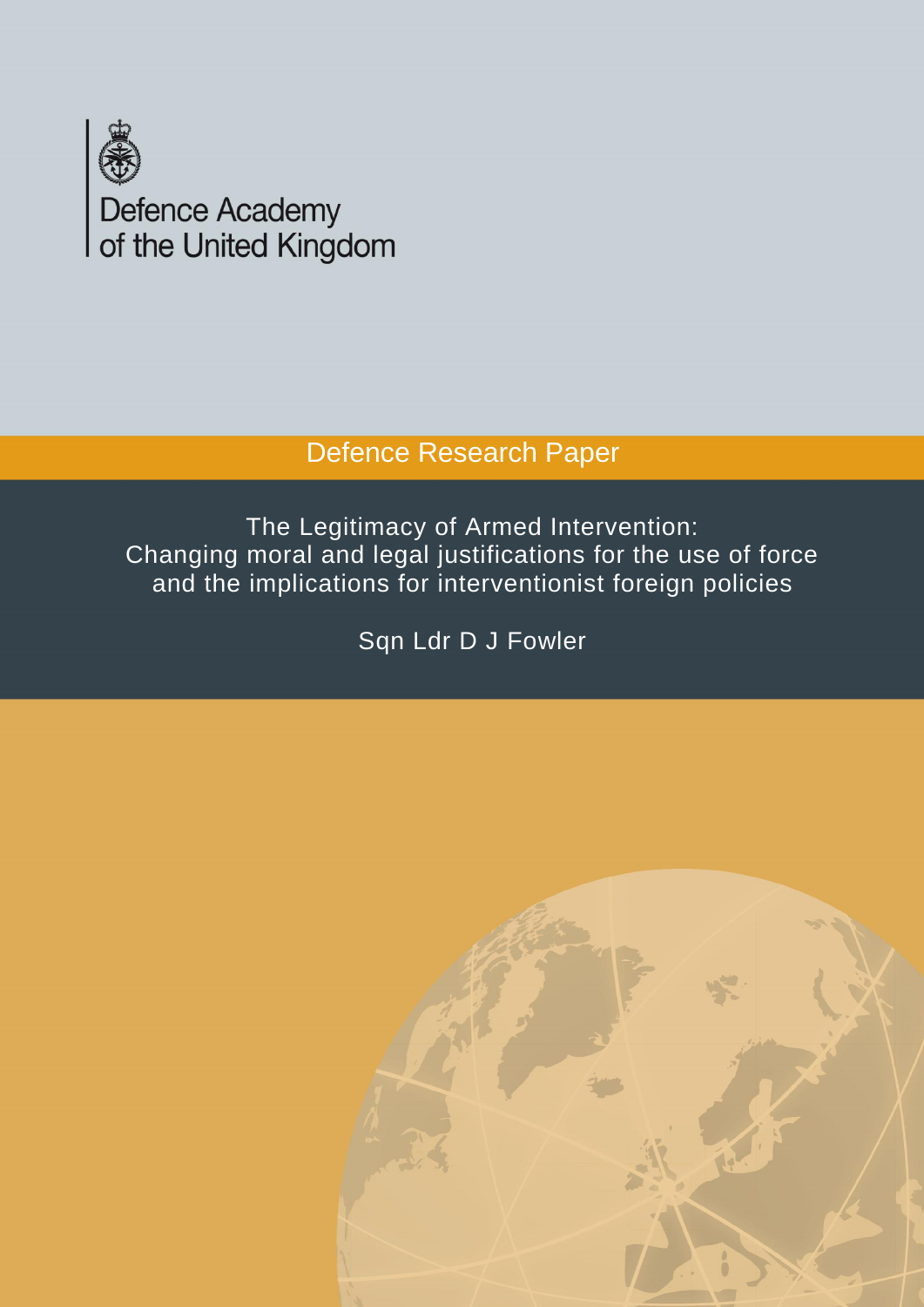## The Legitimacy of Armed Intervention: Changing moral and legal justifications for the use of force and the implications for interventionist foreign policies.

Sqn Ldr D J Fowler

UK Student Disclaimer

"The views expressed in this paper are those of the author and do not necessarily represent those of the UK Ministry of Defence, or any other department of Her Britannic Majesty's Government of the United Kingdom. Further, such views should not be considered as constituting an official endorsement of factual accuracy, opinion, conclusion or recommendation of the UK Ministry of Defence, or any other department of Her Britannic Majesty's Government of the United Kingdom".

"© Crown Copyright 2012"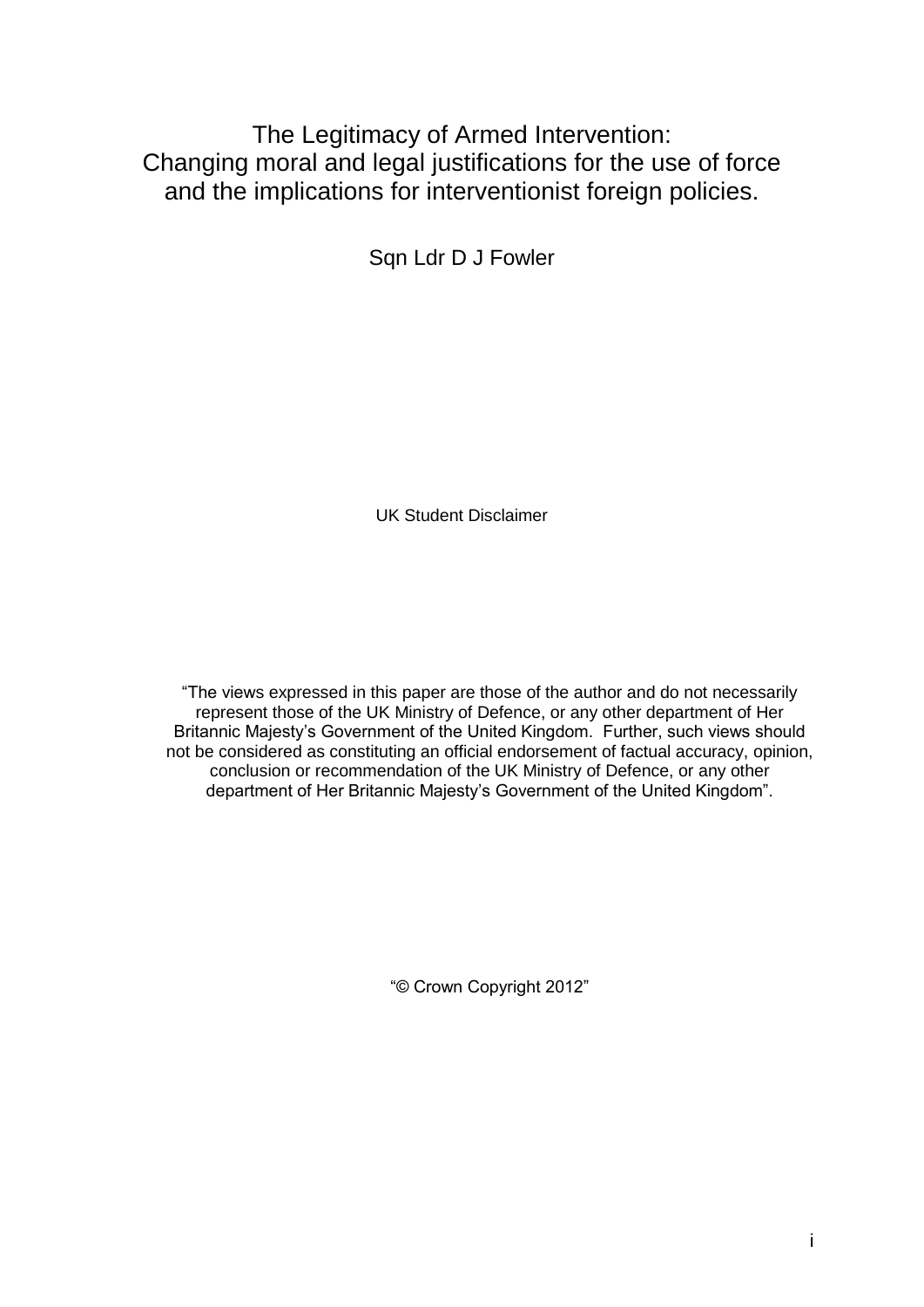#### **Abstract**

From the late 1990s onwards, states like the United Kingdom have been seen to engage in liberal interventionism, premised on an 'ethical foreign policy', prioritising the humanitarian imperative to act in order to circumvent the constraints of international law. As such, interventions like the NATO operation in Kosovo in 1999 were accepted by the international community as an illegal but legitimate infringment of another states sovereign territory. However, the legitimacy of such humanitarian interventionism was short-lived; the misuse of altruistic, moral justifications as a veneer to hide underlying goals of state self-interest has subsequently robbed humanitarianism of its credibility as a legitimate case for military intervention. The purpose of this dissertation is to map out why this is so. By using elements of social constructivism, the aim is first to provide a theoretical basis regarding why in the international system legitimacy for the use of force is essential in the first place, before going on to examine the nature of the moral and legal concepts that statesmen use to establish that legitimacy. By showing how moral arguments have increasingly been used to circumvent legal constraints on the use of force, the concluding argument demonstrates how the mendacious use of these moral arguments has created a crisis of legitimacy for humanitarian intervention today.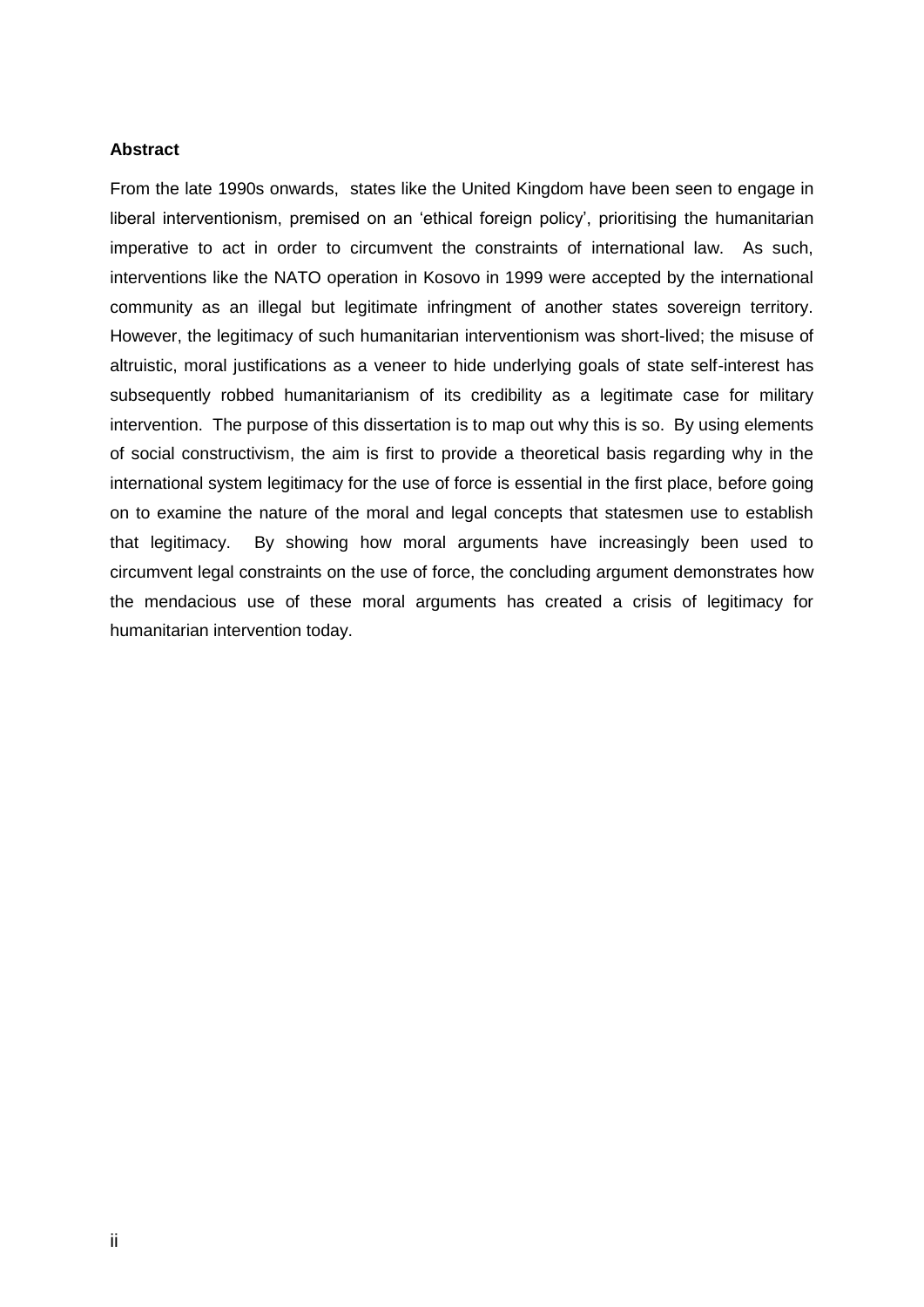## The Legitimacy of Armed Intervention: Changing moral and legal justifications for the use of force and the implications for interventionist foreign policies.

Sqn Ldr D J Fowler

#### **Introduction**

When, on 27th May 2012, the massacre of civilians in the Syrian village of Houla was brought to light in the western media, there were renewed calls for forceful intervention to protect the Syrian population from Bashar al-Assad's violently oppressive regime. Although there was uncertainty regarding the precise circumstance of the massacre – both government forces and Syrian rebels were implicated – the fact remained that over one hundred civilians, including 49 children and 34 women, were dead.<sup>1</sup> It seemed that a cease-fire brokered by former UN secretary-General, Kofi Annan, was in tatters and civil war accompanied by a humanitarian disaster in Syria was imminent. Yet decisive military intervention to protect innocent Syrians form their fate remains improbable. Notwithstanding Russian diplomatic ties to Damascus that make any authorisation of force by the UN incredibly doubtful, any state or coalition with the will and capacity to enforce peace in Syria will find it almost impossible to generate legitimacy and support in the wider international community to take unilateral military action. The reason for this inactivity is the experience borne from over a decade of western liberal interventions in which the use of force has all too often been premised on humanitarian grounds but has rapidly evolved into something altogether more belligerent, normally ending in regime change. The misuse of humanitarian motives has, therefore, left an uneasy suspicion in the minds of the international community. Irrespective of any moral imperative to act, there is a growing reluctance to provide a positive consensus regarding the legitimacy of humanitarian intervention because the subsequent use of force has rarely been seen to be limited to humanitarian motives. As such countenancing humanitarian intervention is now perceived to be tantamount to giving powerful western states the freedom to exercise their will and depose regimes in states they see as contrary to their wider strategic interest.

This dissertation maps out why this is so. Fundamentally, it is an investigation of how the force is seen to be legitimate in the international community. Chapter one provides a theoretical basis as to why states must strive to present their actions as legitimate. Using concepts within the social constructivist idiom of international relations, furnished with empirical examples from a number of case studies, chapter one's intention is to challenge realist perspectives of international relations and suggest that power is less a function of material strength but instead is borne from the ability of statesmen to generate ideas of what it is to be legitimate such that material strength can be

 1 "Houla: How a massacre unfolded," *The BBC,* 28 May 2012.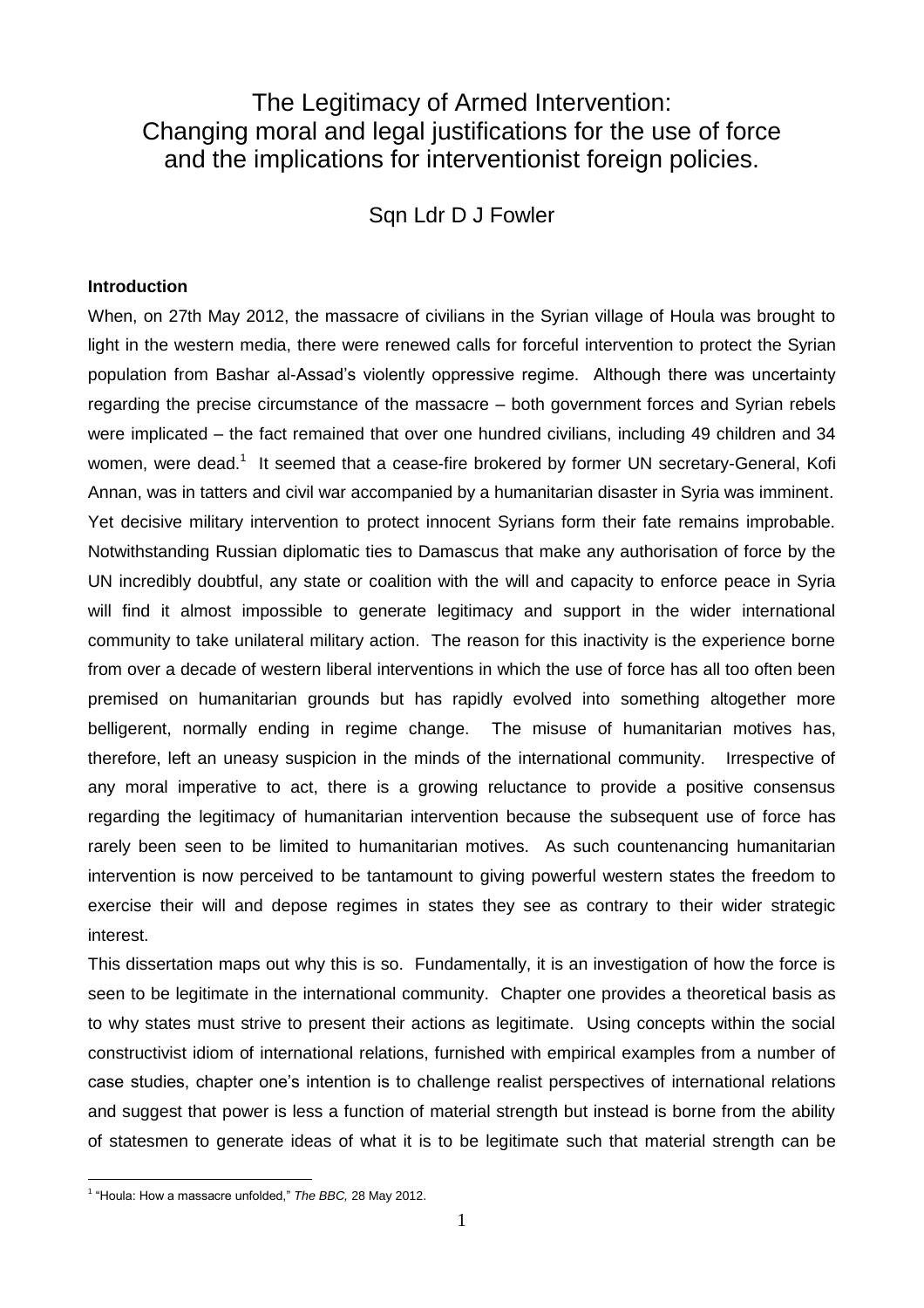used without punitive censure. Chapter two goes on to explain how statesmen use moral and legal concepts and language to present their use of force as legitimate, before chapter three makes two critical assertions: firstly, that the way in which statesmen legitimise force (e.g. for ethical, humanitarian motives) governs the character and extent to which force may be employed in pursuit of those motives; and secondly, when statesmen legitimise force in one way (again, perhaps for humanitarian aims) but subsequently use force for other, less altruistic aims (regime change perhaps), then the credibility of humanitarian intervention is chronically undermined. The result, as chapter four details, is that moral and ethical imperatives to act are treated today with suspicion and without any inherent legitimacy, a fact that the recent intervention in Libya served to cement in the minds of many influential states within the UN. As such, the reader will be forced to conclude that western liberal interventionism, which for so long relied on the legitimacy afforded by humanitarian motives to use force, has come to a sticking point. No longer will Britain and the like be able to intervene as they wish, without the specific legal authorisation of the UN, using an ethical pretext to justify their actions instead. Liberal interventionists have cried wolf once too often, misusing moral arguments to legitimise the use of force, and the result is international paralysis when it comes to dealing with real humanitarian disasters of the type we see in Syria today.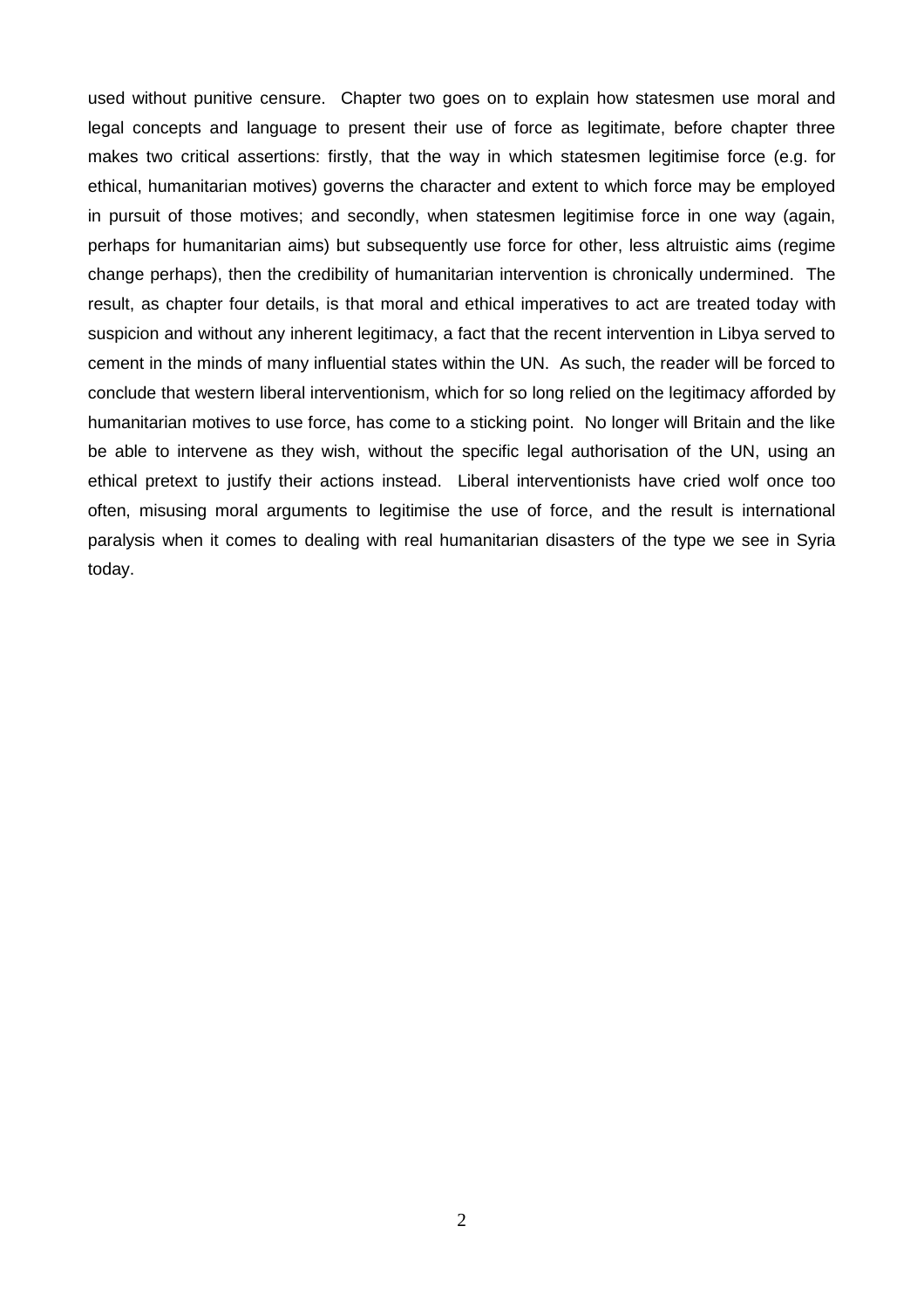#### **1. Theory - The Importance of Legitimacy**

*'I have struck out from my customary diplomatic vocabulary the use of the words legitimacy and divine right'*

Klemens Von Metternich.<sup>1</sup>

A useful point of departure in our analysis of legitimacy and its importance in the application of force in the 21<sup>st</sup> Century is to examine a definition of the word. Intuitively, from the Latin root of the word *legitimus* (lawful: according to the law), we might conclude legitimacy is synonymous with legality. However, take a moment to consider the comments of the British ambassador to the United Nations (UN) in 2003, Sir Jeremy Greenstock, giving evidence to an inquiry on the British Government's decision to go to war in Iraq that year: 'There was a failure to establish legitimacy although I think we successfully established legality in the UN.<sup>2</sup> Notwithstanding the public debate on the legal status of the war, Greenstock's interpretation as a diplomat appears to be that legality does not necessarily confer legitimacy. Instead, legitimacy seems to have a deeper moral dimension, which can even lead, in certain circumstances, to actions that are technically illegal. NATO's operation in Kosovo in 1999 is a case in point where, although military intervention was illegal, in that it was not specifically authorised by the UN, because of the humanitarian and moral imperative to act the use of force was accepted in the international community as both justified and legitimate.<sup>3</sup> As such, and as Ian Clark suggests, we might best understand legitimacy to be a function of some composite of both moral and legal contexts against which the behaviour of a state

*'A generalized perception or assumption that the actions of an entity are*  desirable, proper, or appropriate within some socially constructed system of *norms values, beliefs and definitions*.'<sup>5</sup>

is judged by others. $^4\,$  Mark Suchman provides a broader definition when he suggests legitimacy is:

The benefit of Suchman's definition is that stresses the socially constructed nature of legitimacy. As such, it is implied that states are prompted to act in what are seen as legitimate ways because they wish to avoid punitive censure by the members of the society they coexist in; states would wish to exist in some degree of order, acting in legitimate ways in what we might consider *international society*. This is the broad contention of the English School of International relations and it is characterised by Hedley Bull in his classic, *The Anarchical Society:*

<sup>1</sup> Quoted in Ian Clark, *Legitimacy in International Society* (Oxford: Oxford University Press, 2005), 11.

**<sup>2</sup> "**Iraq inquiry: war 'not legitimate', Sir Jeremy Greenstock tells inquiry," *The Telegraph.* 27 November (2009).

<sup>3</sup> See Abraham D. Sofaer, "The Best Defense? Preventive Force and International Security." *Foreign Affairs,* no.89 (January / February 2010), 109- 118. Peter Lee, *Blair's Just War: Iraq and The Illusion of Morality* (London: Palgrave Macmillan, 2012), 18-30. 4 Ian Clark. 207.

<sup>5</sup> Mark C. Suchman, "Managing Legitimacy: Strategic and Institutional Approaches*,*" *Academy of Management Review* 20, no.3 (1995), 574.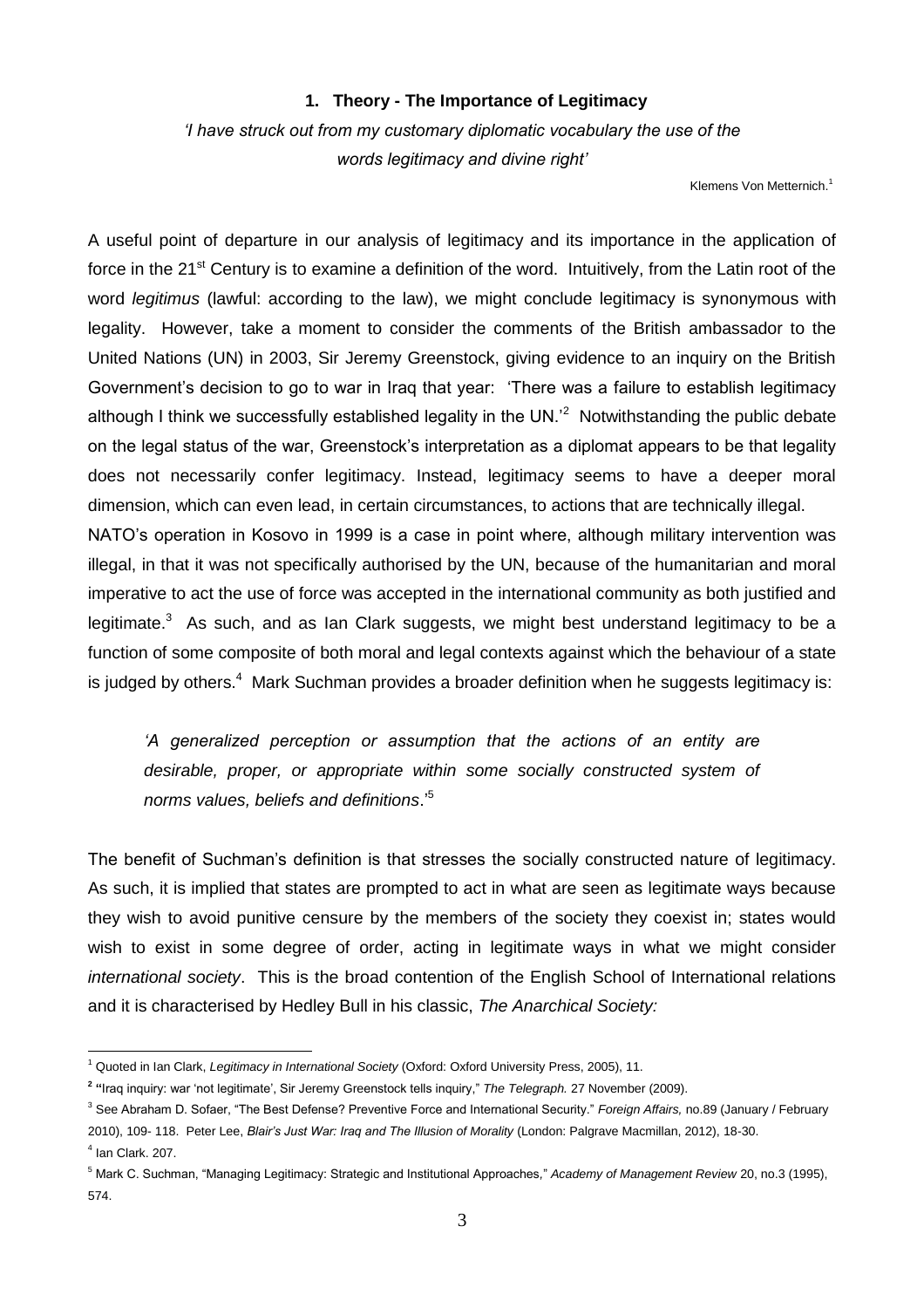*'A society of states (or international society) exists when a group of states, conscious of certain common interests and common values, forms a society in the sense that they convince themselves to be bound by a common set of rules in their relations with one another, and share in the working of common institutions.*' *6*

Bull's theories, like those of classical- and neo-realists, accept that the international system is fundamentally anarchic (in that there is no higher authority than the state), but unlike the realists he believed state action was dictated more by social interactions and internationally accepted norms like the inviolability of sovereign states.<sup>7</sup>

Realists, on the other hand, assert that in the anarchic international system, state behaviour is governed by cynical, *ad hoc,* cost-benefit calculations of what is in their best interests; they do what they must in order to gain and maintain power and security irrespective of the opinions of other states. As such, there is little room for questions of legitimacy in the realist world. Robert Gelpi, for instance, characterises such a perspective, and is so bold (or perhaps so naïve) as to suggest, 'legitimacy has no place in the study of international politics'.<sup>8</sup> Fellow realist, Hans Morgenthau, takes a more nuanced view and accepts there is room for arguments regarding legitimacy in international relations. He suggests that these arguments and their attendant principles of non-intervention began to enter the discourse of international politics following the 1789 French Revolution and the birth of the nation-state. $9$  To illustrate his point, Morgenthau recalls the French Constitution of 1793, which declared '[the French] do not interfere with the domestic affairs of other nations and will not tolerate interference by other nations in their affairs.'<sup>10</sup> However, despite the French Constitution providing a nascent legal codification of armed intervention's status as illegitimate, Morgenthau reminds us that 'for a century and half afterwards... statesmen have never ceased to pay lip service to it.'<sup>11</sup> As such, Morgenthau argues that although norms of non-intervention and inviolability of sovereign states were now part of the social discourse within international society, and indeed were accepted as legitimate, state behaviour, and particularly the use of force in other sovereign states, remained governed by

 $\overline{a}$ <sup>6</sup> Hedley Bull, *The Anarchical Society* (London: Palgrave Macmillan, 2002), 13.

 $<sup>7</sup>$  Ibid, 51-73.</sup>

<sup>8</sup> Gelpi quoted in Ian Clark, 20. For a review of realist theory see John J. Mearsheimer, *The Tragedy Of Great Power Politics* (London: W.W. Norton & Co., 2001).

<sup>9</sup> Hans J. Morgenthau, "To Intervene Or Not To Intervene," *Foreign Affairs* 45, no.3, (1967), 425-436. Morgenthau identifies the French Revolution as a watershed in the growth of the nation-state and not the 1648 Treaty of Westphalia. Ian Clark corroborates this thesis suggesting that the treaty of Westphalia gave birth to concepts such as territorial rather than feudal sovereignty, but these were only really practiced as we might recognize them in the nation-state following 1789. See Ian Clark, 51-70.

<sup>&</sup>lt;sup>10</sup> Morgenthau, 425.

 $11$  Ibid.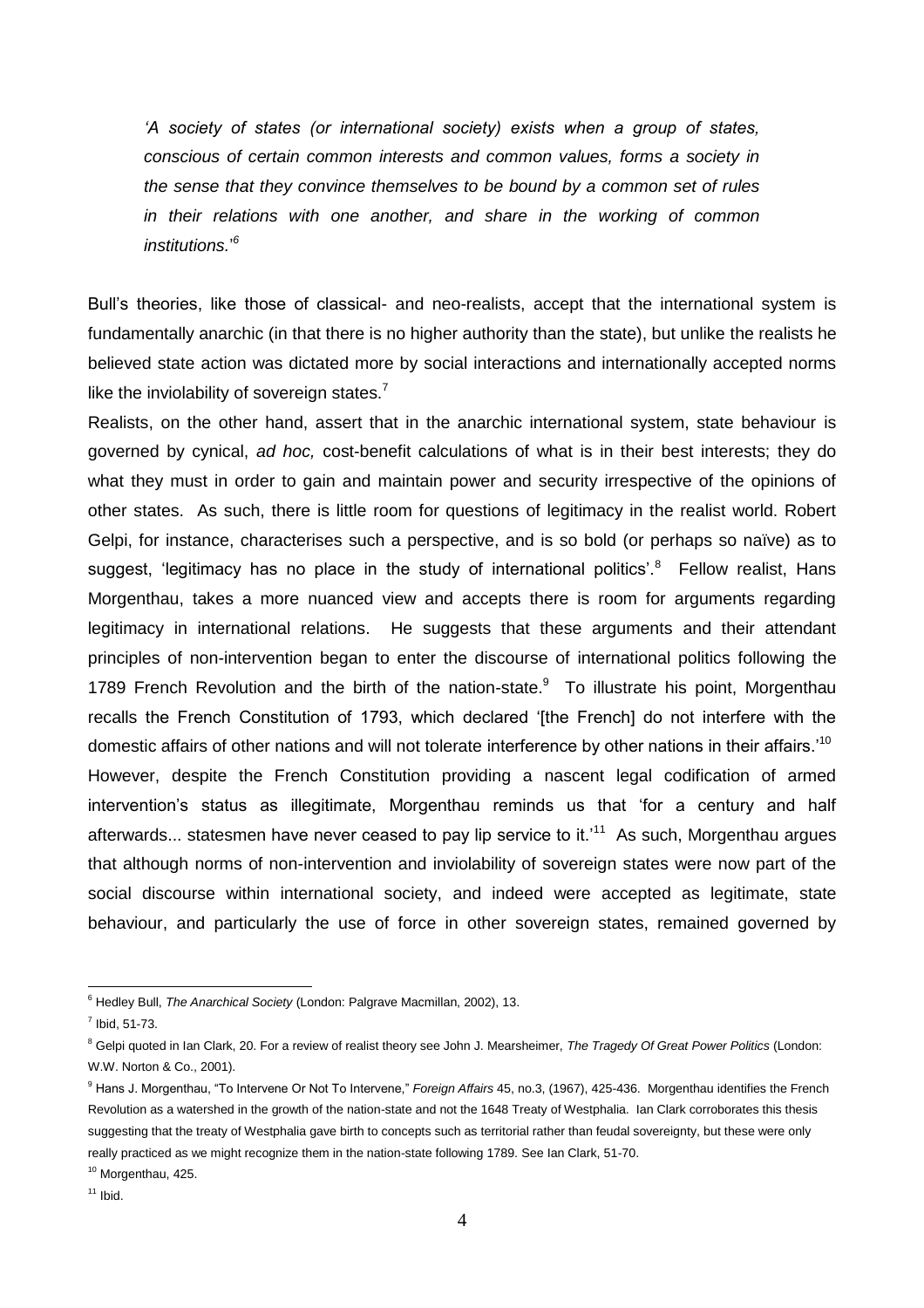calculations of *realpolitik* rather than by any moral or legal compunction.<sup>12</sup> We will return to Morgenthau's realist pessimism a little later, but for the moment his premise does prompt the critical question that asks why states should enter into a discourse regarding norms and legitimacy; why should they seek to create an international society, as Hedley Bull suggests, constraining their actions by adhering to moral and legal shackles when, if they are powerful enough, they can simply coerce the weak and secure their interests by force?

Ian Hurd provides an answer to this problem, providing a structural argument commending a rulesbased international society governed by shared values and concepts of legitimate behaviour.<sup>13</sup> He does this by comparing the nature of state behaviours in theoretical international systems governed either by coercion, or through calculations of self-interest or finally through adherence to concepts of legitimacy. He concludes that systems based on overt coercion by the powerful to secure compliance by the weak become difficult to sustain because they become too costly: 'coercion involves an expenditure of limited social capital... and social orders based on coercion tend over time to collapse from their own instability.'<sup>14</sup> Consider as an example here the viability of the Warsaw Pact, where compliance and continued membership were largely based on the coercive might of the Soviet Union. When bankrupted, that coercive might fell away and the Pact disintegrated as quickly as the Soviet Union itself since the member states saw no intrinsic value in maintaining the system for their mutual benefit.

Hurd also believes that systems that rely on weaker states determining their behaviour through conscious calculations of whether compliance with rules will yield benefit or punishment are similarly unstable. Although such systems based on calculations of self-interest may be less costly than coercive systems, Hurd argues they would still be fragile because of the *ad hoc* nature of state calculations regarding their interest. By this, Hurd is providing an implicit critique of realist theories which suggest that there can be no intrinsic value in the system of rules itself, but only in the outcomes of compliance or non-compliance. Such realist logic supposes that compliance's only value comes when it yields selfish benefits to the state, and when compliance no longer yields any benefit then the fickle state will become noncompliant irrespective of the fact their action undermines the overarching system of rules. Hurd believes that, 'in such system the actors are ontologically inclined to revisionism rather than the status quo' and, as such, the system would tend towards unpredictable behaviours, chaos and eventual collapse.<sup>15</sup> To resolve such instability, Hurd echoes Thomas Hobbes by suggesting that states in an anarchic, unpredictable system will recognise the benefits of gaining order by subordinating themselves to a Leviathan, which in this case is the system of norms recognised as legitimate within international society. As such, state-

 $\overline{a}$ <sup>12</sup> See James H. Wyllie's analysis of Morgenthau's concepts in *The Influence of British Arms* (London: George Alllen and Unwin, 1984), 20.

<sup>13</sup> Ian Hurd, "Legitimacy and Authority in International Politics," *International Organization* 53, no.2. (1999).

<sup>&</sup>lt;sup>14</sup> Hurd, 385. Hurd is providing a clarification of Max Weber's earlier theoretical work on legitimacy-stability concepts in international relations.

 $15$  Ibid, 387.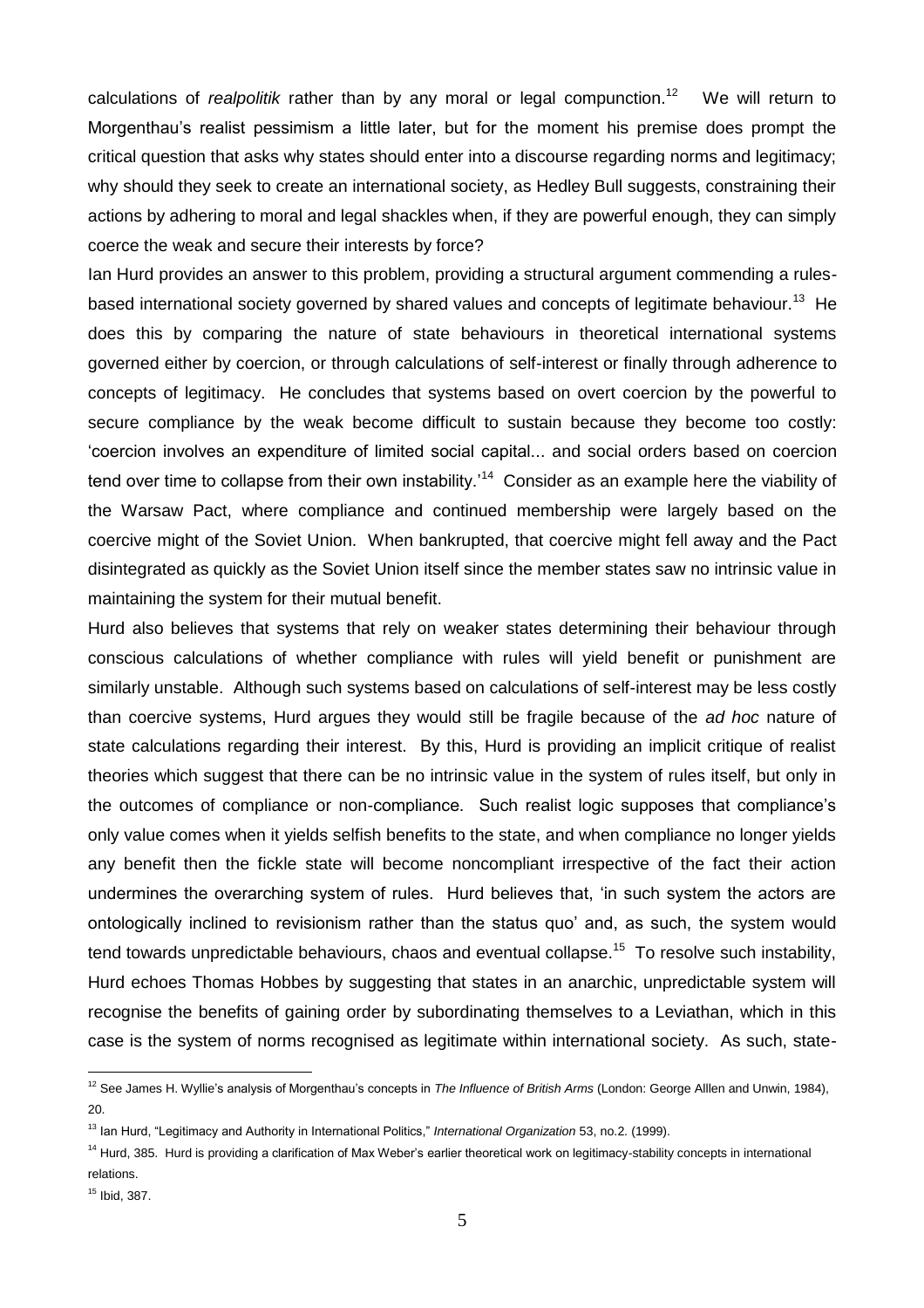interests are not merely serviced by adhering to individual rules within the system, but by states internalising and reciprocally socialising the benefits of the rules within the system. States must see their shared values as intrinsically legitimate and allow their behaviour to be governed as such rather than vacillating by continually recalculating what they can get out of compliance or noncompliance. Only by doing so can they create long-term predictability and stability.

Yet, Hurd provides more than just three theoretical models of international relations that sit in isolation to one another:

'*each [model] is rarely found in anything like its pure, isolated form... they are related to each other in a patterned, systemic fashion, in that most social structures first emerge from relations of coercion or from individual self-interest; but once established they may come to develop supporting and independent bases of legitimacy.'*<sup>16</sup>

Here Hurd is suggesting that behaviours governed by coercion and calculations of interest can in fact go on to become habituated as socially accepted norms of behaviour, and upon doing so they provide the legitimate rules of the game for states to play by in a relatively predictable international system. This habituation of behaviours of state self-interest into socially accepted norms is a process scholars like Martha Finnemore have recently attempted to explain in terms of social constructivist approaches to international relations.<sup>17</sup>

Rather simply put, constructivist theories in this context assert that human behaviour (and therefore the behaviour of states governed by humans) is determined by socially constructed ideas and values and not by individual, rational calculations or material factors. Finnemore suggests that states and statesmen may purposefully attempt to socially habituate behaviours and ideas they see as serving self-interest in the hope they can construct new norms and therefore legitimise future behaviour. Finnemore terms this process 'strategic social construction' and she uses the example of Austrian statesman, Klemens von Metternich, to illustrate a conscious attempt to change norms in international society in 'the way [Metternich's] contemporaries understood legitimate uses of force.'<sup>18</sup>

Indeed, Metternich's diplomatic successes at the Congress of Vienna (1814-15) did appear contingent on his ability to inculcate a shared sense of justice and respect for sovereignty amongst the new states of Europe that were carved-out to create a balance of power in the aftermath of the French Revolutionary and Napoleonic wars. It seems that there was an almost universal belief that this new power balance was inherently unstable and would soon collapse unless the European Great Powers could restrain their expansionist ambitions – a tall order considering in the

<sup>&</sup>lt;sup>16</sup> Ibid, 389.

<sup>17</sup> See Martha Finnemore, *The Purpose of Intervention* (Ithaca, Cornell University Press, 2003).

 $18$  Ibid, 5.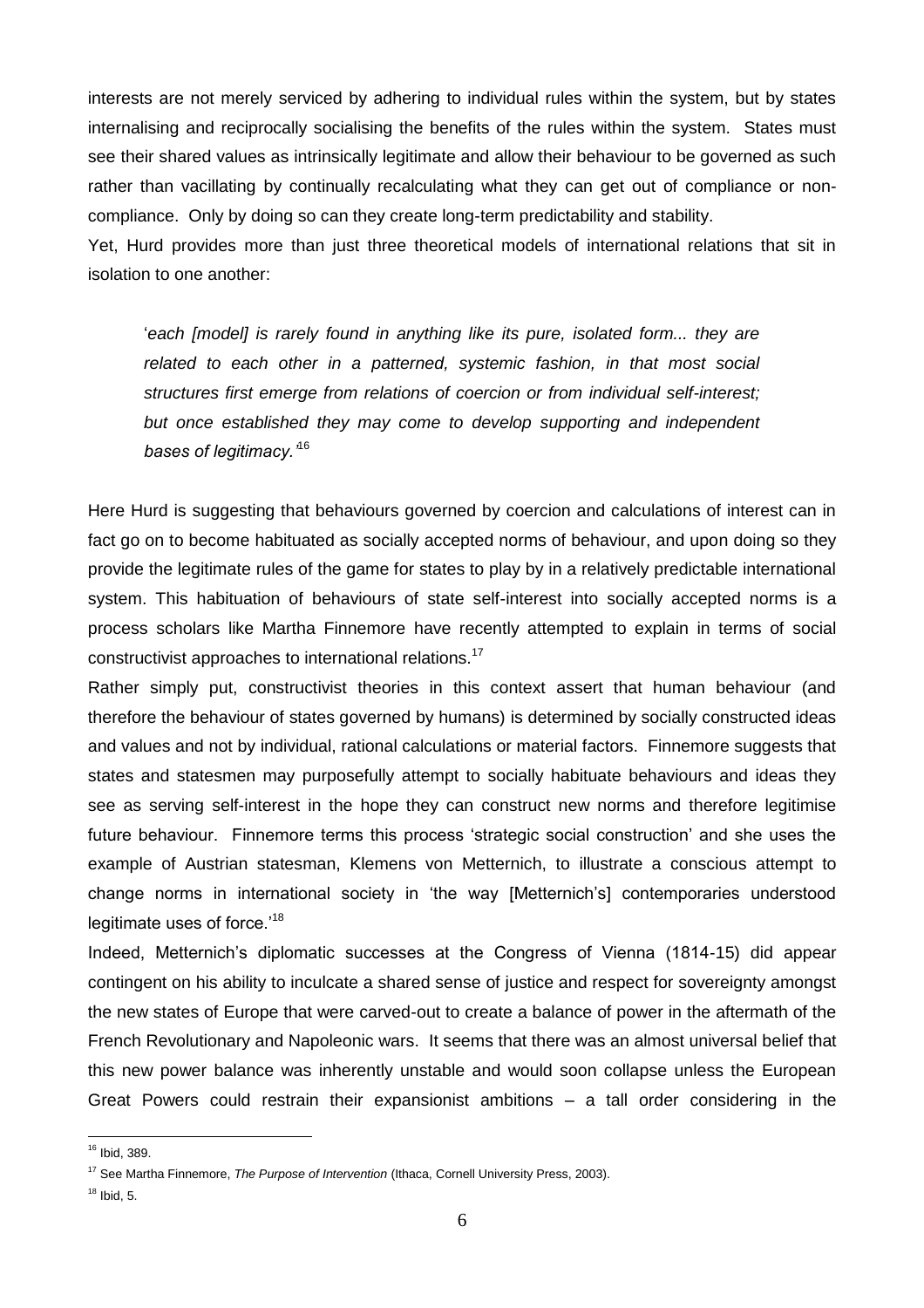circumstances of European history in 1814. The French delegate, Charles de Talleyrand pessimistically reflected on this potentially intractable situation that appeared to preclude peace in Europe:

*'the actual situation admits solely of an equilibrium which is artificial and precarious and which can only last so long as certain large States are animated by a sense of moderation.'*<sup>19</sup>

Metternich's diplomatic skill, however, was to underpin the balance of power with an enduring sense of moral restraint from the Great Powers. He did this by appealing to the sense of legitimacy, which rulers at that time felt they had by divine right in order to rule in their own territories. In a sort of cyclical logic, the rulers of the Great Powers could prevent any external threat to their own legitimacy by preserving the basic structure of the new European balance of power, but in doing so they must reciprocally recognise the legitimacy of other sovereigns to rule. In essence, Metternich attempted to create a system glued together by the shared acceptance of legitimacy to rule – states threatening the system by intervening in other states were effectively forfeiting their own sovereign legitimacy and by implication were denuding their own right to rule. Vividly illustrative of Finnemore's concept of 'strategic social construction', Metternich did indeed look to consciously shift accepted norms of behaviour to attain his goal, in this case an enduring peace in Europe. Reflecting on whether he achieved this goal, we might remember the earlier scepticism from Hans Morgenthau regarding the flouting of the principle of non-intervention in Europe after the French Revolution, but we should perhaps concede that what Morgenthau sees as a realist failure of a system of legitimacy, falls far short of the destruction seen during the Napoleonic wars of territorial aggrandizement that had preceded the Congress of Vienna. As such, Henry Kissinger suggests that, although the Concert of Europe was not perfect in that sovereignty was not recognised with absolute inviolability, it was a marked improvement from the

*'[Metternich and his colleagues] achieved what they had set out to do. After the Congress of Vienna, Europe experienced the longest period of peace it had ever known. No war at all took place among the Great Powers for forty years, and after the Crimean War of 1854, no general war for another sixty.'*<sup>20</sup>

This is not to say that all socially constructed ideas of legitimacy are conscious, altruistic efforts intent on creating international stability for the greater good. Indeed, Metternich's diplomatic strategy to create new norms of legitimacy in the international system had elements of *realpolitik* at

chaos that had preceded it:

 $\overline{a}$ <sup>19</sup> Quoted in Henry Kissinger, *Diplomacy* (New York: Simon and Schuster, 1994), 82.

 $20$  Ibid, 79.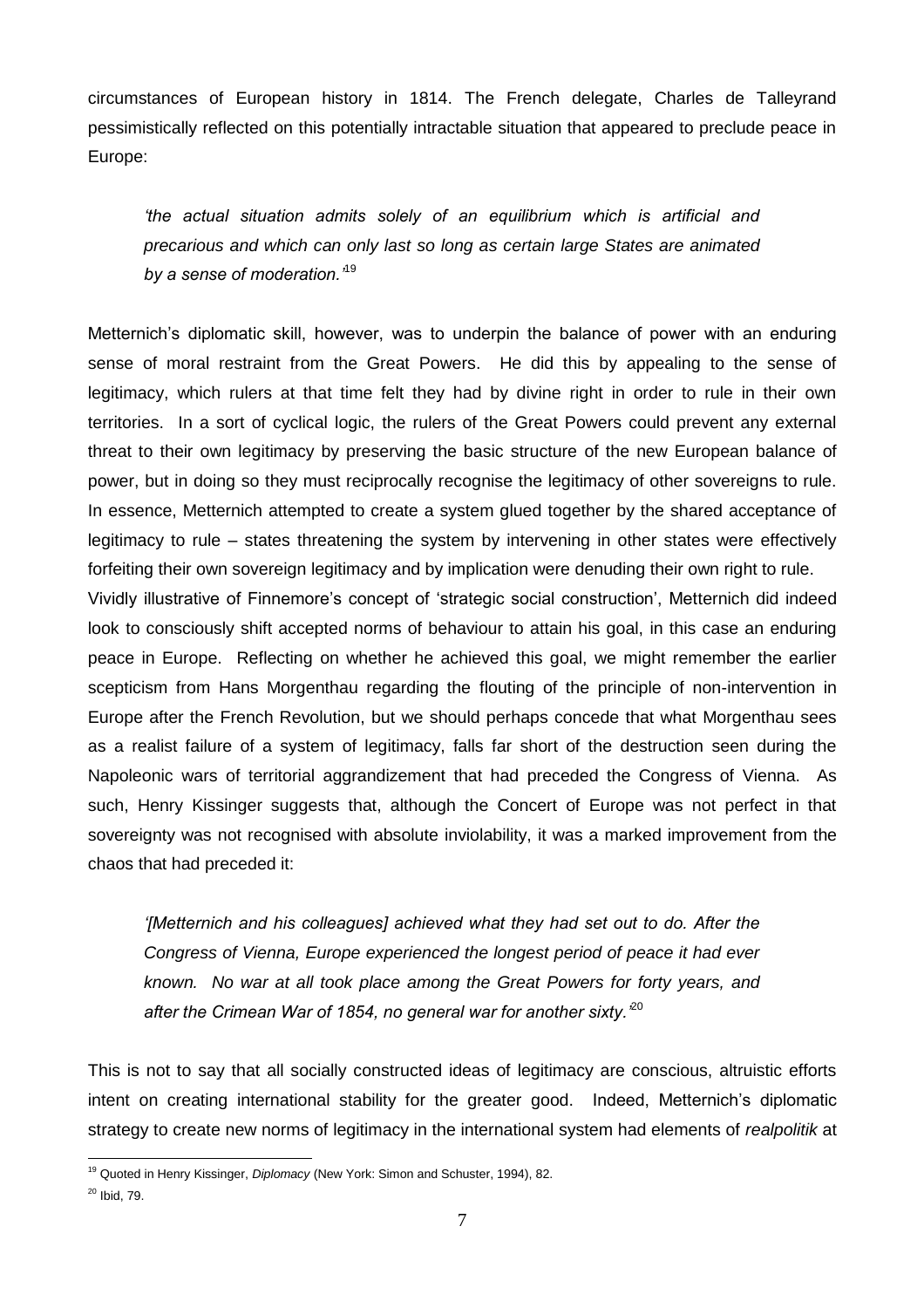heart. After the final demise of the Holy Roman Empire in 1806, Austria found itself in relative decline and confronted by a formidable and belligerent Prussia intent on asserting its dominance in the German states in central Europe. With the threat of a Junker-led Prussian challenge to Austria's historic dominance in the region, there is little wonder why Metternich felt the need to consolidate Austria's position in 1814 by generating stability and encouraging the s*tatus quo* in European international relations.

This conscious socialisation of ideas for pragmatic reasons of state-interest is a notion explored by another social constructivist, Alexander Wendt.*<sup>21</sup>* In his *Social Theory of International Relations,*  Wendt goes so far as to that the creation and socialisation of ideas of legitimacy are in large part the very essence of state power:

*'[...] meaningful power is constituted in important part through the distribution of interests...[but] only a small part of what constitutes interests is actually material. The rest is ideational: schemas and deliberations that are in turn constituted by shared ideas or culture.'*<sup>22</sup>

Wendt's abstract theory suggests that power rests in the ability of a state to generate the norms and values that allow behaviours that state sees as conducive to its best interests. As such, power does not necessarily stem from the ownership of military materiel but from the ability to socialise and habituate acceptable ways in which that materiel can be used. State-interests therefore become less concrete notions of territory and military might, but more the ability to generate and then sustain shared concepts of what is right. Power and legitimacy therefore become inseparable. Realists may still argue that this is fanciful, that states use material power when they need to in order to secure their material interests, yet a deeper empirical analysis shows that Wendt's theories have significant bearing in truth.

A concluding examination of the character of the Suez Crisis in 1956, aptly illustrates how power cannot be divorced from legitimacy. The crisis itself was the culmination of an almost personalised acrimony that had developed between British Prime Minister, Anthony Eden, and the Egyptian President, Gamal Abdel Nasser. After coming to power, Nasser had attempted to destabilise Iraq and Jordan that were at the time both allies of Britain in championing the Baghdad pact as an equivalent to NATO to provide security for the Middle East. Nasser then proceeded with an act of a dangerous duplicity by courting aid from Britain, the United States *and* the Soviet Union to finance the building of the Aswan Dam. These Nascent signals of Nasser's intent to align with the Soviets were cemented in western eyes when he accepted a deal to modernise the Egyptian military with Czech-supplied Russian equipment. $^{23}$ 

 $\overline{a}$ <sup>21</sup> Alexander Wendt, *Social Theory of International Politics* (Cambridge: Cambridge University Press, 1999).

 $22$  Ibid, 114-115.

<sup>&</sup>lt;sup>23</sup> Robert Self, *British Foreign and Defence Policy Since 1954* (London: Palgrave Macmillan, 2010), 42.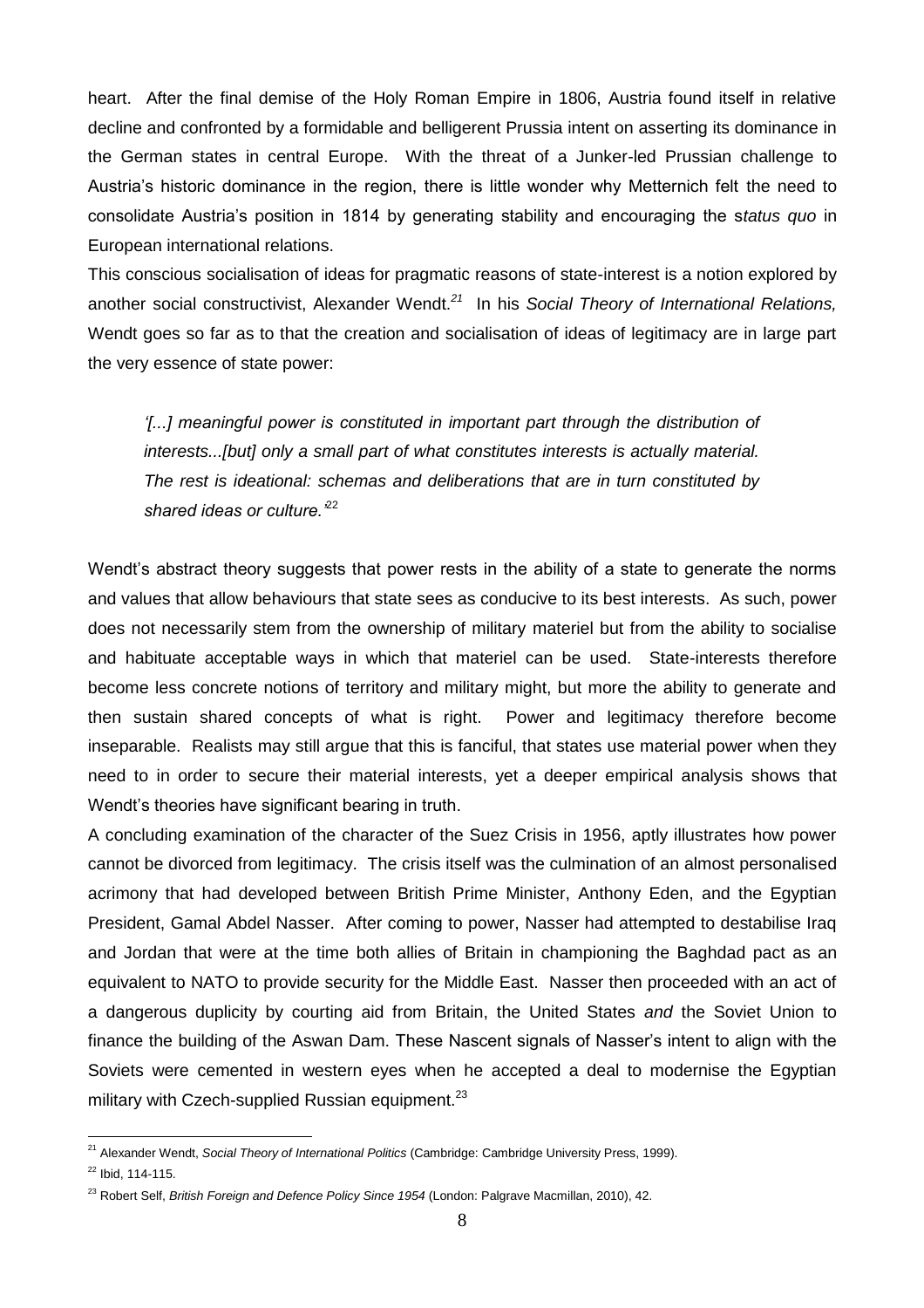Tit-for-tat diplomatic reprisals then saw the United States and Britain withdraw promises of finance for the Aswan Dam followed by Nasser's nationalisation of the Suez Canal Company. This was a cut to the heart of British interests in the region; 44 per cent of the company was owned by the British government and yielded the UK treasury some £30 million in profit per annum.<sup>24</sup> Moreover, 28.3 per cent of all tonnage passing through the canal at that time was British.<sup>25</sup> Nasser's action, therefore, was construed as a direct threat to valuable British trade routes to the Far East as well as British oil-supplies from the Persian Gulf. Eden identified Nasser actions as tantamount to territorial aggrandizement and he even went so far as to describe him as a 'Pocket Hitler' and 'Moslem Mussolini' – in Eden's mind, Nasser was a direct threat to British national interests and he had to go.<sup>26</sup>

Yet Eden and his French counterparts understood that any action to effect regime change in Cairo was likely to be interpreted internationally in pejorative terms. It would be seen as a post-colonial power flexing its muscles wholly in discordance with the sentiment of the UN charter, at that point only a little over a decade old. So, in order to avoid being seen as a colonial Great Power wielding disproportionate force for cynical economic motives, the British and the French created a pretext for invasion. They attempted to legitimise their military intervention by having the Israeli's attack Egypt first and then, claiming that international peace and security was at risk, deploying their own troops along the canal to separate the would-be belligerents. Having taken back the territory in the vicinity of the canal, the expectation was that Egyptian affront would precipitate the popular overthrow of an emasculated Nasser who would be replaced by a leader more amenable to western interests.<sup>27</sup> In Robert Self's words, however, 'it is difficult to believe that the participants in this plot seriously imagined that this pathetically transparent pretext would deceive anyone for a moment.'<sup>28</sup>

Indeed, few were deceived and the intervention received almost universal opprobrium. Crucially, the Truman administration in Washington formed part of this opposition and orchestrated an American refusal to authorise loans to Britain from the International Monetary Fund, which in turn precipitated a run on the pound and the British loss of some 15 per cent of its total gold and dollar reserves.<sup>29</sup> A failure by the British Government to secure legitimacy for their actions from their superpower ally effectively crippled the British economy and, as such, was instrumental in the British withdrawal from Suez.<sup>30</sup> With this example in mind, we are forced to conclude that creating legitimacy for intervention in terms of rightful conduct recognised by the international society clearly

- <sup>26</sup> Self, 53.  $27$  Ibid, 54.
- $28$  Ibid.
- $29$  Ibid, 39.

 $\overline{a}$ <sup>24</sup> Wyllie, 26.

 $25$  Ibid.

<sup>30</sup> See Joseph Frankel, *British Foreign Policy 1945-1973* (London: Oxford University Press, 1975), 85.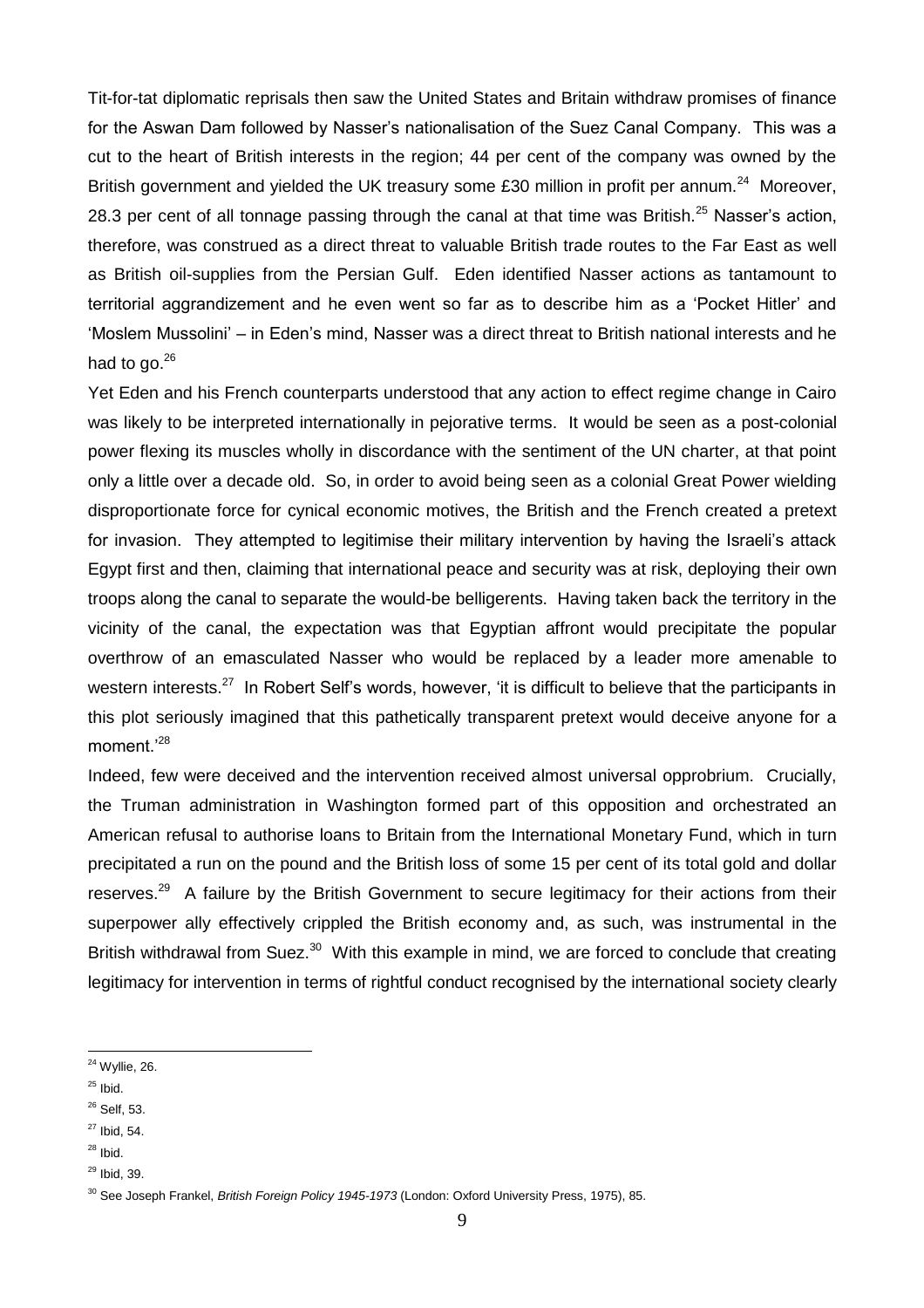does matter - without it, states will find their freedom of action to intervene severely bounded, and their use of force may lack political utility.

But there is a further conclusion we can draw from our study of Suez regarding the utility of legitimacy. To do so, consider the reasons why the Truman Administration failed to accept the British action in Suez as legitimate but instead condemned Anthony Eden's use of force. The rather mundane answer is that 1956 was an election year in the United States and Eisenhower's mandate for re-election was as a 'man-of-peace' - he could hardly be seen countenancing acts of aggression by declining colonial powers.<sup>31</sup> Moreover, Truman, sensing the burgeoning need to achieve a degree of détente with Soviet Union or else risk nuclear confrontation, felt that support for an intervention in a nascent Soviet proxy was not in the United States' best interests. As such, by its actions, America asserted that the invasion of Suez was illegitimate and punished the perpetrators, not because the intervention in Suez breached international principles of nonintervention, but because it went against the grain of American public opinion and threatened to destabilise Washington's relations with Moscow. Truman employed concepts of legitimacy (or in this case illegitimacy), which were accepted as norms amongst international society, not to uphold any sense of global order but to forward his own electoral agenda and American security interests, whilst Eden's failure to secure international legitimacy correspondingly reduced his power to act; even within the realist paradigm that stresses state interest, the idea of legitimacy does appear to be linked to harder concepts of power and interest.

The Suez case study, and indeed the wider argument detailed in chapter one, should allow the reader to conclude that legitimacy does matter in the international system. There are structural incentives for states to act in legitimate ways in order to generate stability and security for themselves. Moreover, by purposefully creating and then sustaining new norms of legitimacy states can either create freedom to act in ways beneficial to their own well-being or constrain the harmful behaviour of other states. In effect, legitimacy has become a tool of power. Hence, even within the realist paradigm of international relations, there is room to consider why states would wish to behave in legitimate ways; if they did not, they would rob themselves of a framework with which to purposefully influence the behaviours of others. The ways in which statesmen attempt to gain legitimacy and shift perceptions in others regarding what is deemed to be legitimate, particularly with regard to the use of military force, is the subject of chapter two,

 $31$  Wyllie, 35.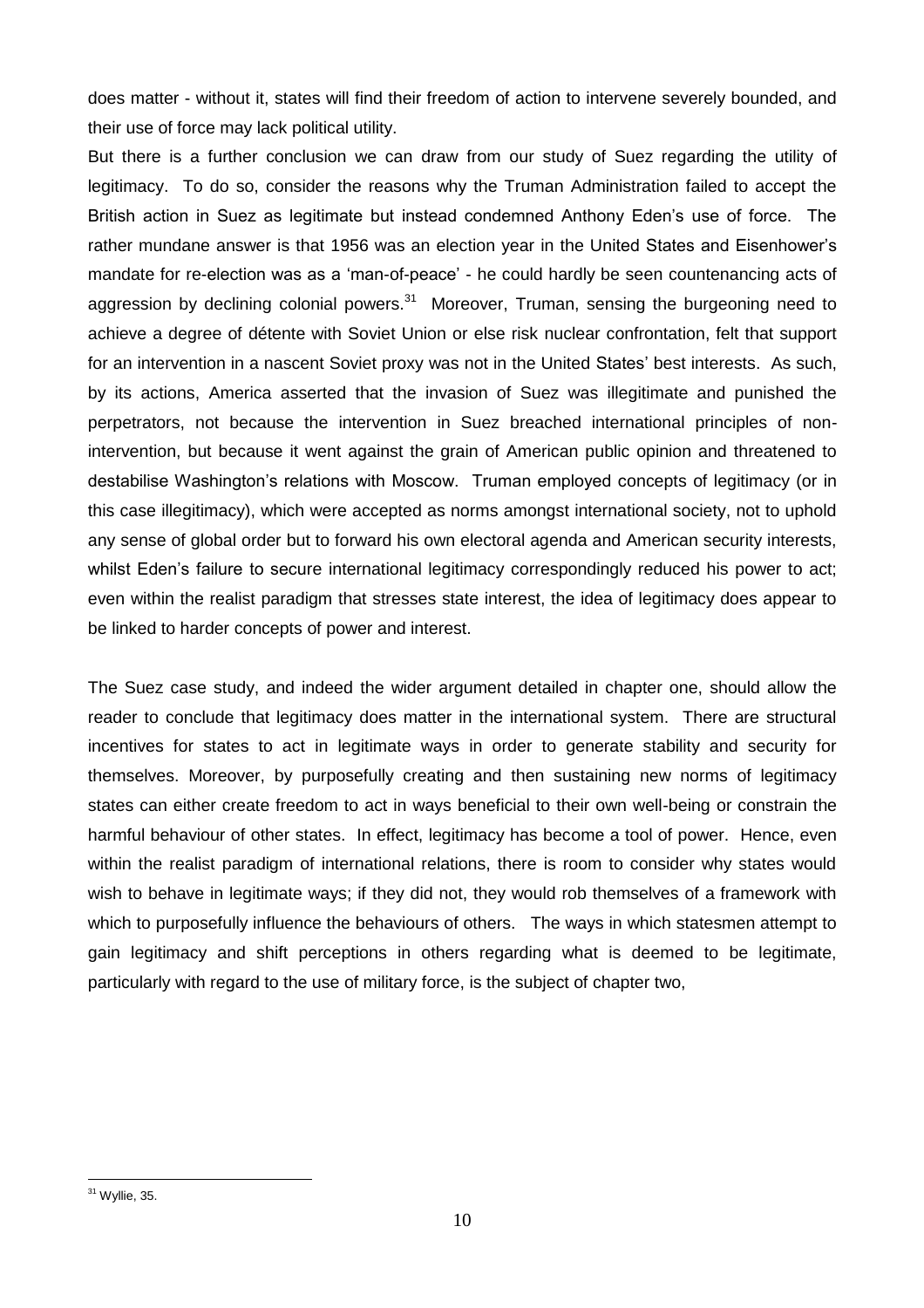#### **2. The Generation of Legitimacy for the use of Force**

 *'Legitimizing principles triumph by being taken for granted'*

Henry Kissinger, *A World Restored.<sup>32</sup>*

Nowhere is the need for legitimacy more necessary than in the use of force by one state against another. Armed intervention is an explicit challenge to the notions of sovereignty and the identity of the state upon which legitimacy is based. A state intervening in the affairs of another by means of force is fundamentally undermining notions of what it is to be a legitimate sovereign authority, and is therefore unsticking the glue that prevents international society from disintegrating into chaos. No state, therefore, should entertain the illegitimate use of force lightly. Statesmen must work hard to present their use of force as legitimate to the international community. How do they do this? Ian Clark suggests that discourse regarding legitimacy to use force becomes a composite of socially constructed legal and moral norms. $33$  As we shall see, this creates a problem for generating a coherent argument for the legitimate use of force, for, as Clark asserts, moral and legal compunctions 'often 'pull' normatively in incompatible directions...' making a legitimate case for war difficult to achieve.<sup>34</sup> On one hand we have the apparent overarching inviolability of sovereign states legally codified in the UN charter, whilst on the other hand, challenging the legal primacy of non-intervention, are the developing norms of humanitarian interventionism where the rights of the individual trump those of the state. First, however, it is necessary to examine the evolution of moral and legal components of the legitimate use of force in order to understand how statesmen construct their legitimizing arguments.

Legal arguments regarding the legitimacy of force are now generally codified in the various articles of the UN Charter, which serves to constrain military intervention by enshrining the concept of sovereignty in international law. Article 2(4) of the Charter states:

*'All Members shall refrain in their international relations from the threat or use of*  force against the territorial integrity or political independence of any State, or in *any other manner inconsistent with the Purposes of the United Nations.*' 35

Importantly, this most basic prohibition on the use of force is recognised under the Vienna Convention (Article 53) as *jus cogens,* making it 'recognised by the international community of States as a whole as a norm from which no derogation is permitted.<sup>36</sup> As such, Article 2(4) is the contemporary manifestation of the absolute inviolability of sovereignty by armed force that

<sup>&</sup>lt;sup>32</sup> Quoted in Finnemore, 2003, 85.

<sup>&</sup>lt;sup>33</sup> Ian Clark, 207.

 $34$  Ibid, 20.

<sup>35</sup> UN Charter, Chapter I, Article 2(4), [http://www.un.org/en/documents/charter/chapter1.shtml,](http://www.un.org/en/documents/charter/chapter1.shtml) accessed 1 April 2012.

<sup>&</sup>lt;sup>36</sup> Vienna Convention on Treaties Article 53. 1969, 18. [http://untreaty.un.org/ilc/texts/instruments/english/conventions/1\\_1\\_1969.pdf.](http://untreaty.un.org/ilc/texts/instruments/english/conventions/1_1_1969.pdf)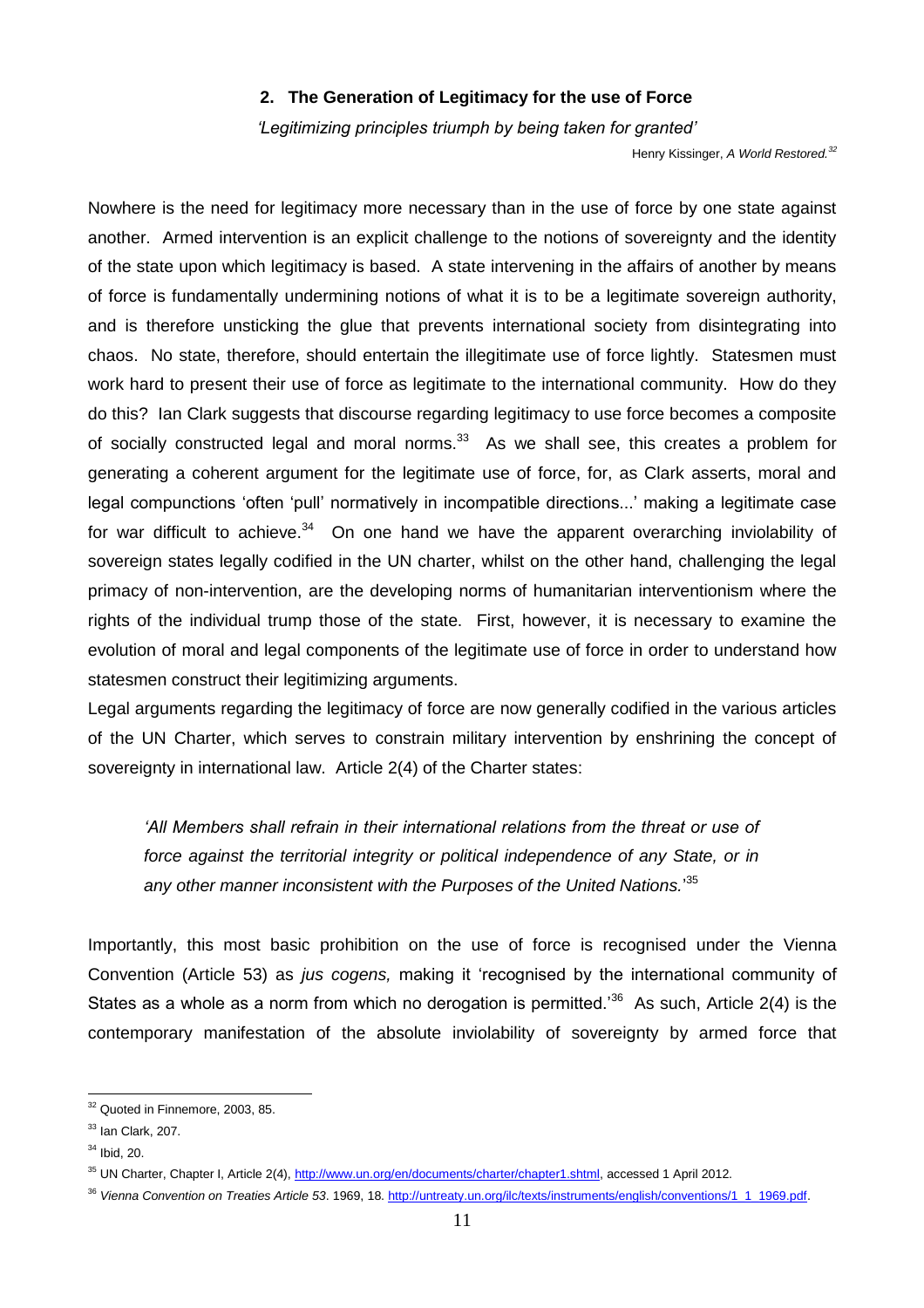Metternich and other statesmen had earlier hoped to habituate as an international norm in order to generate stability in the international system.

There are, however, two critical qualifications to Article 2(4). First, Article 51 of the Charter articulates the right of self-defence by any state:

*'Nothing in the present Charter shall impair the inherent right of individual or collective self-defence if an armed attack occurs against a member of the United Nations.'*<sup>37</sup>

This right to self-defence was invoked most recently by the United States in response to the terrorist attacks of 9/11 and was used as justification for the invasion of Afghanistan to remove Taliban support to Al Quaeda. .

The second qualification to Article 2(4) is invoked when the 15-member Security Council decides that a state has taken an action that threatens international stability. When such an occasion occurs the Security Council is empowered to impose economic, political and military coercion against the aggressor state, and ultimately, under Article 42 of the Charter, may 'take such action by air, sea, or land forces as may be necessary to maintain or restore international peace and security.<sup>38</sup> During the Cold War, achieving agreement in the Security Council on when precisely a state threatened international peace and security, or when force was required in response, was rendered largely impossible as the ideologically divided, veto-wielding permanent members rarely achieved a consensus. As a result, the system of collective security and the use of UN sanctioned force were left in a state of paralysis until after the end of the Cold War. Once those ideological divisions were removed, the Security Council quickly utilised this newfound freedom and was successful in passing a UN Resolution to forcefully remove invading Iraqi forces from Kuwait in 1991.

These qualifications to Article 2(4) should not, however, distract us from the overarching sentiment of the UN Charter which is to restrict the circumstances under which states might find themselves with what they considered a legal mandate for the use of force. The UN, after all, was created in the aftermath of the Second World War with the express aim of saving 'succeeding generations from the scourge of war.<sup>39</sup> The Charter's emphasis, then, has always been on limiting the chances of a return to the destructive capacity of modern warfare and not of creating opportunities to use it. In this respect, there is clear continuity with the Charter's antecedent, the Just War tradition.

Described by Alex Bellamy as a 'two-thousand-year-old conversation about the legitimacy of war... primarily concerned with restraining war,' the Just War tradition evolved from classical Roman-

 $\overline{a}$ <sup>37</sup> UN Charter Chapter VII, Article 51. <http://www.un.org/en/documents/charter/chapter7.shtml> accessed 1 April 2012.

<sup>38</sup> UN Charter, Chapter VII, Article 42, <http://www.un.org/en/documents/charter/chapter7.shtml> accessed 1 Aril 2012.

<sup>&</sup>lt;sup>39</sup> UN Charter, Preamble,<http://www.un.org/en/documents/charter/preamble.shtml> accessed 1 April 2012,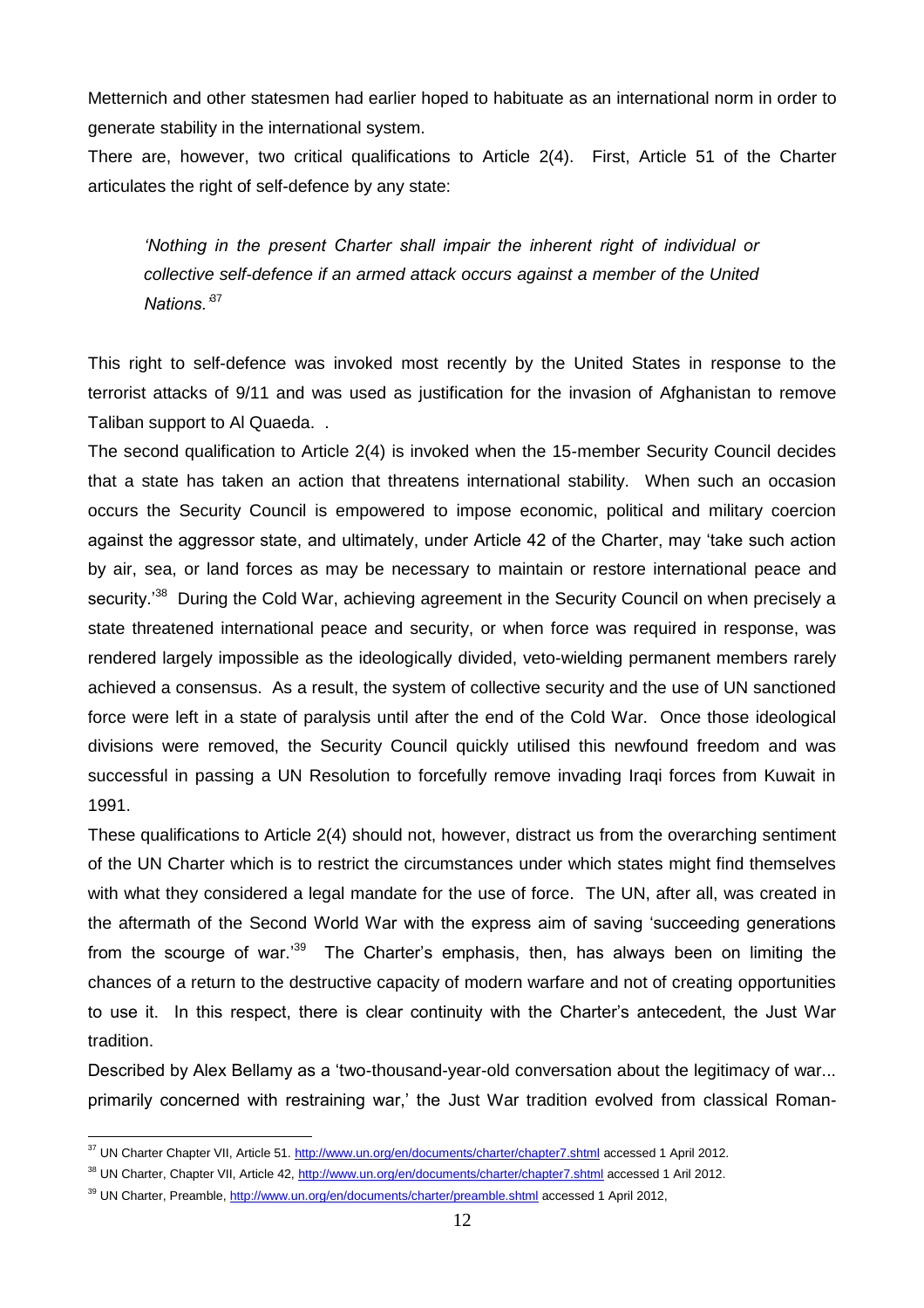Greco and then Christian thought and attempted to reconcile the inherent evil of violent conflict and the taking of human life with the reality of the need to wage war against the perpetrators of aggression in order to achieve an agreeable peace.<sup>40</sup> Jurists like St Augustine of Hippo in the fifth century and Thomas Aquinas in the thirteenth century set down a number of pragmatic criteria appealing to concepts of *natural law,* their aim to articulate a universal set of moral values delineating the boundaries where recourse to the use of force could be considered ethically right or wrong.<sup>41</sup> Today, these criteria fall under the *jus ad bellum* (lit. the law towards war) branch of the Just War tradition.<sup>42</sup> Of the *jus ad bellum* criteria, the concepts of *Just Cause* and *Right Intention* are of particular relevance to contemporary moral arguments statesmen use to legitimise their decisions to use force*.* In their treatise on *Just War*, Charles Guthrie and Michael Quinlan characterise *Just Cause* as:

*'a proper reason for going to war, such as protecting the innocent, restoring rights wrongfully denied, or re-establishing just order. Revenge, punishment for its own sake, or upholding a ruler's prestige will not do.'*<sup>43</sup>

Whilst *Right Intention* is described as:

*'[aiming] to create a better, more just and more lasting subsequent peace than there would have been had we not gone to war... justice requires that we seek results that will be fair overall – that is, taking account the interests of others, not excluding those of the adversary's people.'*<sup>44</sup>

Clearly, we see in this characterisation of *Just Cause* in the roots of the UN Charter, *reestablishing just order,* for instance, reflects the *ad bellum* use of force under Article 42 to restore international peace and stability by force. However, there are some critical discontinuities between the moral arguments of the Just War tradition and extant international law. Guthrie and Quinlan's characterisation of *Just Cause*, for example, suggests any cause that protects the innocent might be considered legitimate, yet the UN charter now makes no such accommodation. The reason for this rests with the rising primacy of the nation-state over individual human rights in the formative years of international law in the eighteenth century.

 $\overline{a}$ <sup>40</sup> Alex J. Bellamy, *Just Wars: From Cicero to Iraq* (Cambridge: Polity Press, 2006), 2.

<sup>41</sup> *Natural Law* is best characterized as the underlying moral principles of humanity that are not necessarily codified. *Positive Law* on the other hand is the man-made structure of codified principles, many of which (but not all) have their origins in elements of natural law. See Bellamy, 77-79.

 $42$  For a full description and history of the Just War tradition, see Bellamy, 2006.

<sup>43</sup> Charles Guthrie and Michael Quinlan, *Just War* (London: Bloomsbury, 2007), 12.

<sup>44</sup> Ibid, 12, 25-26.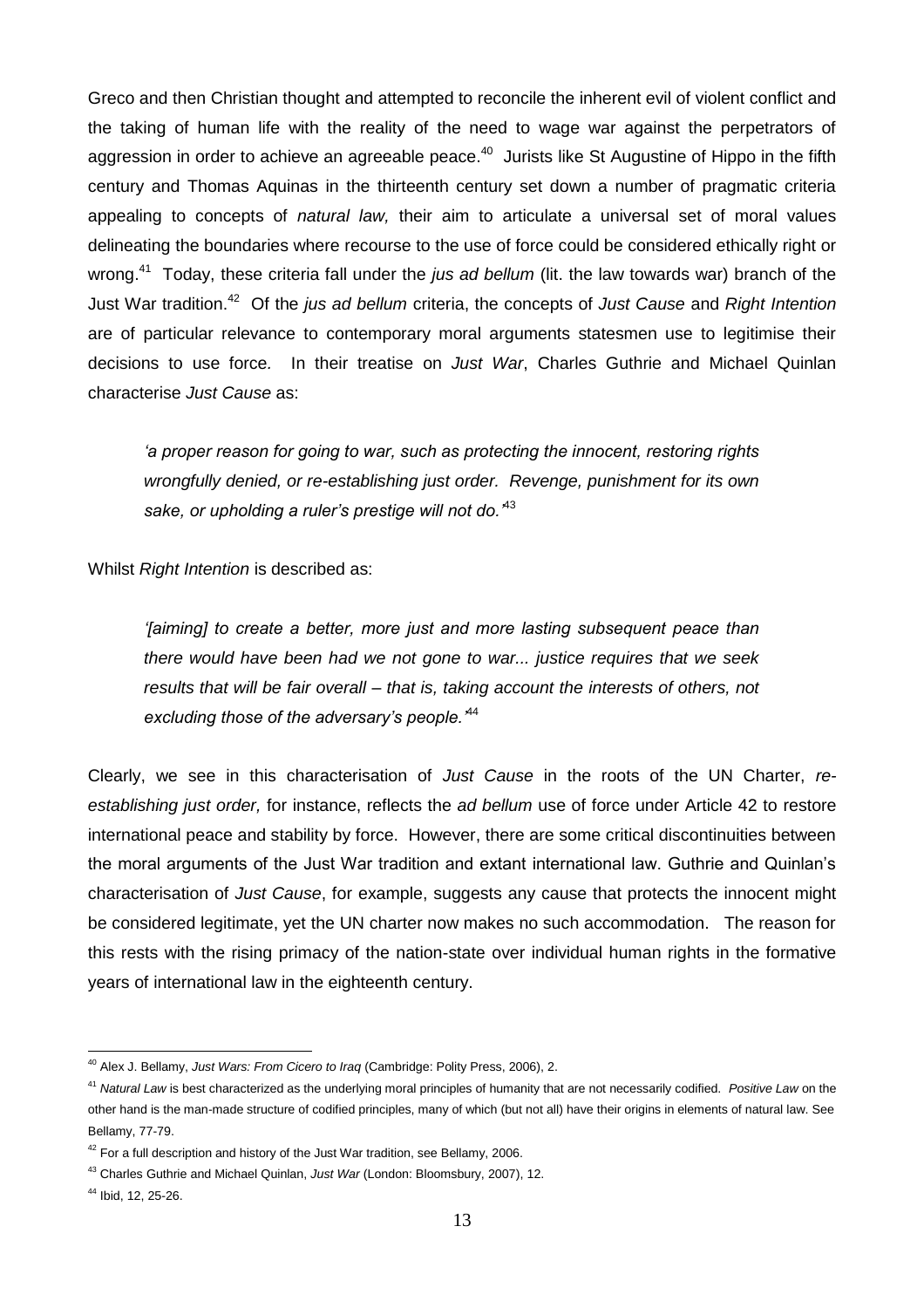This shift in focus from the morally grounded Just War tradition and concepts of universal natural law to a very state-centric system of international law is commonly attributed to the Enlightenment writings of Emmerich de Vattel. In his *Le Droit des gens* (1758) Vattel argued that all sovereign states were equal and their relations with one another rested on the reciprocal respect of this sovereignty.<sup>45</sup> For Vattel, this recognition of state sovereignty meant there could be only three legal causes of war: claiming rightful property, i.e. reclaiming lost sovereign territory to an aggressor; punishing an aggressor for threatening sovereignty in the first place; and self-defence. $^{46}$ The use of force for any other motive, territorial aggrandizement for example, would therefore breach reciprocal respect of sovereign rights and be deemed illegal and subject to punishment.

Certainly, not all of Vattel's rationales for the legal use of force would stand up to close-scrutiny in the eyes of international law today; however, Vattel's emphasis on the legal primacy of the sovereign state over any moral imperative protecting individuals within a state has endured. In chapter one, we encountered the efforts of Klemens von Metternich, whose attempts to create a stable *Concert of Europe* in the early nineteenth century are clearly underpinned by the legal primacy of state sovereignty articulated by Vattel some fifty years earlier. Similarly, the nonviolability of states, apparently at almost any cost and enshrined in the UN Charter's article 2(4), also has its roots in Vattel's legal positivism.

This shift away from moral principles of the Just War tradition determining the rightful use of force, to be replaced by legal structures emphasising the primacy of the state over the individual has, however, been subject to continued and considerable criticism. Of the contemporary Just War theorists, Michael Walzer is perhaps the most prominent of those arguing the case for a return to moral rather than legal principles determining when force might be considered legitimate. Walzer describes how the conduct and outcome of the Vietnam War forced him to consider how realist arguments emphasising the primacy of state interests over any moral considerations were deeply flawed.<sup>47</sup> Walzer makes a case for how US failure in Vietnam was a function of the lack of a sound moral basis for American involvement, reasoning that crucial support for the war from the US domestic population was left in tatters because of the lack of moral authority for the war compounded by the perceived immoral conduct of American forces against the Vietnamese. <sup>48</sup> Similarly, the support of the Vietnamese population – critical in isolating and defeating the growing Vietminh insurgency – was lost through the lack of American attention to waging a moral war.<sup>49</sup> Walzer concludes his critique of a lack of moral consideration in Vietnam by suggesting that, 'justice had become a military necessity.'<sup>50</sup>

 $\overline{a}$ <sup>45</sup> See Bellamy, 2006, 79

<sup>46</sup> Ibid, 80.

<sup>47</sup> Michael Walzer, *Arguing About War* (New Haven: Yale University Press, 2004) 5-15.

 $48$  Ibid, 10.

 $49$  Ibid, 8.

 $50$  Ibid, 9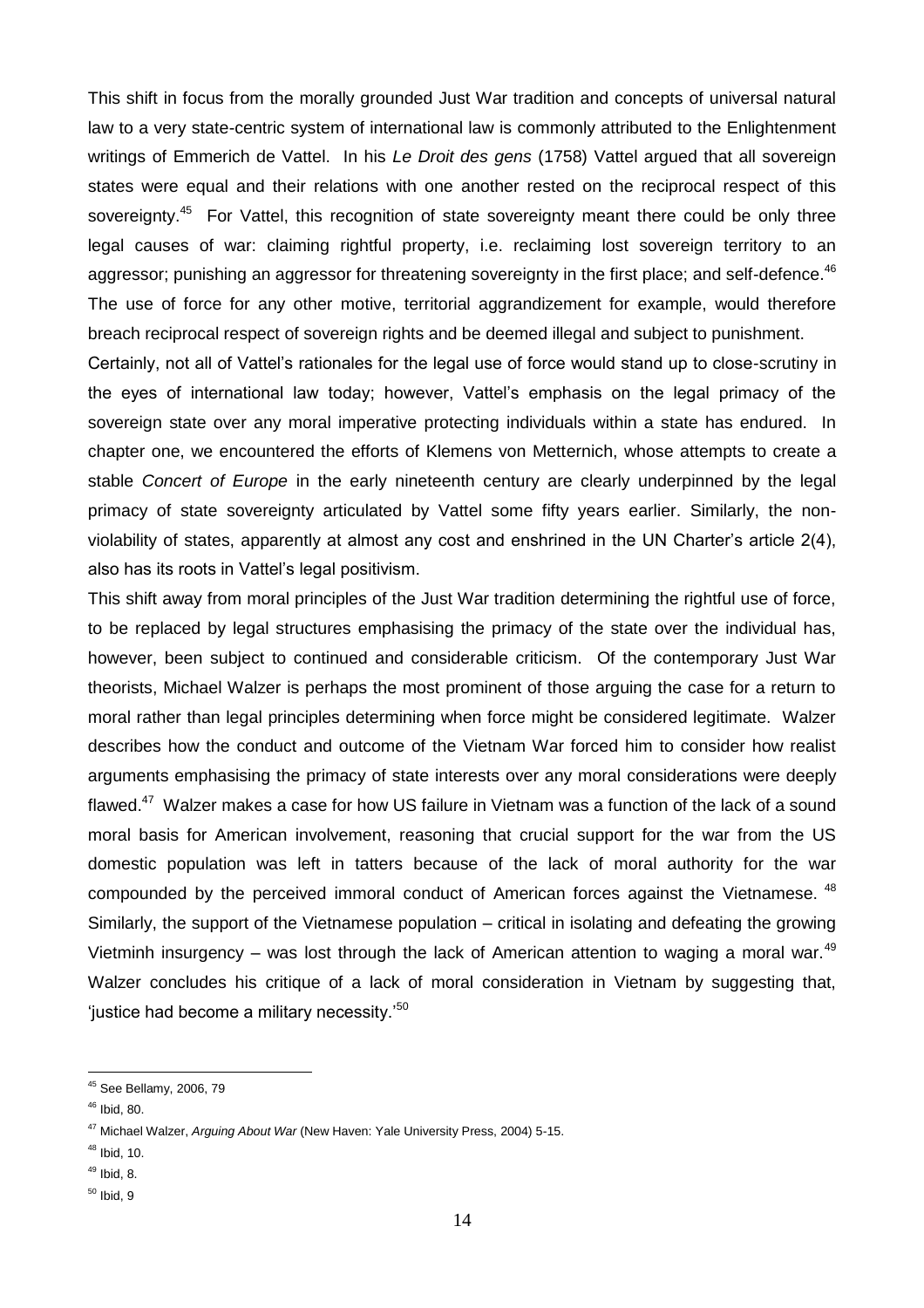It was the subsequent moral introspection and a mistrust of the prevailing realist paradigm in the aftermath of the Vietnam War (as well as the rise of counterinsurgency operations where moral conduct to win hearts and minds became *de rigueur*) that Walzer suggests was responsible for renewed interest in the principles of the Just War tradition.<sup>51</sup> The outcome of this renewed interest saw the reintroduction of what Peter Lee describes as the 'language of morality' into the practice of international relations.<sup>52</sup> Walzer himself made a significant contribution to this rediscovered language and the contemporary relevance of the Just War tradition, basing his own Just War theories on 'a doctrine of human rights.'<sup>53</sup> Yet Walzer's arguments extend beyond articulating that war should only be waged for humanitarian motives rather than state interest. Instead, he stressed that individual human rights of life and liberty were accessible only through membership of a political community (the state), and war could be justified only when it is fought to preserve the identity and function of that political community. Conversely, wars that threaten the identity of another state, and therefore undermine the right of those individuals belonging to that state of a life free of external interference, could never be just.

As such, and contrary to some interpretations of Walzer's theories, his was not an implicit abandonment of the principles of inviolability of sovereign borders and the promotion of humanitarian interventionism whenever human rights were breached by a state. Indeed, given his emphasis on the maintenance of the integrity of the state as the source of an individual's sense of identity within a society, Walzer was somewhat circumspect regarding the morality of any military intervention at all.<sup>54</sup> Instead, Walzer was attempting to use Just War principles to provide a moral argument for the sanctity of sovereignty and rightful authority rather than having to rely on the cynical realist, legal precedents of international law. However, the genocides of the late  $20<sup>th</sup>$ century forced Walzer to reconsider his position on the intervention. Writing in 2004 he conceded:

*'Faced with the sheer number of recent horrors – with massacre and ethnic cleansing in Bosnia and Kosovo [etc.]... I have slowly become more willing to call for intervention. I haven't dropped the presumption against intervention that I defended in my book, but I have found it easier and easier to over-ride that presumption.'*<sup>55</sup>

Walzer's gradual acceptance that humanitarian intervention is morally acceptable is perhaps an inevitable extension of his earlier arguments. Whilst his initial theses rested on the fact that states should remain sovereign because they upheld the individual human rights of its population, Walzer evolved his argument in the aftermath of humanitarian disasters perpetrated by states against their

 $\overline{a}$ <sup>51</sup> Ibid, 5-7

<sup>&</sup>lt;sup>52</sup> Lee, 57.

<sup>53</sup> Michael Walzer, *Just and Unjust Wars* (New York: Basic Books, 2006), xxiv.

 $54$  See Lee, 61.

<sup>55</sup> Walzer, *Arguing About War,* xxi-xxii.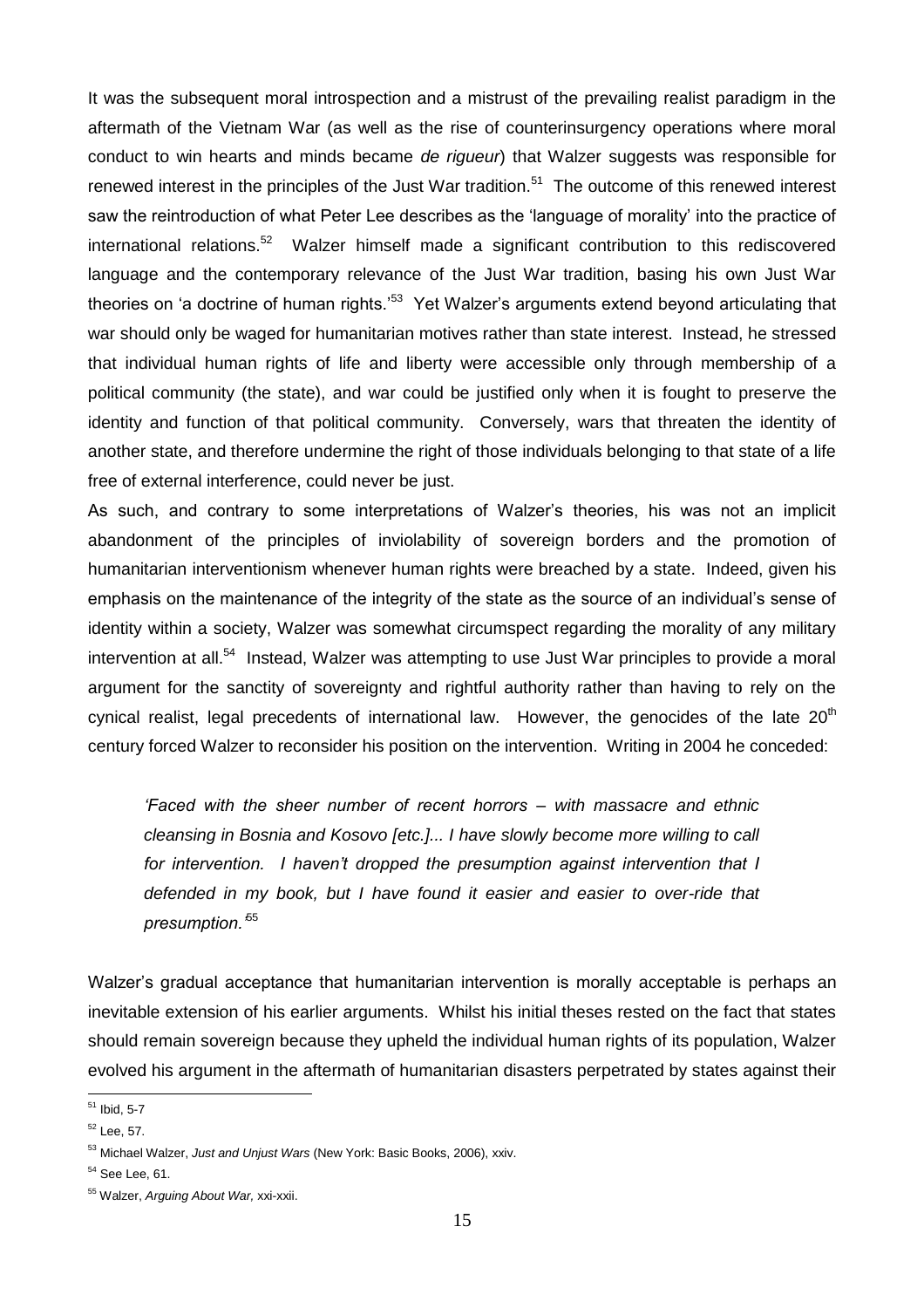own people by suggesting that states no longer held sovereign status if they stopped upholding those human rights. What is more, when states failed to protect the human rights of their population then the international community had not only the right but also the moral obligation to intervene and take action to protect the population at risk. This moral imperative to intervene in states failing to meet their responsibilities is the foundation of a developing acceptance in the international community that intervention can be legitimate on ethical if not legal grounds. This notion has been given institutional identity through the concept of 'Responsibility to Protect' (R2P).<sup>56</sup>

Established in 2001 by a UN mandated International Commission on Intervention and State Sovereignty, the R2P concept echoes Walzer's thoughts where sovereignty entails a responsibility by the state to refrain from committing a 'large scale loss of life... or 'ethnic cleansing."<sup>57</sup> Subsequently, the concept of R2P permeated the UN's lexicon, apparently loosening the legal constraints of the UN Charter's fundamental commitment to non-intervention. The 2005 *UN World Summit Report* going so far as to say:

*'The international community, through the United Nations, also has the responsibility... to help protect populations*.

*'We [the UN] are prepared to take collective action... should peaceful means be inadequate and national authorities manifestly fail to protect their populations from genocide, war crimes, ethnic cleansing and crimes against humanity.*' 58

We should, however, be cautious in interpreting the rise of R2P as an enlightened act of new humanitarianism by the UN. Instead, it should be seen as a reaction to new norms of ethical conduct by states, which were in danger of outpacing the UN's antiquated emphasis on international law in determining the legitimacy of intervention. Statesmen in western liberal democracies were already beginning to cast aside the UN's legal constraints on the use of force and were busy building moral arguments for intervention in the name of humanitarianism before R2P was conceived of. Nowhere was this more apparent than in the incipient liberal interventionism of British Prime Minister, Tony Blair.

Blair first set out his interventionist doctrine in his speech to the Economic Club in Chicago in April 1999.<sup>59</sup> One month into NATO's campaign of aerial bombardment in Kosovo, waged in order to

 $\overline{a}$ <sup>56</sup> See Aidan Hehir, 'The Responsibility to Protect: 'Sound and Fury Signifying Nothing'?" *International Relations* 24, no.2 (2010), 218- 239.

<sup>57</sup> International Commission on the Intervention and State Sovereignty, *The Responsibility to Protect* (Ottowa: International Development Research Centre, 2001), 32.

<sup>58</sup> "2005 World Summit Outcome" *United Nations General Assembly, Sixtieth Session, items 48 and 121 of the provisional agenda,*  A/60/L.1, para. 139.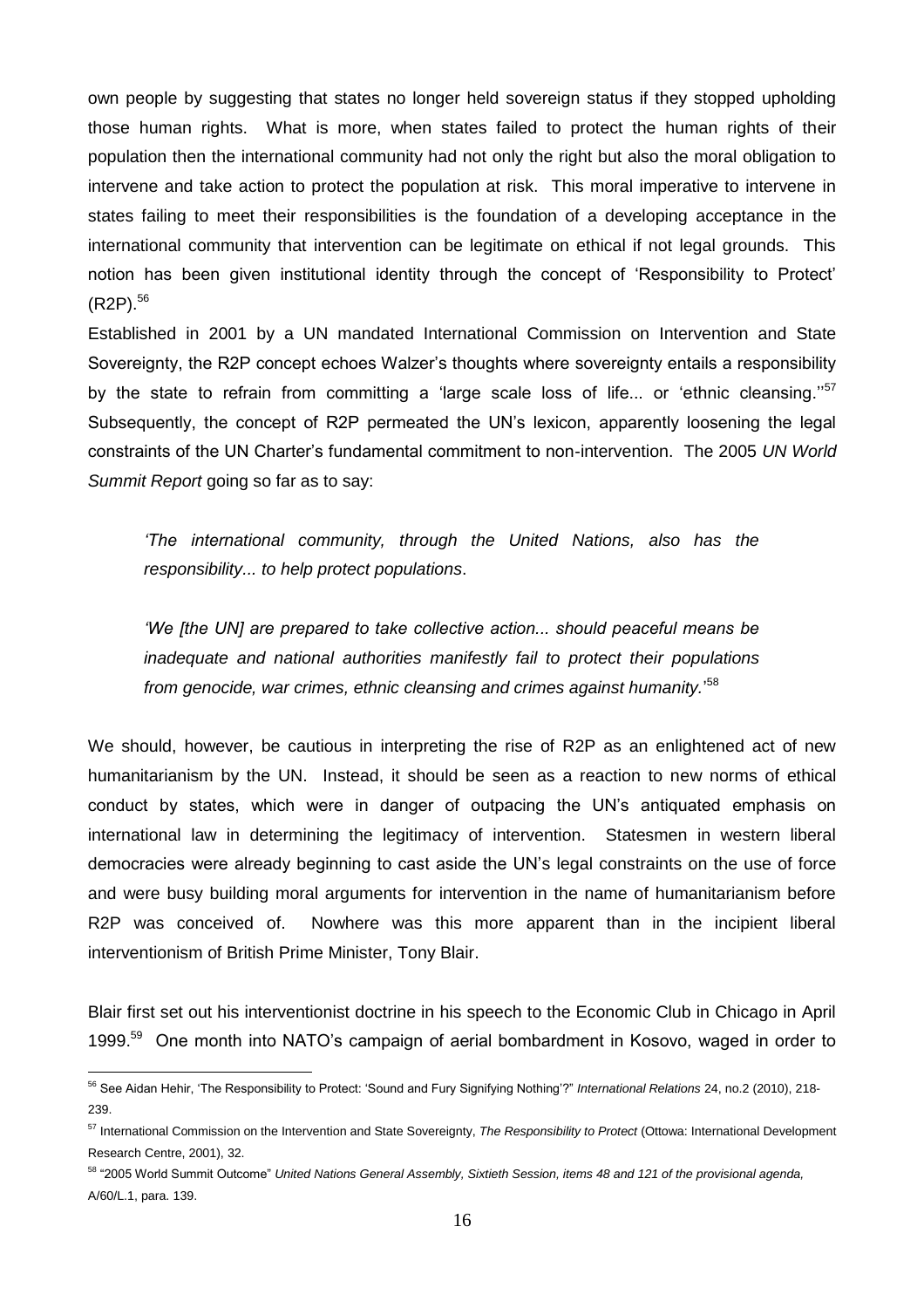coerce President Slobodon Milosovic into ending Serbian oppression of Kosovar Albanians, Blair made his case for humanitarian intervention, stressing how moral imperatives to act outweighed the constraints of international law:

*'This is a just war, based not on territorial ambitions but values. We cannot let the evil of ethnic cleansing stand. We must not rest until it is reversed...* 

*'the principle of non-interference must be qualified in important respects... when regimes are based on minority rule they lose legitimacy.'*<sup>60</sup>

Clearly, Blair's argument for waging war in Kosovo appealed more to concepts of the Just War tradition than to international legal norms. Blair takes pains to stress that NATO's action had both *Just Cause* (standing up to ethnic cleansing) and *Right Intention* (the humanitarian values and not territorial aggrandizement) and relied on these arguments to circumvent principles of nonintervention and legitimise NATO's campaign which was waged without specific UN authorisation.<sup>61</sup>

Notably, Blair's moral case for intervention was not a lone voice in the wilderness. Germany's new SPD-Green government under Gerhard Schroeder promptly voiced agreement with Blair's moral stance, with foreign minister Günther Verheugen asserting that, 'if Russia... uses its Security Council veto one could say this was an abuse of the veto and argue the primacy of halting the slaughter is greater than formal respect of international law.'<sup>62</sup> A later Independent International Commission on Kosovo (IICK) also found itself convinced by Blair's Just War arguments, stating that the NATO's intervention should be considered 'illegal but legitimate.'<sup>63</sup> However, the IICK also noted, 'allowing this gap between legality and legitimacy to persist is not healthy.'<sup>64</sup> In other words, the IICK recognized the ascendency of moral imperatives in determining the legitimacy of the use of force and this fundamentally undermined the UN Charter and International law's principles of non-intervention.<sup>65</sup>

This conclusion provided two dilemmas for the UN and the international community. The first was wider acceptance that norms governing the use of force were shifting from the legal articles laid down by the UN, and moving towards the moral responsibilities detailed in reinvigorated

<sup>&</sup>lt;sup>59</sup> Tony Blair, *Doctrine of the International Community speech at the Economic Club. Chicago, 24 April 1999. Full text at* <http://www.guardian.co.uk/politics/2004/mar/05/iraq.iraq> accessed 13 April 2012.

 $60$  Ibid.

 $61$  A UN resolution formally sanctioning the NATO operation (UNSCR 1139 / 1203) was put to the vote in the Security Council but was defeated by Russian and Chinese vetoes, despite achieving a majority of twelve votes to three in favour of passing the resolution. See Nicholas J. Wheeler, *Saving Strangers* (Oxford: Oxford University Press, 2000), 279-280.

<sup>&</sup>lt;sup>62</sup> Quoted in Wheeler, 277.

<sup>63</sup> Independent International Commission on Kosovo, *Kosovo Report* (Oxford: Oxford University Press, 2002), 4.

 $64$  Ibid, 186.

 $65$  Hehir, 219.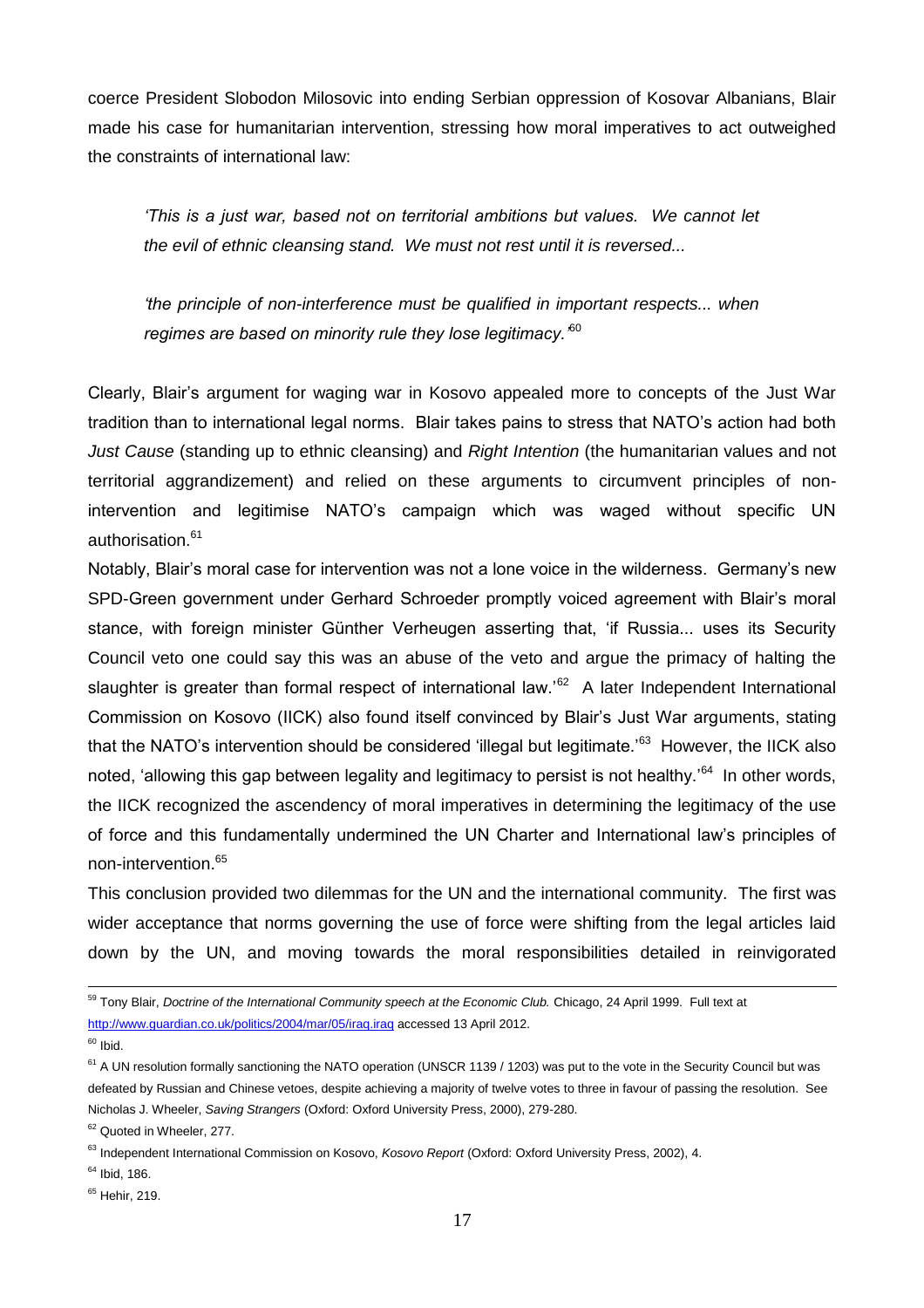interpretations of the Just War tradition espoused by liberal interventionist statesmen. The second was concomitant to this, where the UN understood that its Charter and structure at the time were unable to accommodate these changing norms of legitimacy; either the UN had to change its approach to reflect new social norms governing the legitimate use of force or it would find itself out of touch with reality and impotent. The UN's fear was that the Security Council, constrained by Article 2(4) and the primacy of non-intervention at almost all costs, would continue to find humanitarian interventions like that in Kosovo illegal, only for liberal interventionist statesmen to ignore any UN legal judgement and use force regardless, legitimising their actions to the international community by ethical reasoning instead. In effect, the power of the UN to constrain the use of force by member states was ebbing away; it was in danger of losing what credibility it had to maintain international stability.

In an attempt to reconcile the gap between legitimacy and legality, which intervention in Kosovo had thrown into sharp focus, the UN established the International Commission on Intervention and State Sovereignty (ICISS), the body responsible for creating the concept of R2P.<sup>66</sup> This context in which the ICISS created R2P might suggest, therefore, that the UN's subsequent adoption of moral imperatives as legitimate motives for intervention was not a self-generated attempt by the UN to create new international norms but a reaction to what was already considered legitimate conduct in the international community. In effect, R2P was a somewhat desperate attempt by the UN to provide evidence of its contemporary relevance and its resolve to remain the final arbiter of legitimacy.

The rise of R2P and attempts to accommodate new norms of humanitarian intervention, might, therefore, be considered a process of social constructivism that we encountered in chapter one. One might even go so far as to say that Tony Blair engaged in a process of *strategic social construction,* using the language of the Just War tradition to create the normative space in the international arena for action under the New-Labour Government's defining 'ethical foreign policy,' with Britain acting once more as a 'force for good in the world'.<sup>67</sup> The so-called *doctrine of the international community* that Blair articulated in his Chicago speech would indeed become the template for his interventionist approach throughout his premiership.<sup>68</sup> For Blair, intervention would be legitimate not necessarily when the UN said so, but when five criteria, guided by the Just War tradition, could all be met:

<sup>66</sup> See John Kampfner, *Blair's Wars* (London: The Free Press, 2004), 51.

 $67$  Both these quotes are directly attributed to the office of Robin Cook, Tony Blair's foreign Minister from 1997 to 2003. See Kampfner, 15.

<sup>68</sup> Kampfner, 52-53. Lee, 18, 21.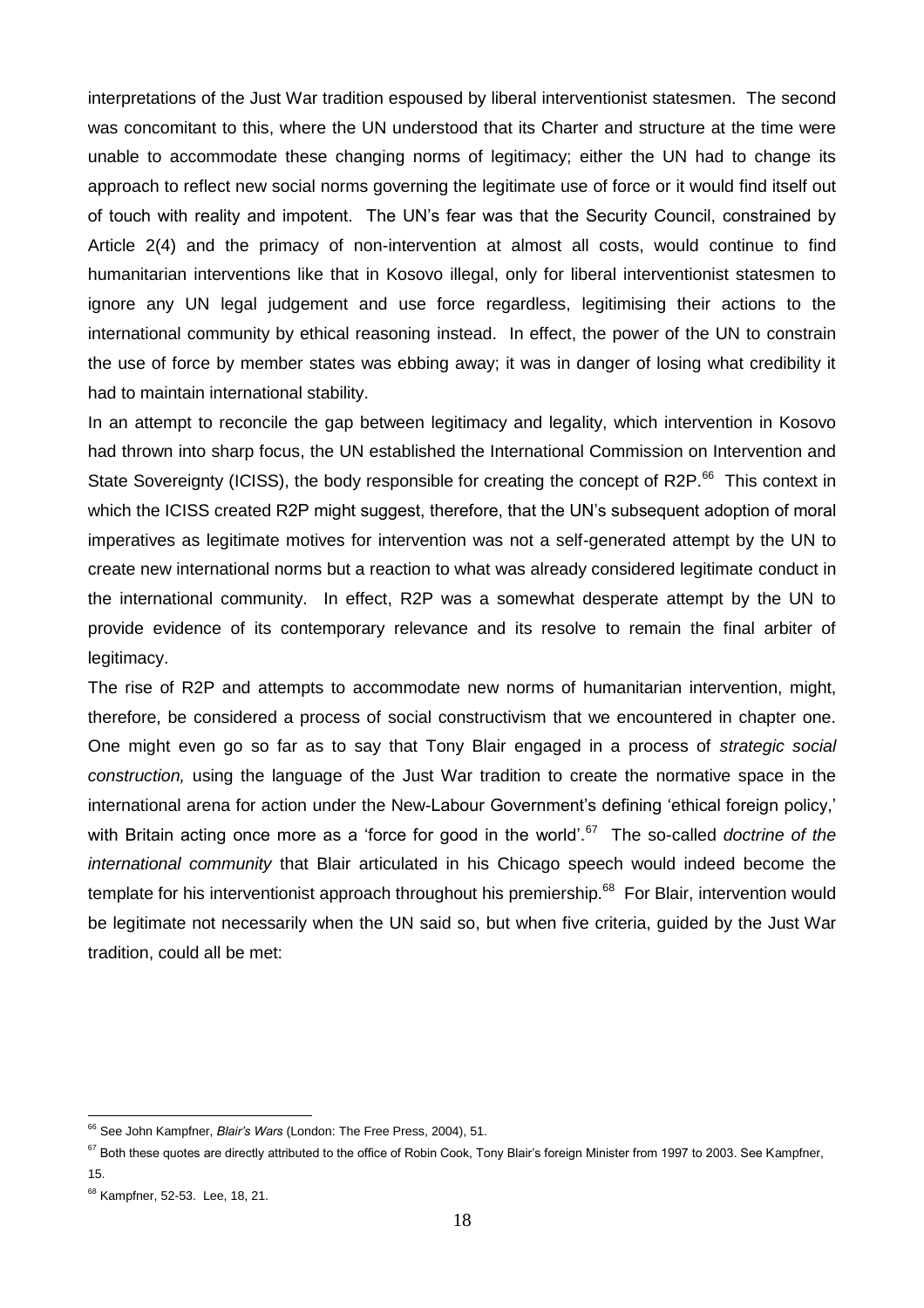*'are we sure of our case?... have we exhausted all diplomatic options?... are there military operations we can sensibly and prudently undertake?... are we prepared for the long term?... do we have national interests involved?*' 69

It was, however, the subsequent misapplication of these criteria for legitimizing British military action in Iraq that first threw doubts on the ascendency of morality over legality in determining the legitimacy of force in the  $21<sup>st</sup>$  century.

Summarising this chapter, we have traced out how the legitimacy to use force has, over time, been a shifting balance of legal and moral arguments. Indeed, the legal determinants of force's legitimacy today are descended from classical moral concepts of what is considered right and wrong and have their roots in the Just War tradition. Overtime, however, there has been a divergence in legal and moral dimensions of legitimacy. The rise in the primacy of the sovereign state has prioritised legal principles such as non-intervention, but this has often been at the cost of individual human rights and any moral imperative to wage war. However, in the late 20<sup>th</sup> century we have seen a reinvigoration of moral arguments legitimising force, even at the expense of once dominant legal norms preventing intervention.

With this in mind, we now see statesmen use language borrowed from classical Just War concepts to legitimise the use of force. Indeed we even see supranational structures like the UN adopt this new language of legitimate moral and ethical intervention as they attempt to keep pace with developing international norms of state behaviour. In this sense, we have seen a vindication of chapter one's arguments where states attempt to shape concepts of legitimacy to create acceptance for their actions and foreign policy in the international community.

However, as chapter three argues, this new humanitarian approach to legitimising force has its foibles. Not only do humanitarian arguments limit the character and extent of military force that statesmen seek to legitimise, but also, when used disingenuously to create a façade of morality to facilitate potentially illegal and immoral uses of force, then humanitarian arguments become treated increasingly with suspicion to a point where their legitimising power becomes null.

<sup>&</sup>lt;sup>69</sup> These criteria were given to the Blair government as guidance regarding the legitimacy of intervention, by Professor Lawrence Freedman of Kings College London. See Lee, 21-22.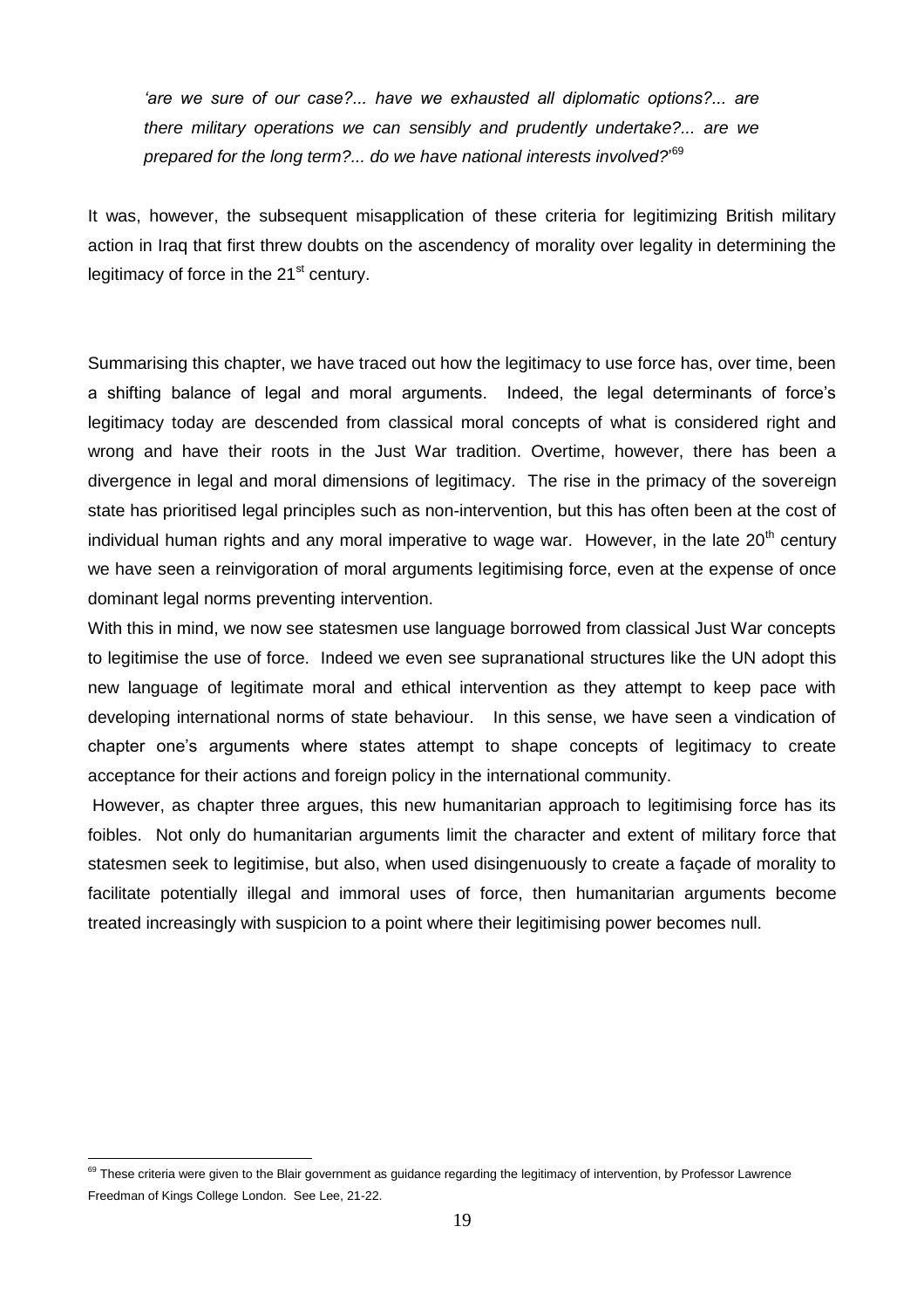### **3. Legitimizing Arguments – Their Effect on the Use of Force**

*'Do not be deceived: God is not mocked, for whatever one sows, so shall he reap' Galations 6:7*

In chapter one, we concluded that states, even when exercising realist calculations of power, must still operate within a rule-governed system, and any application of power becomes a function of playing by these rules, or at least being seen to. This bridging between realist theories of states acting selfishly and with little regard for international norms, and an approach where power may be considered contingent on conformity to socially agreed norms is exactly that proposed by Lawrence Freeman, who advocates an approach to international relations that embraces the theories of social constructivism mentioned earlier:

*'The constructivist position stresses the importance of the interaction between the way we describe the world and act within it. This can represent a real advance on the tendency within the realist tradition to think of power as a measurable resource.*' 1

Crucially, Freedman's premise suggests that the way force is legitimised has a direct effect on how that force is eventually used, i.e. that there is a connection between how we portray a situation in order to validate the use of force, and then how we then actually go about wielding that force. Instructively, such a contention would be wholly consistent with the landmark political writings of Quentin Skinner, whose theories provide a framework for understanding the link between how the use of force is legitimised and the subsequent character of that force. $2$ 

Skinner's initial premise is to claim that, 'any course of action is inhibited from occurring if it cannot be legitimated.<sup>3</sup> Skinner was not, however, so naïve to assume that when statesmen wishing to use force for selfish state interests find themselves bereft of any legitimising argument that they let the matter lie. Instead, they might look to embellish any legal or moral argument to legitimise their use of force. However, Skinner concludes by suggesting such embellishment actually constrains the statesman's freedom to use force, noting that:

<sup>1</sup> Lawrence Freedman, "The Future of Strategic Studies" in John Baylis, James J. Wurtz and Colin S. Gray (eds.), *Strategy in the*  Contemporary World (3<sup>rd</sup> ed.) (Oxford: Oxford University Press, 2010), 401.

<sup>&</sup>lt;sup>2</sup> See Kari Palonen, *Quentin Skinner: History, Politics, Rhetoric* (Cambridge: Polity Press, 2003).

<sup>3</sup> Quentin Skinner, "Analysis of Political Thought and Action," in James Tully (ed.) *Meaning and Context: Quentin Skinner And his Critics*  (Cambridge: Polity Press, 1988), 117.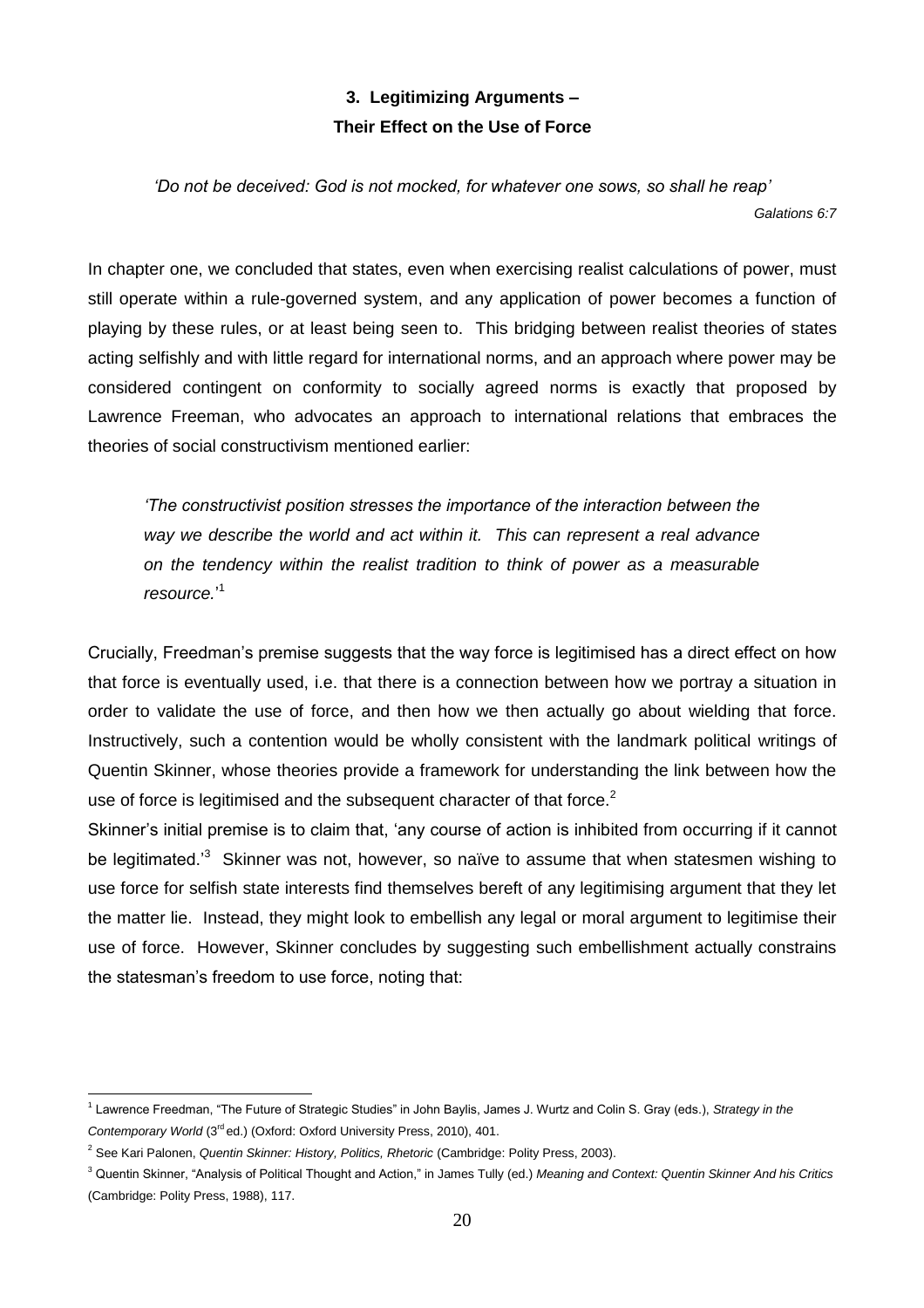*'even if the agent is not in fact motivated by any of the principles he professes, he will nevertheless be obliged to behave in such a way that his actions remain compatible with the claim that these principles genuinely motivated him.*' 4

The earlier case study of the use of force in Kosovo in 1999 is apposite in illustrating Skinner's point. You will remember that British involvement in the air operation (Operation Allied Force) was largely premised on the humanitarian imperative to act, articulated by Prime Minister Tony Blair. The same was true of American involvement in the operation, President Clinton commenting on the eve of the first bombing missions that Milosevic had previously 'committed genocide in the heart of Europe' against the Muslims of Bosnia and that a repeat of such atrocities in Kosovo could not be allowed since 'it's about our values.'<sup>5</sup> Yet Nicholas Wheeler in his Saving Strangers implies that there were other self-serving, strategic interests at the heart of the intervention in Kosovo.<sup>6</sup> Indeed, some of these somewhat cynical drivers for action in Kosovo are tucked into the rhetoric of the speeches of statesmen attempting to legitimise NATO's actions in the run-up to the first bombing missions. Robin Cook, for example, hints that Operation Allied Force was as much a visible reinforcement of NATO's credibility and intent to enforce stability on the fringes of Europe, as it was about humanitarian relief:

'*Our confidence in our peace and security depends on the credibility of NATO... What possible credibility would NATO have the next time our security is challenged..? The consequences of NATO inaction would be far worse than the result of NATO inaction.'*<sup>7</sup>

This underlying intent to show NATO's continued relevance and capability is corroborated by then US Secretary of State, Madeline Albright, who stated after the operation, 'it showed the validity of the new mission for NATO.<sup>8</sup> The intended audience for NATO's muscle flexing in Kosovo would most likely have been the new-guard in the Kremlin, intent as they were in 1999 of opposing NATO's eastwards expansion, as well as asserting their own resurgence as a great power capable of challenging the US and NATO's regional dominance.<sup>9</sup>

However, irrespective of whether the use of force was intended as a signal to a revanchist Russia or not, those NATO states intent on using force found it difficult to legitimise their actions as anything other than humanitarian intervention. Alex Bellamy describes the deep-seated concerns in France, Italy and Greece regarding the dubious legality of any use of force without a UN

 $\overline{a}$ <sup>4</sup> Skinner, *Analysis of Political Thought and Action*, 116.

<sup>5</sup> Quoted in Wheeler, 266.

 $6$  Wheeler, 257-281.

<sup>7</sup> Robin Cook, "Statement by the Foreign Secretary to the House of Commons," *Hansard,* 25 March 1999.

<sup>8</sup> Madeline Albright, Interview 25 March 2009, available a[t http://www.youtube.com/watch?v=Osd-JyzvJns](http://www.youtube.com/watch?v=Osd-JyzvJns) accessed 17 April 2012.

 $<sup>9</sup>$  See Wheeler, 262-263.</sup>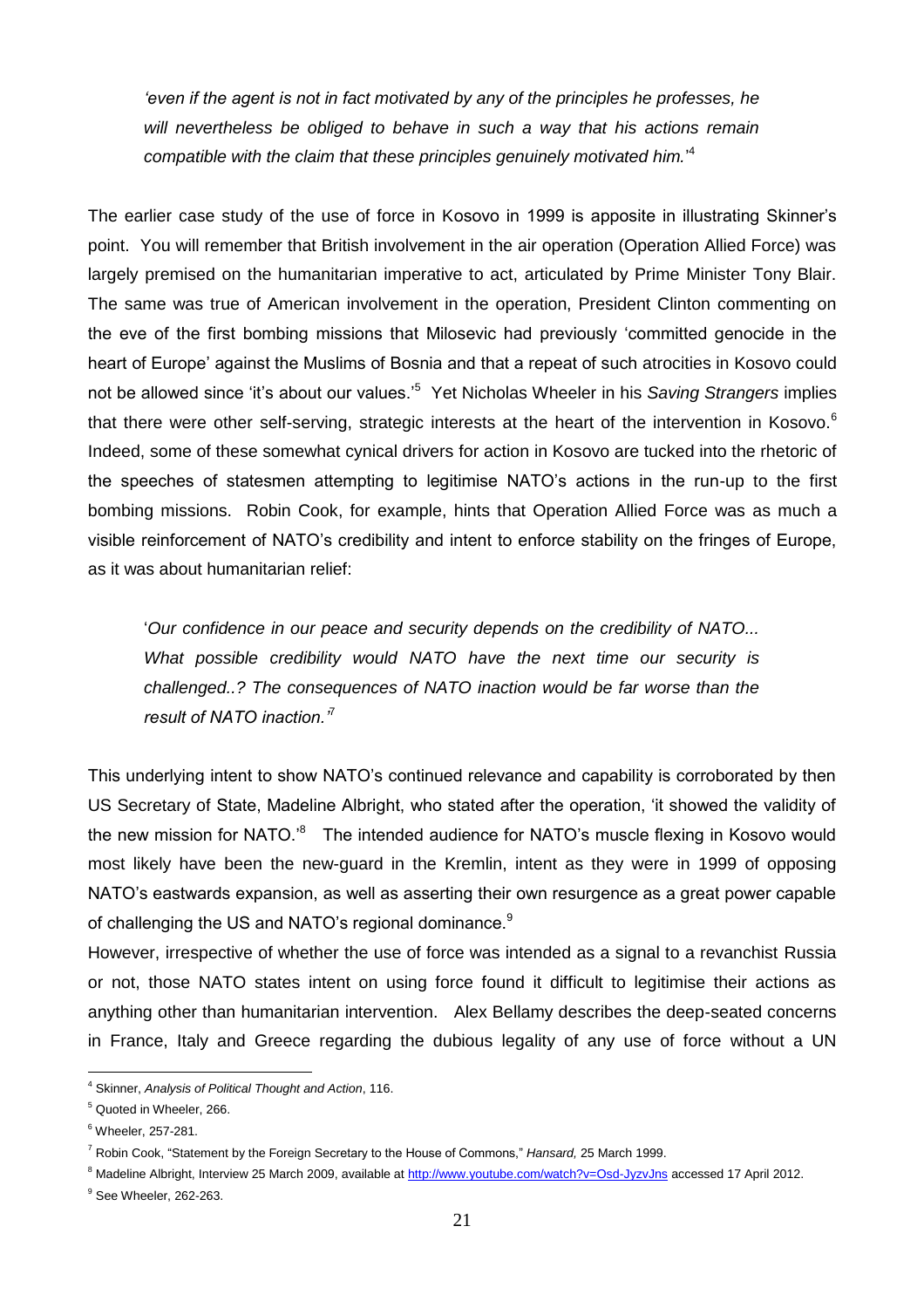mandate, their governments favouring continued diplomacy instead.<sup>10</sup> Only when the US special envoy, Richard Holbrooke, presented the North Atlantic Council with evidence of the 'immediate humanitarian crisis' in Kosovo were these reluctant allies prepared to support military action.<sup>11</sup> However, by stressing the humanitarian rather than the strategic imperative to act, it became difficult for member states to convince their domestic populations that the objective was worth putting the lives of their soldiers at risk for. Many NATO states recognised that there was little political capital to be had by risking the lives of their troops to save strangers in the Balkans for no tangible national-strategic benefit.<sup>12</sup> Indeed, President Clinton acknowledged that, having labelled the mission in Kosovo in altruistic, humanitarian terms, it would be untenable to put US servicemen in harm's way, stating form the outset 'I do not intend to put troops in Kosovo to fight a war.'<sup>13</sup> As a result, military intervention in Kosovo was limited to a relatively risk-free air campaign with NATO aircraft operating above 15,000 feet to avoid being shot-down.

It is, however, questionable whether such a limited use of military means could ever have served the humanitarian ends upon which the use of force was premised or the underlying strategic aims that western statesmen hoped to fulfil. Ken Booth accepts that the air operation played its part in eventually coercing Milosevic to accept NATO's terms, but only after the Serbs had intensified their violent repression of the Kosovar Albanians, NATO's bombing creating 'the cover of war for the ethnic cleansers... inflaming the latter's desire to extract revenge against the defenceless Albanians they despised.<sup>14</sup> The discovery of freshly covered mass-graves by the NATO-led International Kosovo Force (KFOR) in June 1999 suggests that Booth was correct - air power had proved ineffective in averting the immediate humanitarian disaster, and may in fact have aggravated it.<sup>15</sup> The air operation proved remarkably indecisive and forced Milosevic to the negotiating table only after 78-days of bombing. Even then Serbian capitulation was achieved only once NATO had reversed its policy and made threats of a ground invasion, and once Moscow had withdrawn diplomatic support for Belgrade.<sup>16</sup>

In sum, the use of force in Kosovo was a failure on several levels. It proved to be ineffective as a signal of NATO's ability to enforce peace and security on its borders because, having labelled the mission as 'humanitarian', the force employed was both limited and indecisive. That NATO, with all its military power, was unable to coerce the relatively weak state of Serbia into capitulating until after Moscow withdrew its support, did little for NATO's credibility. Moreover, NATO's aversion to combat casualties and the consequent constraint of the force used meant that that NATO failed in averting the humanitarian disaster that was the legitimizing imperative to act in the first place. In

 $16$  Ibid.

 $\overline{a}$  $10$  Bellamy, 216.

 $11$  Ibid.

 $12$  Wheeler, 284.

<sup>&</sup>lt;sup>13</sup> Quoted in Bellamy, 217.

<sup>&</sup>lt;sup>14</sup> Ken Booth, quoted in Wheeler, 269.

 $15$  Wheeler, 270.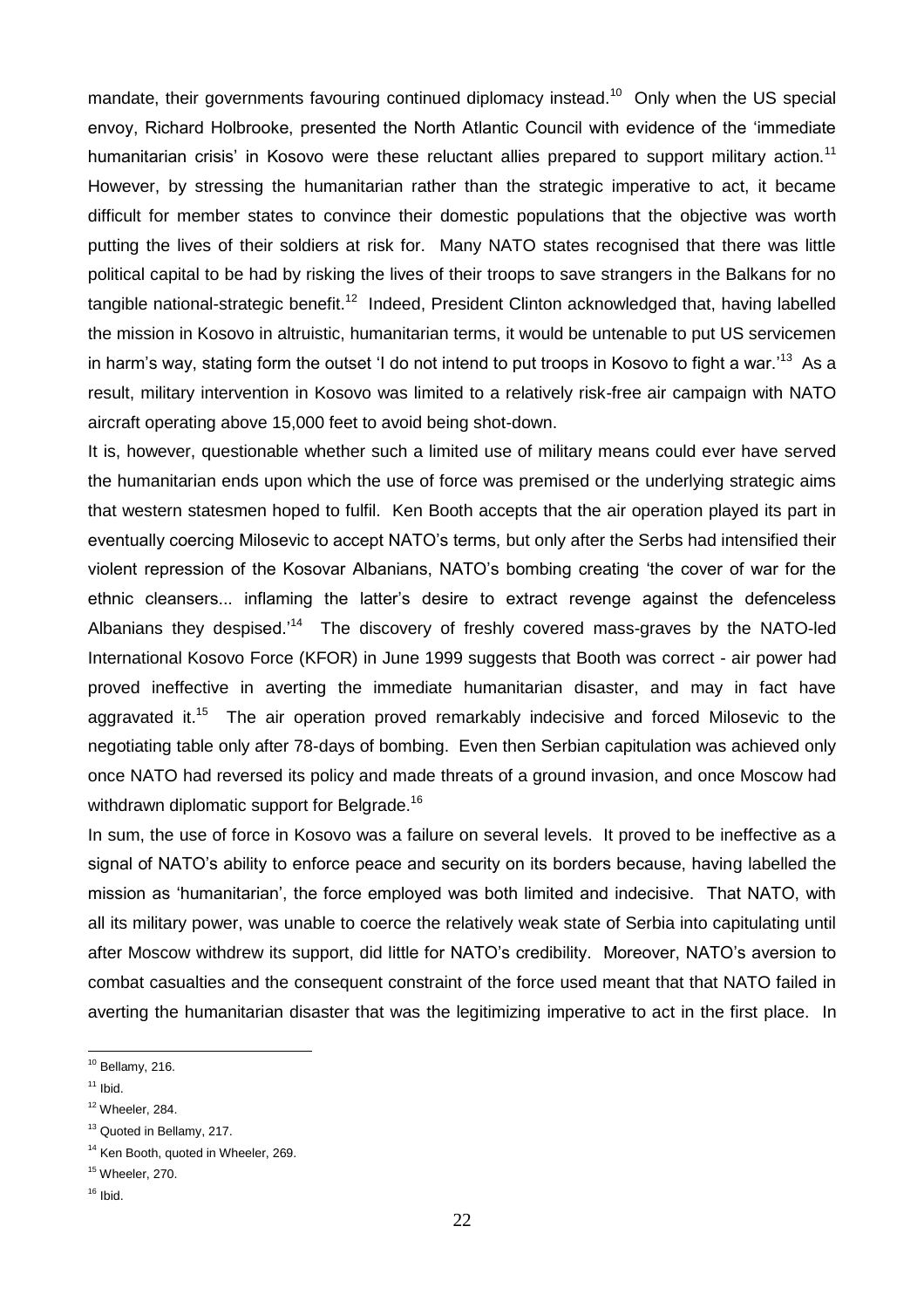this respect, NATO found to their detriment that the words of Quentin Skinner mentioned earlier rang true: an actor may indeed be constrained by the principles used to legitimise an action, irrespective of any underlying motivations.

The use of humanitarian and moral arguments as a pretext to legitimise force for more selfish interests has, therefore a limiting effect on the use of force. But there are circumstances when statesmen use moral arguments to legitimise their use of force but then subsequently fail to limit that force to ways and means consistent with those original moral objectives. Arguably, Prime Minister Tony Blair stands accused of precisely this in his justification for the use of force in Iraq in 2003. In a damning critique of Blair's arguments for war in Iraq, Peter Lee argues that his underlying motivation was to support the United States at almost any cost, and this meant supporting the American strategic aim of effecting regime change even when the moral legitimacy and legality of such an action was fundamentally lacking.<sup>17</sup>

For President Bush and his coterie of neoconservative advisors, the legitimacy of military action in Iraq was largely uncontested. Even the merest hint of a link between Saddam Hussein's regime and Al Qaeda when viewed, as US Secretary for Defence Donald Rumsfeld put it, 'through the prism of our experience on September 11<sup>th</sup> was sufficient to justify unilateral action with the explicit aim of removing Saddam from power.<sup>18</sup> Privately, Blair agreed, writing in memoirs afterwards that 'essentially I agreed with their [the US government's] basic thrust: Saddam was a threat... the world, not to say Iraq would be better off with him out of power.<sup>19</sup> Yet publicly and certainly amongst Blair's cabinet and the electorate at large, blindly supporting the US and deposing Saddam without any substantiating evidence of the threat he posed was an insufficiently *just cause*  to take the country to war.<sup>20</sup>

Blair was therefore left with a dilemma. As an ally, he wished to stand shoulder-to-shoulder with the United States, yet his commitment to the moral framework of Just War mentioned in chapter two, and the need to have a legitimate *casus belli* meant that he could not publicly adopt as policy the US intention of regime change. Blair's Attorney General had already advised him in July 2002 that regime change was wholly inconsistent with international law, $^{21}$  whilst contemporary Just War theorist Michael Walzer also stressed that regime change should be considered morally reprehensible.<sup>22</sup> It seems Blair accepted these moral and legal prescriptions on his case for war, stating in his memoirs that, 'I knew regime change could not be our policy.' <sup>23</sup> But still, his private commitment to depose Saddam apparently remained strong, only now, in order to wage a just and

 $17$  See Lee, 95-114.

<sup>&</sup>lt;sup>18</sup> Donald Rumsfeld, speech to the United States Senate Armed Forces Committee, 9 July 2003.

<sup>19</sup> Tony Blair, *A Journey* (London: Hutchinson, 2010), 412.

<sup>20</sup> Lee, 110-111.

<sup>&</sup>lt;sup>21</sup> See letter from Lord Goldsmith to Tony Blair advising on the illegality of regime change, 12 February 2003. Submitted in evidence to the Iraq Inquiry[, http://www.iraqinquiry.org.uk/media/46490/Goldsmith-draft-advice-12February2003.pdf,](http://www.iraqinquiry.org.uk/media/46490/Goldsmith-draft-advice-12February2003.pdf) accessed 1 May 2012.

 $22$  Walzer, 2006, xiii.

<sup>23</sup> Blair, 2010, 400.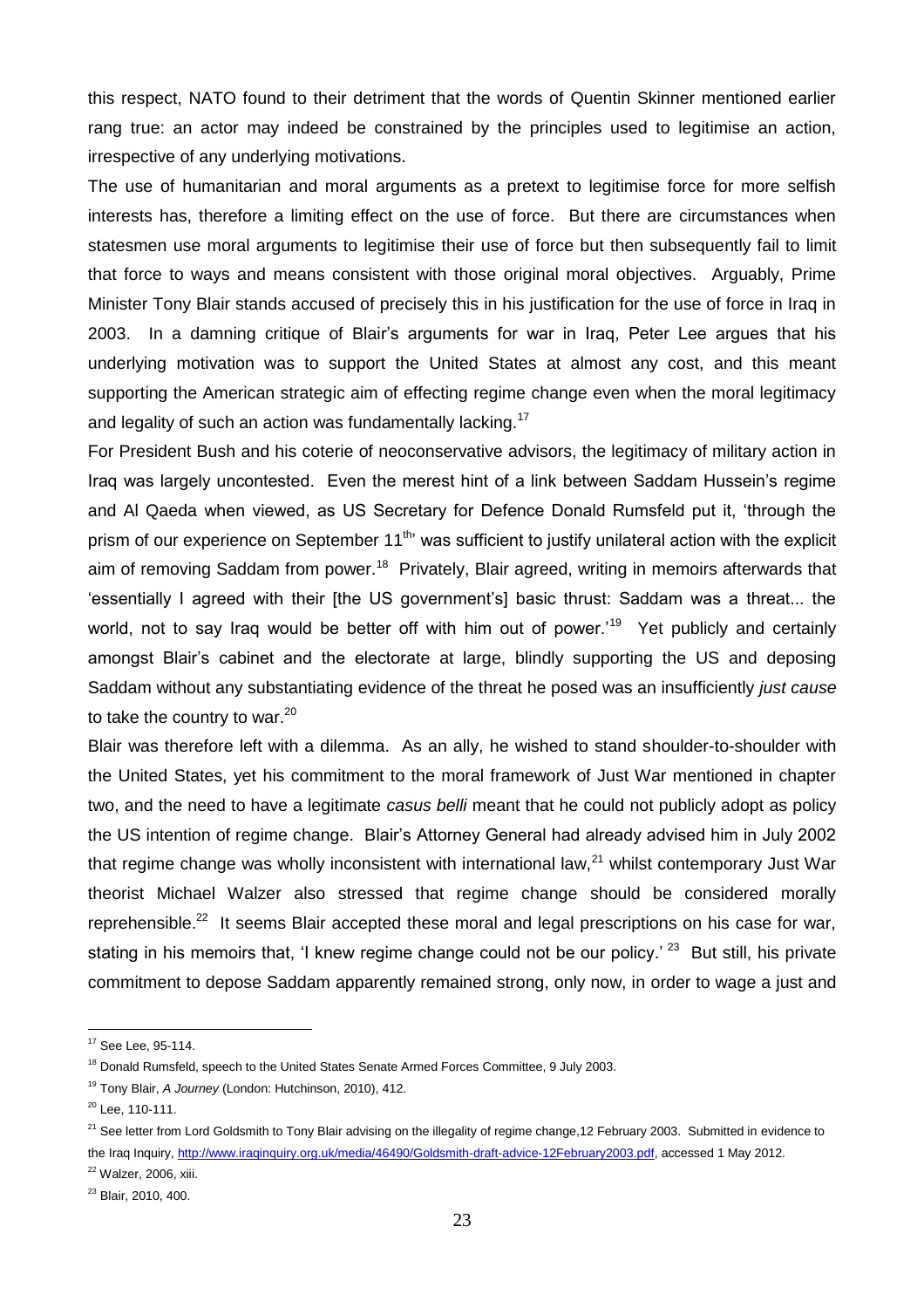legitimate war, he would have to either demonstrate that Saddam's regime represented an imminent threat to UK interests and take action in self-defence under Article 51, or he would have to appeal to new concepts of R2P and demonstrate a humanitarian imperative to act, circumventing international law but providing sufficient cause to act just as he had in Kosovo. As such, Blair might privately retain the intention of deposing Saddam and supporting the US strategic goal, however, he would have to publicly present a quite different *casus belli* in order to generate legitimacy - there would have to be a pretext for war.

Initial efforts to legitimise action focussed on the threat from Iraqi WMD. If the existence and imminence of such a threat could be proven then Blair would have both moral and legal grounds for intervention under Articles 51 (Self Defence) and 39 (preservation of international peace and security) of the UN Charter. Unfortunately for Blair, his efforts to portray Iraq under Saddam as an imminent threat were implausible from the start.<sup>24</sup> In the summer of 2002, the British Security Service assessed the Iraqi WMD program as 'very limited and containable<sup>25</sup> and led the Attorney General to conclude that there could be no legal case for preventive action in self-defence under Article 51.<sup>26</sup> The subsequent embellishment of the Iraqi threat in the infamous September 2002 dossier served only to undermine the credibility of the Blair government's attempt to legitimise intervention as a legal action taken in self-defence. $27$ 

As the weakness of the legal case became apparent and a UN resolution authorising force became increasingly unlikely, Blair refocused his legitimising argument on the humanitarian imperative to act, again as he had done in Kosovo. In December 2002, a timely Foreign Office document entitled 'Saddam Hussein: Crimes and Human Rights Abuses' was published, highlighting previous atrocities perpetrated against the Iraqi population by Saddam's regime.<sup>28</sup> In the introduction to the document, Blair explicitly makes the case for humanitarian intervention, arguing, 'We want the people to be free to live fulfilling lives without the oppression and terror of Saddam.'<sup>29</sup> Similarly, in his response to the anti-war demonstrations in London, Blair insisted, 'Ridding the world of Saddam would be an act of humanity. It is leaving him there that is in truth inhumane.<sup>30</sup>

However, Blair's moral argument was perceived as little more than a manipulative attempt to bolster what was already a dubious case for war. Amnesty International, for example, were somewhat suspicious of Blair's humanitarian motives, believing the timely focus on what were

 $\overline{a}$  $^{24}$  See Kampfner 191-220 and Lee 35-55 for a detailed narrative of how Blair attempted and failed to gain a second UN resolution explicitly authorizing force to counter any threat from Iraqi WMD.

<sup>&</sup>lt;sup>25</sup> Elizabeth L. Manningham-Buller, (Deputy Director of MI5, 2003), evidence to the Iraq Inquiry, 20 July 2010.

<sup>&</sup>lt;sup>26</sup> Peter Goldsmith (Attorney General, 2002-2007), evidence to the Iraq Inquiry, 27 January 2010.

 $27$  The September 2002 Dossier implied that Saddam was capable of launching an attack within 45 minutes' notice, using WMD, against western states and their allies in the Middle East. The intelligence that contributed to this assessment is now believed to have been uncorroborated and the implied threat embellished to appear more imminent and severe. See Lee, 35, and Richard Dearlove, evidence to the Hutton Inquiry, 15 September 2003.

<sup>28</sup> Foreign and Commonwealth Office, *Saddam Hussein: Crimes and Human Rights Abuses (*London: BfS, 2002).

 $29$  Ibid, 3.

<sup>&</sup>lt;sup>30</sup> Quoted in Bellamy, 220.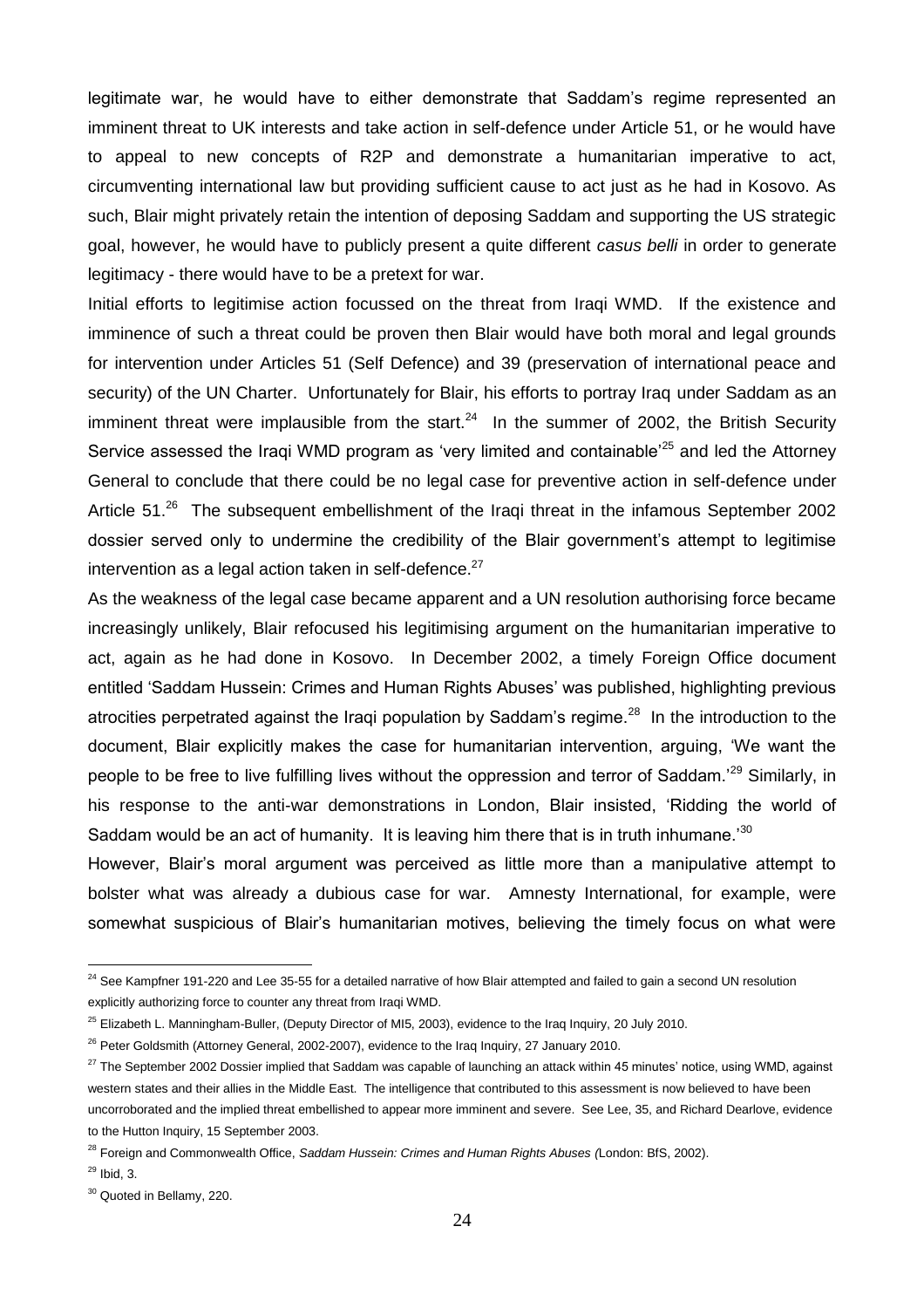long-standing abuses of human rights in Iraq to be little more than a cynical attempt to strengthen Blair's ethical argument.<sup>31</sup> Similarly, government mandarins in Whitehall were circumspect of the Government's sudden moral stance in Iraq, one official describing the FCO's December document as a 'shoddy piece of work, reliant on old material'.<sup>32</sup> Considering that a 1999 government report placed Iraq outside the top-ten human rights abusers, suspicion regarding the sudden need to act to avert a humanitarian disaster in Iraq is entirely understandable. $33$  Alex Bellamy agrees, concluding that, 'whatever else the Iraqi regime was guilty of, it was not guilty of mass killing and ethnic cleansing at the beginning of 2003.<sup>34</sup>

By using a somewhat implausible legal and then moral pretext for war, Blair's attempts to portray military action in Iraq as legitimate were dealt a fatal blow. Irrespective of whether Blair's intentions were motivated by a deeper moral conviction that getting rid of Saddam was right, by embellishing details of the Iraqi threat and by using emotive moral arguments selectively to make a legitimate case for war, he found that he achieved quite the opposite. He found himself accused, as Peter Lee suggests, of using some form of 'moral sleight of hand... as he wove ideas into his justification for war when he could neither meet the strict demands of current just war doctrine or international  $law.<sup>35</sup>$ 

This desperation of Blair and his advisors to take the UK to war, and the transparency of the pretexts forwarded to justify their use of military force proved to be too much to bear for some in government. Foreign Secretary, Robin Cook, for example, found himself unable to support what he called Blair's 'military adventure'.<sup>36</sup> In his damning resignation speech Cook articulated many of the international political consequences incurred through the unpropitious use of moral arguments for war:

*'Tonight the international partnerships most important to us are weakened: the European Union is divided; the Security Council is in stalemate. Those are heavy casualties of a war in which a shot has yet to be fired.*

*'The reality is that Britain is being asked to embark on a war without agreement in any of the international bodies of which we are a leading partner – not NATO, not the European Union and, now, not the Security Council... To end up in such a diplomatic weakness is a serious reverse.'*<sup>37</sup>

 $\overline{a}$ <sup>31</sup> Kampfner, 225.

<sup>&</sup>lt;sup>32</sup> Quoted Ibid.

<sup>33</sup> "Another Horrific Year Ends Century of Blood," *The Observer,* 24 October 1999.

 $34$  Bellamy 221.

 $35$  Lee, 5.

<sup>36</sup> Robin Cook, "Resignation speech to the House of Commons," *Hansard,* 18 March 2003.

 $37$  Ibid.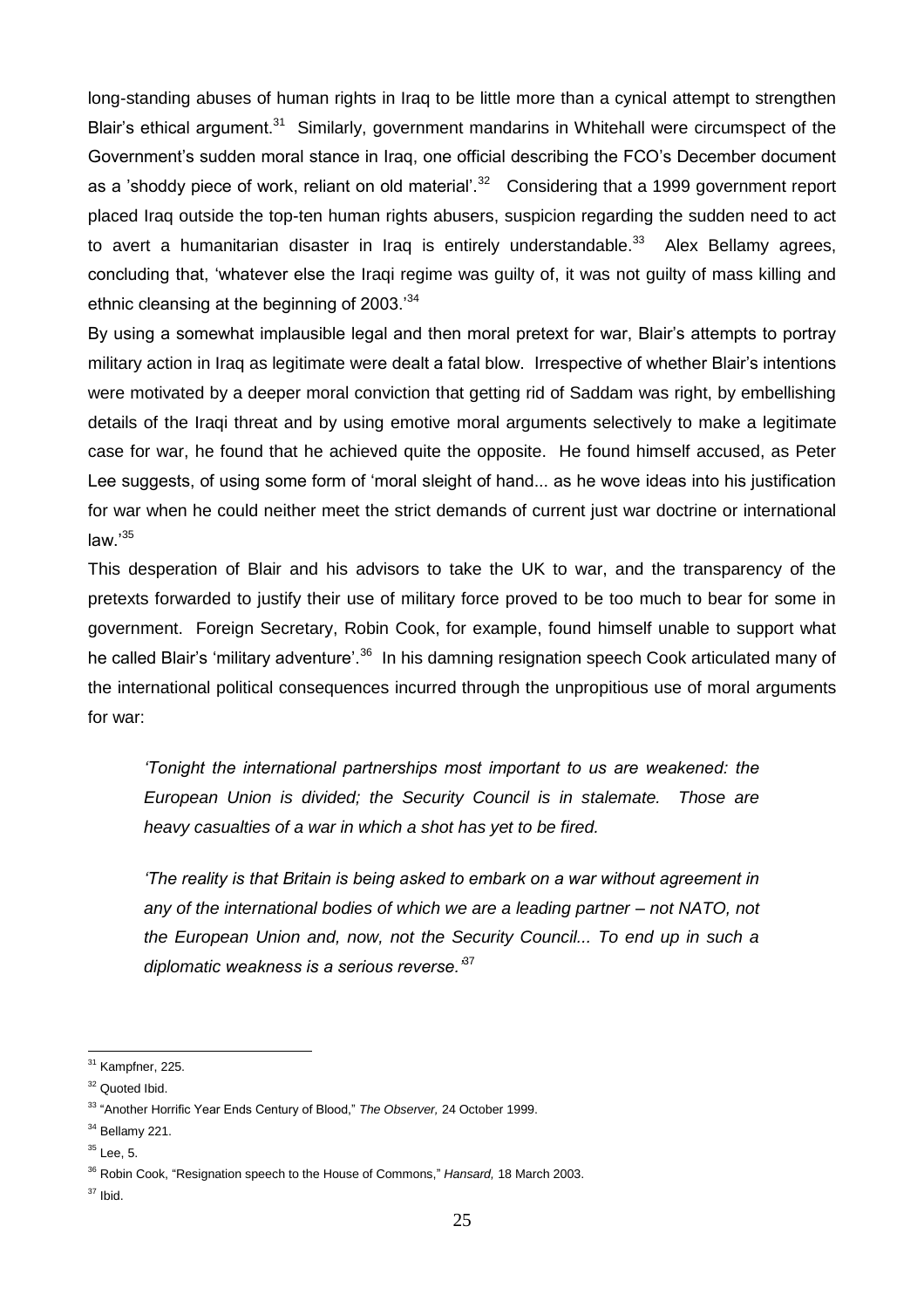As such, Cook suggested that the mendacious way in which the use of force in Iraq was legitimised engendered a degree of mistrust in the international community regarding the underlying motives of liberal interventionism.

The way in which the government apparently attempted to embellish the truth in order to justify the war also had consequences for Blair's domestic political standing. A YouGov poll in March 2003 showed that nearly 60 per cent of those questioned believed Blair had misled parliament, many of those believing he had done so deliberately. <sup>38</sup> This mistrust was undoubtedly amplified by the conduct of the intervention in Iraq and the chaotic aftermath; for all the legitimizing arguments that emphasised alleviating the Iraqi people of their humanitarian suffering, once the conflict had been embarked upon the focus appeared to have been solely on removing Saddam from power and little else beyond that. The desultory nature of the subsequent plan to provide a stable state for the people of Iraq after the fall of Saddam simply adds to the contention that the war was fought with only a thin veneer of moral justification to hide the *realpolitik* belligerency of regime change.

However, following the achievement of the war's principle aim - regime change - the realisation by western politicians that an *ad hoc* plan for the post-war reconstruction of Iraq would be required serves to demonstrate another consequence of the use of ethical arguments to justify war. By portraying the invasion of Iraq in terms of ethical liberal interventionism, the United States and the UK were committed to achieving the goals that such a liberal approach entails. By legitimising the use of force to first alleviate human suffering, and then to bring peace and stability to Iraq, Bush and Blair found themselves encumbered with the task of achieving these goals or being seen to fail. Irrespective of whether their only goal was regime change, they were required to stay the course and endure a long and costly rebuilding of the Iraqi state.

This contention is an adaptation of William Martel's thesis in his *Victory in War.* In this, Martel states that the public perception of victory in Iraq would be based not on any underlying strategic goal of regime change, but on how the outcome reconciled the stated purpose of waging the war in the first place.<sup>39</sup> Considering the words of President Bush, the bar for victory was set incredibly high:

*'Victory is for Iraq to be a democracy that can sustain itself and govern itself and defend itself... a country that will serve as a powerful example of liberty and freedom in a part of the world that is desperate for liberty and freedom*.'<sup>40</sup>

As such, simply declaring victory and withdrawing after the fall of Saddam was not an option; the post-conflict moral obligations of liberal interventionism ensured that western forces could not be

<sup>&</sup>lt;sup>38</sup> www.yougov.co.uk/extranets/ygarchives/content /pdf/trackerIraqtrends\_060403.pdf

<sup>39</sup> William C. Martel. *Victory in War* (New York: Cambridge University Press, 2007), 258-259.

<sup>&</sup>lt;sup>40</sup> President George W. Bush, 1 February 2006, Quoted in Martell, 259.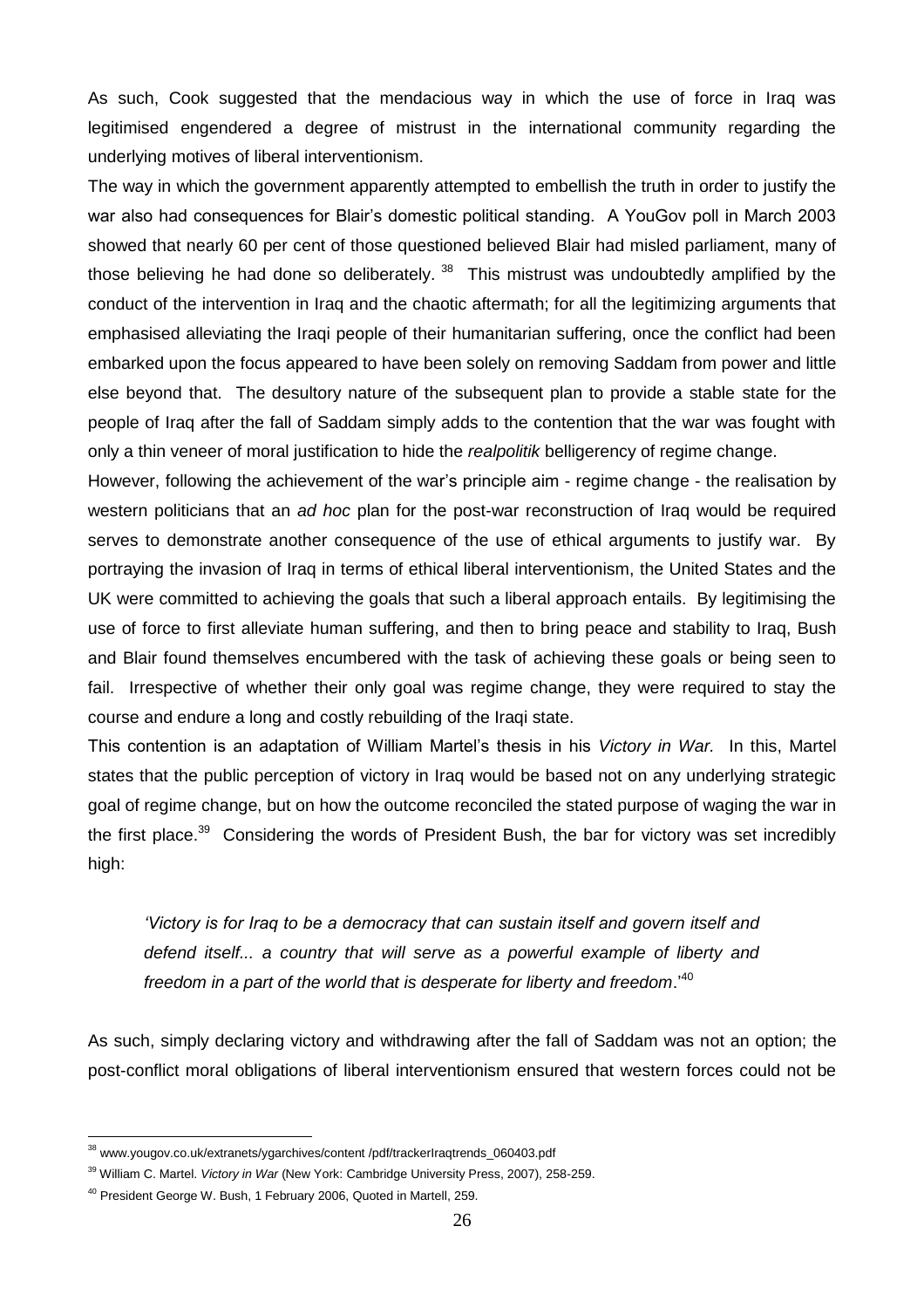seen to quit Iraq until the humanitarian situation there was returned to at least the level of that whilst Saddam was in charge and preferably much better.

Unfortunately, the various processes of *de*-*ba'athification,* combined with the influx of al-Qaeda and Shia extremists into Baghdad and Basra precipitated a bloody civil war that threatened the peace and security of the Iraqi population to a greater extent than during the last decade of Saddam's rule. As in Kosovo, what was proposed as an ethical intervention for the good of an oppressed population actually aggravated the humanitarian situation, this time leaving the liberal interventionists with the responsibility to leave Iraq a better place or be seen to fail. For the UK, that responsibility cost 179 servicemen their lives, left another 222 with debilitating injuries,<sup>41</sup> whilst the burden on the British exchequer amounted to some £8 billion.<sup>42</sup> As such, using the language of ethical, liberal interventionism may appear to be a convenient framework with which to justify force, but its usage comes at a heavy price.

In this chapter we have seen the limitations placed on the use of force when humanitarian motives are used to justify it. Moral imperatives to act, rather than realist motives of security and power, may be easier to justify today but they limit the degree and character of force employed by any intervening state. Recent *wars of choice* premised on ethical interventionism bear witness to how governments find themselves limited to the use of force consistent with those ethical aims irrespective of whether there are deeper strategic motives statesmen might otherwise hope to achieve. Alternatively, when statesmen are seen to embellish facts to make an ethical case for war but then use military ways and means for *realpolitik* ends of state self-interest, then any subsequent case for war made on humanitarian grounds becomes treated with suspicion in the international community. It is this suspicion and its implication for the future use of force in interventionist foreign policies that the final chapter turns to.

<sup>41</sup> [www.casualty-monitor.org/p/iraq.html](http://www.casualty-monitor.org/p/iraq.html) accessed 16 April 2012.

<sup>&</sup>lt;sup>42</sup> Gordon Brown, evidence to the Iraq Inquiry, 5 March 2010.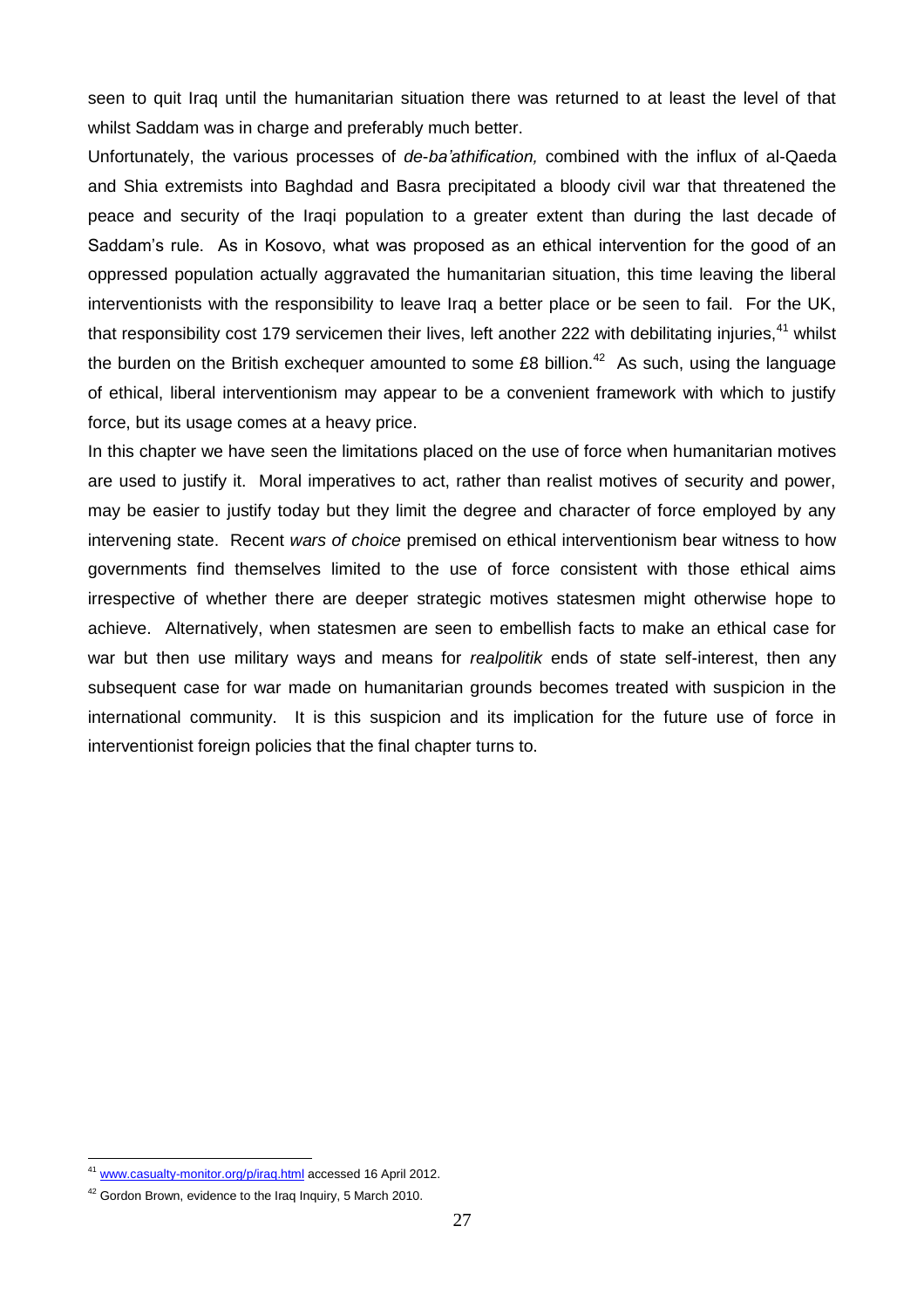## **4. Morality and Legality - Legitimacy for the Use of Force in the Future**

Reflecting on the apparent mendacity of statesmen making the case for war in 2003, Alex Bellamy concludes pessimistically that, the way the war in Iraq was justified 'is likely to make it harder in future to forge Security Council consensus about humanitarian intervention in all but the worst of cases because many states will be highly sceptical about humanitarian claims levelled by western governments.'<sup>1</sup> Have subsequent interventions justified in humanitarian terms borne this scepticism out? Largely, yes.

Perhaps most instructive in this regard was the recent use of force by NATO in Libya. Consider the words of British Prime Minister, David Cameron, in his speech to Parliament setting out his justification for military intervention:

*'Intervening in another country's affairs should not be undertaken save in quite exceptional circumstances. That is why we have always been clear that preparing for eventualities that might include force... would require three steps and three tests to be met: demonstrable need, regional support and a clear legal basis.*' 2

Unlike Tony Blair's criteria for just liberal intervention, where legal principles could be circumvented by strong moral arguments, Cameron makes both legality *and* demonstrable moral necessity essential requirements for intervention in this case.

This higher burden of proof for legitimacy was met in the case of Libya. $3$  Cameron and other western leaders were able to establish a demonstrable humanitarian need to intervene. In contrast to the humanitarian case for intervention in Iraq, the Libyan situation appeared to be an unconvertible humanitarian disaster unfolding on our television screens and in our newspapers.<sup>4</sup> Certainly the UN was convinced and used justification under the Responsibility to Protect as a legal mandate for force, UN Resolution 1973 reiterating 'the responsibility of the Libyan authorities to protect the Libyan population' and subsequently authorising 'Member states ... to take all necessary measures... to protect civilians and civilian populated areas under attack...'<sup>5</sup>

Additionally, Cameron went the extra mile and was transparent in seeking and then publishing the Attorney General's judgement, which stated, 'there is a clear and unequivocal legal basis for the

 $\overline{a}$  $<sup>1</sup>$  Bellamy, 221.</sup>

<sup>2</sup> David Cameron, "Report on UN Security Council (Libya) to the House of Commons," *Hansard,* 18 March 2011.

 $3$  Cameron's other criterion for intervention – regional support – was satisfied in the Libyan case by the Arab League's call for intervention. See Bruce D. Jones, "Libya and the Responsibilities of Power," *Survival* 53, no.5 (2011), 54.

<sup>4</sup> E.g. "Libya Crisis: UK in Talks over 'Dire Humanitarian Need'," *BBC,* 17 April 2011.

<sup>5</sup> UN Security Council Resolution 1973, S/RES/1973, 17 March 2011.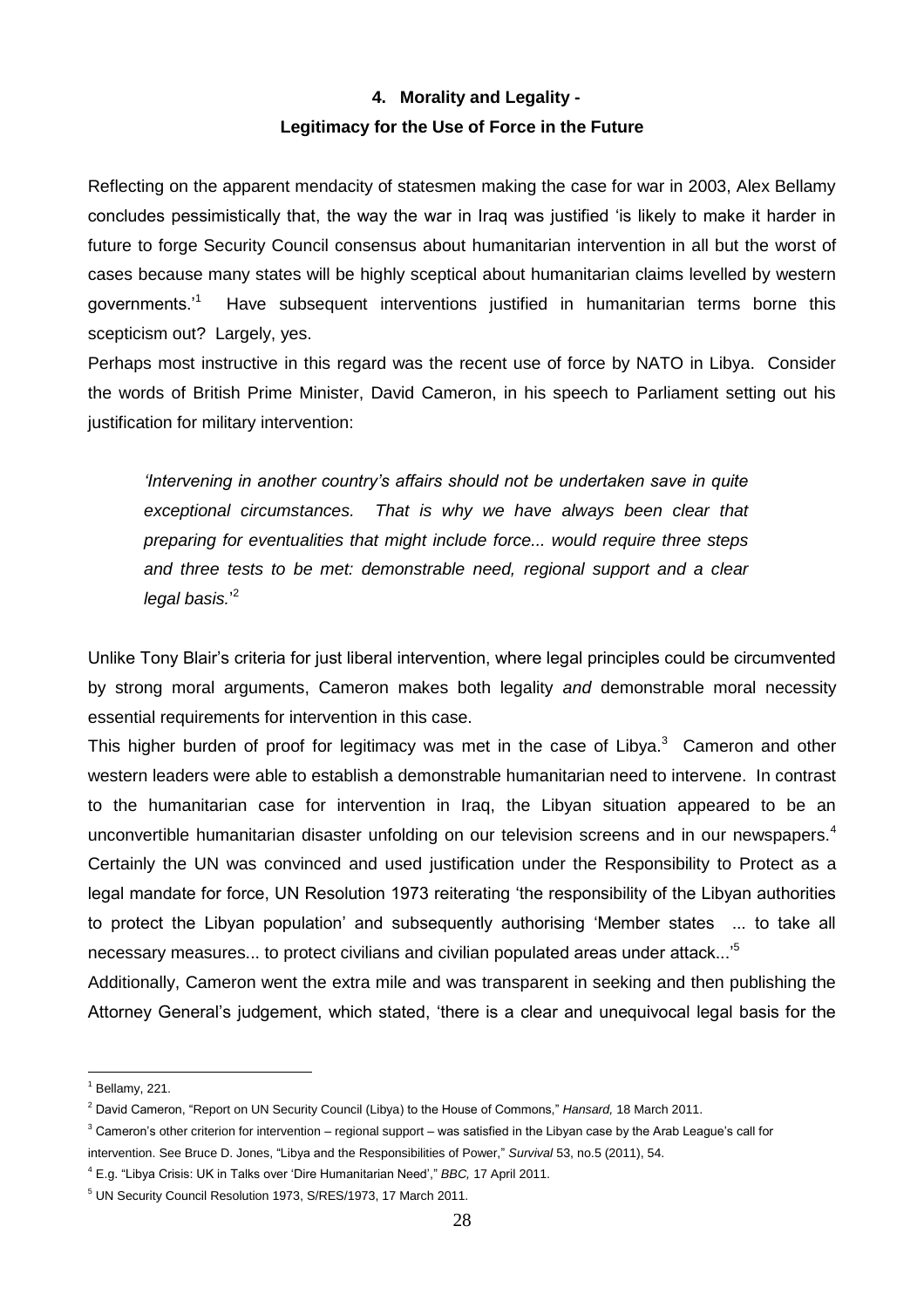deployment of UK forces and military assets.'<sup>6</sup> Clearly, Cameron appreciated that, as a consequence of mistakes made in justifying the war in Iraq, the bar had been set high for legitimising the use force in Libya. Cameron, therefore, was overt in his efforts not to repeat those same mistakes, and he was right to do so since international consensus in authorising force in Libya was by no means assured.

Despite the moral imperative to act quickly, there were those on the UN Security Council who remained nervous authorising a forceful intervention in Libya by powerful western states. Indeed, Resolution 1973 was passed with only ten votes in favour and five abstentions, and then only with significant lobbying to gain South Africa's support and achieve a bare majority. The difficulty in achieving support for Resolution 1973 illustrates that scepticism regarding the use of force for humanitarian intervention remains in the minds of statesmen today.<sup>7</sup> With such scepticism in mind, the conduct of the intervention in Libya would be under close scrutiny to ensure it stood up to its humanitarian credentials. It is doubtful, however, that it did.

The fundamental debate, once again rested on regime change. Nowhere in the case presented to Parliament by David Cameron was there any mention of deposing Libya's leader, Colonel Gaddafi. Indeed, in response to a question regarding his broader objectives for Libya, the Prime Minister emphasised the limited scope of the intervention, stressing that:

*'...we have to be clear about our aims. The UN Security Council Resolution is absolutely clear that this is about saving lives and protecting people. It is not about choosing the Government of Libya...*' 8

British military objectives initially seemed to reflect this. When questioned on the possibility that Gaddafi had been deliberately targeted in the early days of the campaign, British Chief of Defence Staff, General Sir David Richards, was adamant this was not the case, reminding journalists that, '[targeting Gaddafi] is not allowed under the UN resolution.'<sup>9</sup> Objectives quickly changed, however, and British Defence Secretary, Liam Fox, went on to countermand his Defence Chief, suggesting instead that targeting Gaddafi 'would potentially be a possibility.' $^{10}$ 

It is unlikely that removing Gaddafi from power was the British objective from the start. The considered manner in which David Cameron helped bring about a legal mandate and created a sound humanitarian basis for the use of force suggest that he had indeed learned the lessons of Iraq in 2003. Entering into a war with the aim of effecting regime change under an ethical umbrella would have been inconsistent with Cameron's attempts to separate himself from Blair's clumsy

 $\overline{a}$ <sup>6</sup> David Cameron, "Report on UN Security Council (Libya) to the House of Commons," *Hansard* 18 March 2011.

 $<sup>7</sup>$  Jones, 51.</sup>

<sup>8</sup> David Cameron, "Report on UN Security Council (Libya) to the House of Commons," *Hansard, 18* March 2011.

<sup>9</sup> "Libya: Ministers Contradict Chief of the Defence Staff over the legality of targeted strike on Col. Gaddafi," *The Telegraph,* 21 March 2011.

<sup>10</sup> "Liam Fox says targeting Gaddafi 'would potentially be a possibility'." *The BBC,* 21 March 2011.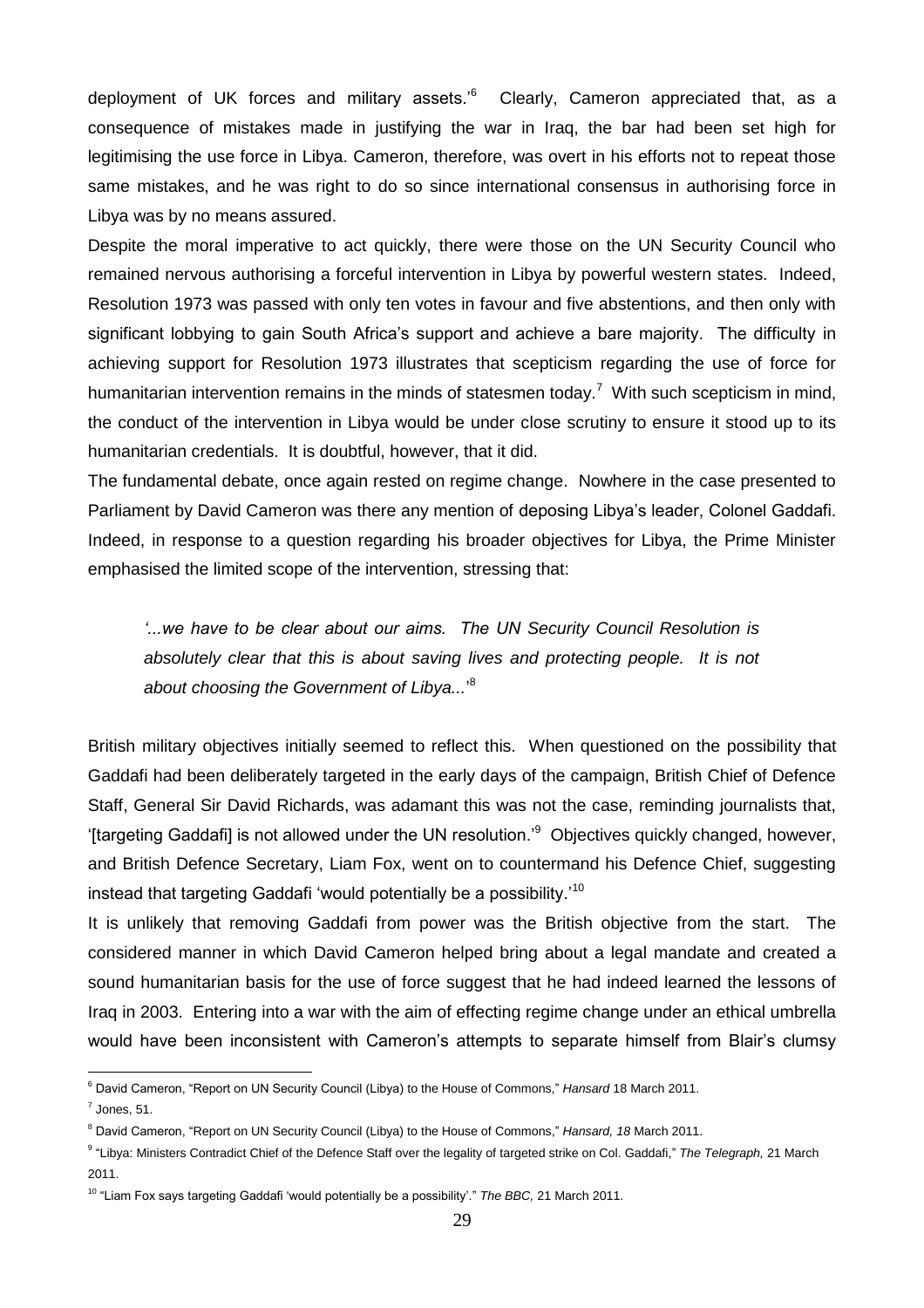misuse of force in 2003. Only when the opportunity to remove Gaddafi from power arose as the air and proxy ground campaign progressed did the objective of regime change tempt the British government.

Thereafter, despite British efforts to portray Gaddafi as a legitimate target, fears of regime change under a humanitarian pretext once again entered the minds of those doubters in the international community. The Secretary General of the Arab League gave voice to these concerns, saying that, 'What is happening in Libya differs from the aim of imposing a no-fly zone, and what we want is the protection of civilians...'<sup>11</sup> Perhaps more damming from a perspective of international legitimacy were the comments of the Russian Foreign Ministry Spokesman, Alexander Lukashevik, who described the shift from humanitarian objectives to the targeting of Gaddafi as an 'indiscriminate use of force' and called for an immediate end to the intervention.<sup>12</sup>

We might therefore describe the intervention in Libya as a lost opportunity. Had those states involved remained true in word and deed to the alleviation of what was a real humanitarian disaster then the legitimacy of the intervention would have remained intact. Indeed, the legal enforcement by force of the R2P concept appeared to signal that legal and moral norms had been brought into convergence in the international community; Libya could have been a paragon of legitimacy for ethical intervention in the 21<sup>st</sup> century. Instead, by using force in ways inconsistent with initial humanitarian arguments deployed to justify the intervention, the legitimate use of military intervention was put into crisis one again.

Nowhere was this crisis more in evidence than in Russian and Chinese intransigence blocking action to alleviate the humanitarian crisis in Syria. Having voiced concerns over the use of force in Libya and then only seeing fit to abstain in the vote to authorise the use of force, Russian and Chinese fears of western force being used to effect regime change in Libya were seen to come to fruition. As such, they would not repeat the mistake twice, choosing to veto the UN Resolution condemning Bashar al-Assad's violently oppressive regime.<sup>13</sup> Russian Foreign Minister, Sergei Lavrov, explained Moscow's fears, saying, 'hasty demands for regime change [are] risky recipes of geopolitical engineering.<sup>114</sup> Perhaps Russia's failure to entertain any form of action in Syria is tainted by historical ties with the Syrian regime, as well as the need to protect its arms sales to Damascus, but China's opposition is a little more inexplicable and certainly less *realpolitik*. By stating that, 'China is against international interference in internal affairs in the name of humanitarianism...' China's ambassador to the UN, Li Baodong clearly articulated a renewed international suspicion in the legitimacy of humanitarian arguments as justification for the use of force. $^{15}$ 

<sup>11</sup> "Colonel Gaddafi a 'legitimate target' says Defence Secretary Liam Fox as bombers smash tyrant's forces," *The Mirror,* 21 March 2011.

 $12$  Ibid.

<sup>13</sup> "Anger after Russia, China block U.N. action on Syria," *Reuters,* 5 February 2012.

<sup>&</sup>lt;sup>14</sup> "Russia and China block British attempts at UN to end Syria bloodshed," The Telegraph, 12 March 2012.

 $15$  Ibid.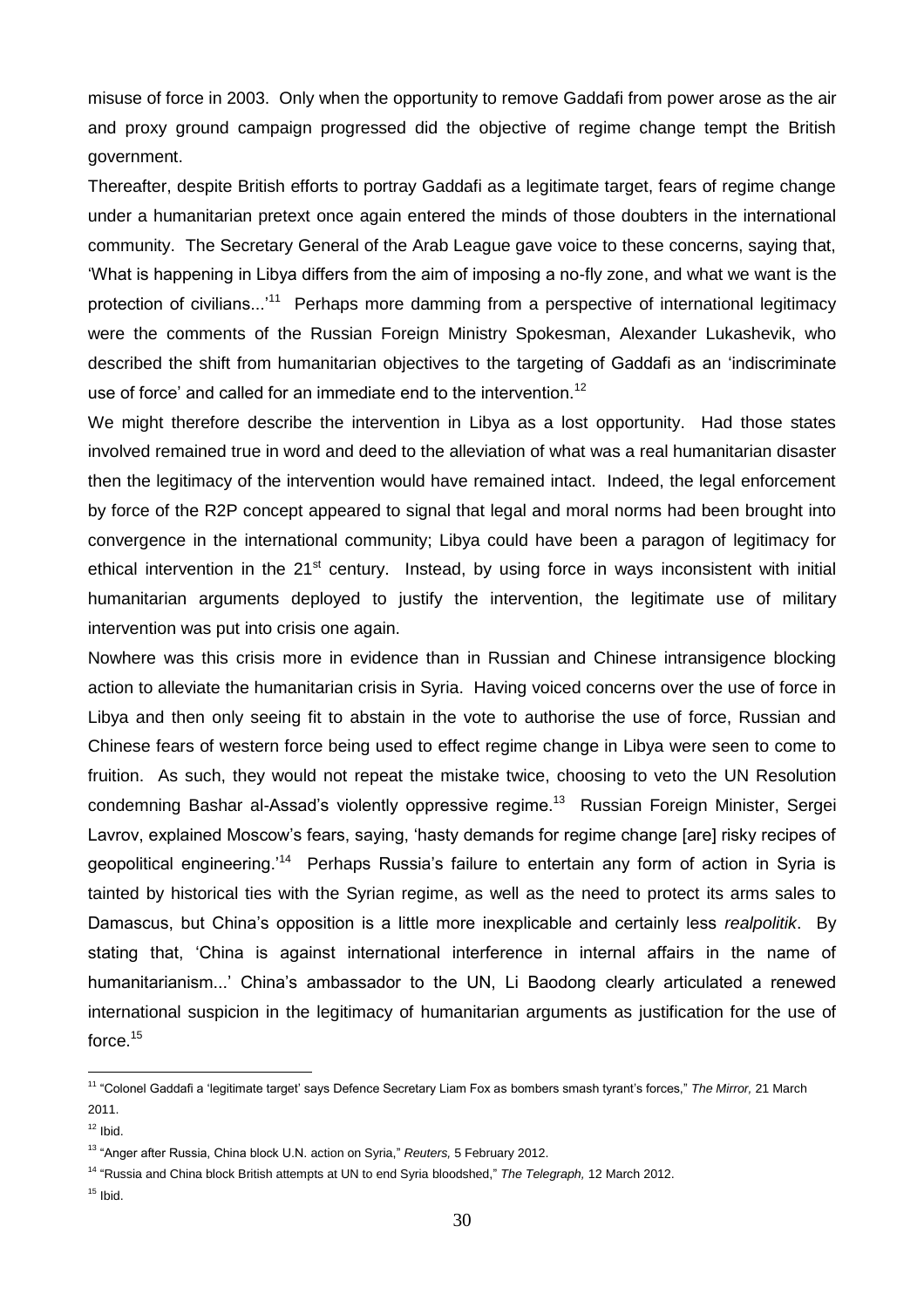This chapter has attempted to show how the credibility of moral arguments deployed to legitimise the use of force since Kosovo in 1999 has gradually eroded to the point where moral legitimacy in isolation is redundant. To legitimise intervention as a tool of foreign policy, states can no longer appeal to ethical concepts of humanitarianism alone because these concepts were misused to justify force in Iraq, Libya and elsewhere. Now, once again, states need make a legal case under the UN Charter for forceful intervention. The example of Syria, however, shows that the familiar Cold War intransigence of the Security Council to authorise force has returned, meaning that gaining legal consent for the use of force, even in desperate humanitarian situations, has seemingly become an almost impossible task.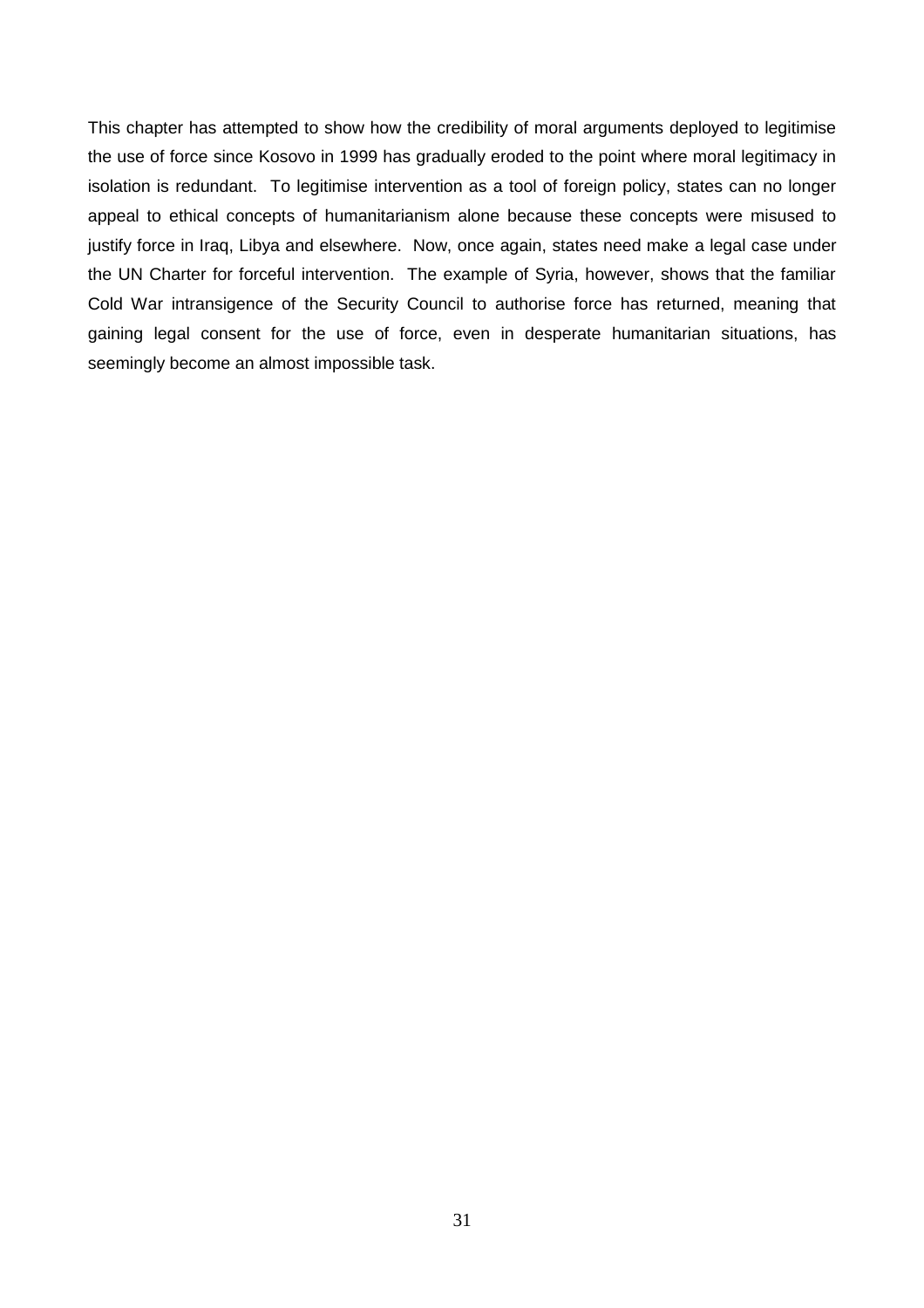#### **Conclusion**

The narrative theme that this dissertation has consistently held, explicitly in chapter one and then implicitly thereafter, is that legitimacy matters when it comes to the use of force as a tool of state policy. We saw in chapters one and two how processes of social construction have worked to produce a legal and moral framework determining the legitimate use of force in the international system. As such, the legitimacy of the use of force has been an evolutionary process where new norms have grown and gradually accepted as the rules governing state behaviour.

Two fundamental reasons why states should chose to be governed by the constraints of what it is to be legitimate were posited. Firstly, a structural argument suggested that states would wish to cohabit in an international system governed by rules and norms since such a system would tend towards stability and predictability, alleviating the security dilemma for any state irrespective of its relative power. Secondly, we developed a nuanced realist perspective where state interests and security are in fact bound-up in concepts of legitimacy. This perspective saw statesmen purposefully socialise and maintain norms and rules that best served their own state's interests rather than necessarily benefit the international system as a whole. In truth, the concept of legitimacy in the international system is probably governed by both processes working together; statesmen look to legitimise behaviours borne of an underlying selfishness, then overtime, assuming the strength of legitimising argument is strong enough, that behaviour becomes normalised and precipitates a degree of behavioural predictability in the system as a whole.

Regarding the use of force, we saw how legitimacy has shifted largely from moral arguments of the Just War tradition, through to legal positivism reflected in the primacy of inviolability of sovereign states, and then back again to the morality of liberal interventionism underpinned by a reinvigorated interpretation of the Just War tradition. This evolution has, however, created a normative discrepancy in the use of force. Towards the end of the  $20<sup>th</sup>$  century we saw humanitarian situations develop in which intervention by force was simultaneously morally appropriate but technically illegal. International law and the principle of non-intervention (enshrined in the UN Charter to generate stability in the aftermath of the Second World War) had seemingly reached their limit and legitimacy became a product solely of ethical arguments for action.

But interventions like Kosovo revealed some important aspects for the use of force justified in humanitarian terms. Firstly, we saw that the use of force is generally more constrained in humanitarian interventions than that in more belligerent interventions aimed at serving selfish strategic interests. Committing national resources for an intervention that an electorate struggles to relate to national interests becomes difficult for statesmen to justify, hence humanitarian interventions do not often receive the levels of force required to be successful.

32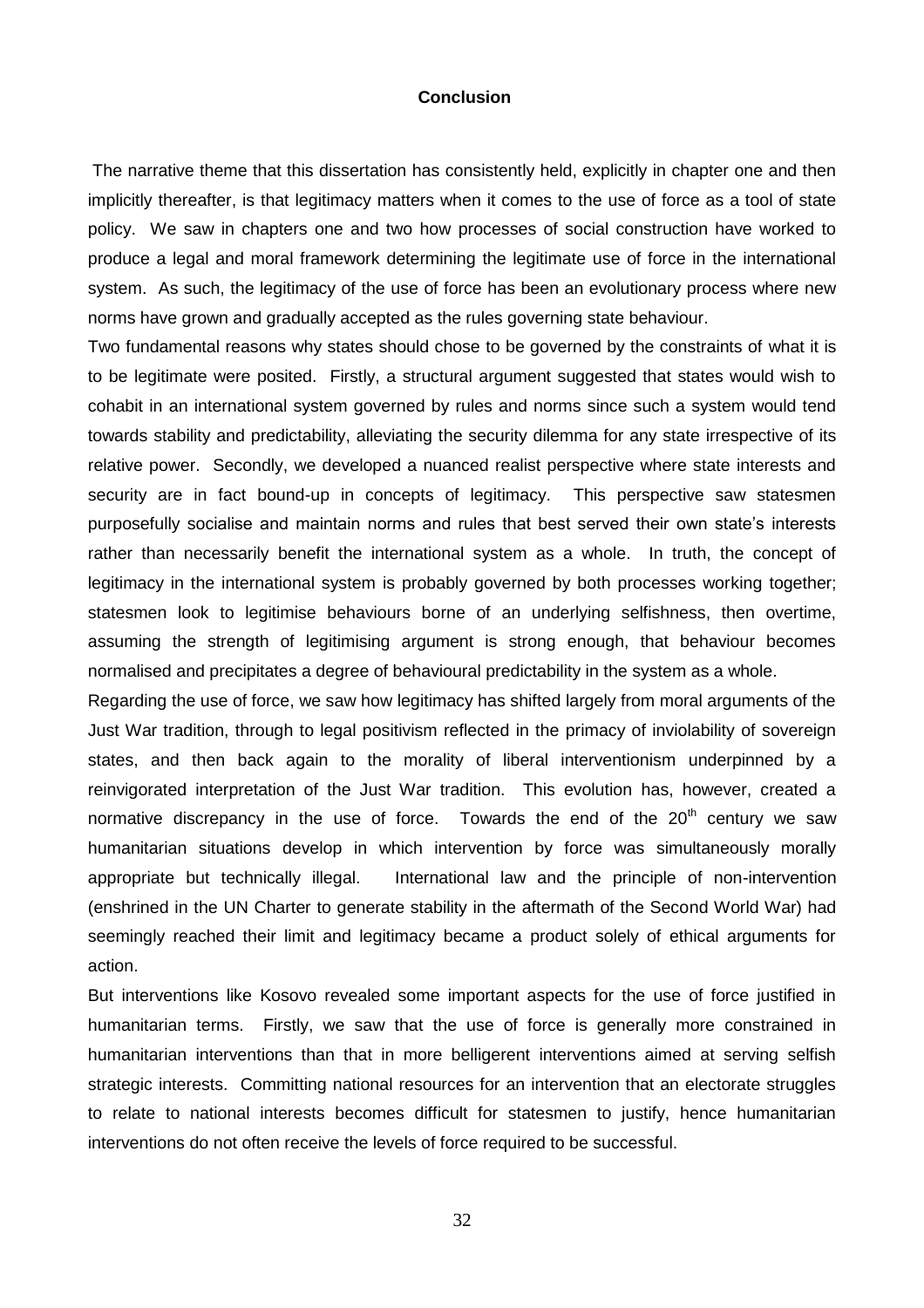This in itself creates a dilemma for statesmen. We have seen that the belligerent use of force, beyond that required for either self-defence or to preserve international peace and security, is illegal under the UN Charter and remains likely to receive condemnation within the international community, yet states might still wish to employ such interventionist force for their own interests, just as Anthony Eden did in Suez. This being the case, statesmen have increasingly looked to justify their recourse to use force in humanitarian terms although they hoped to serve their stateinterests in any eventual military intervention. But, as in Kosovo, there is a flaw in this logic. As we have previously mentioned, force used in humanitarian interventions is often limited and incapable of achieving humanitarian aims, let alone any grander motivations of state-interest. Statesmen can then either chose to limit their use of force and risk failing in their immediate strategic objectives, or chose to ignore their legitimising humanitarian argument and use force in a belligerent manner consistent with achieving underlying strategic goals.

The dissertation's contention is that this latter scenario was the situation in Iraq in 2003, and then subsequently in Libya in 2011. In both these cases, force was premised on a humanitarian necessity to act, only for the character of the conflict to shift away from the humanitarian objective to the strategic imperative of regime change. By doing this, the use of force underpinned by moral and ethical rationales to act has encountered a crisis of legitimacy. The mendacity of ethical pretexts used to justify the use of force that would otherwise be seen as illegitimate and illegal has created suspicion in the minds of the international community regarding the use of humanitarian motives to justify intervention in the future. Reluctance in the UN Security Council by the Chinese and others to entertain a Resolution condemning the actions of the al-Assad regime in Syria (let alone its forceful removal by military intervention) suggests that, even on the face of an impending humanitarian disaster, any attempt by an interventionist state to take action on moral grounds will be vetoed.

What the situation regarding the use of force is Syria also suggests is that the legitimizing force of humanitarianism simply is no longer sufficient to make the case for intervention, even if there is little or no dispute regarding any humanitarian imperative to act. It seems that the loss of face in Iraq served to ensure that military intervention, as a tool of foreign policy, would likely be wielded only with a UN mandate in the future. Libya vindicated this assertion as the statesmen involved strived for UN authorisation to legitimise their humanitarian case. Subsequently, however, the conduct of intervening forces in Libya tightened the legal strictures on the use of force even further. All this suggests that the West's brief experiment in ethical, liberal interventionism, heralded by the action in Kosovo, has seemingly been brought to an end. Instead, we will see a return to Cold War era intransigence in the UN and an overarching reluctance to authorise force without due legal process. As unethical and immoral as this may be, it is perhaps, a natural consequence of liberal interventionists' attempts to make the legitimate rules of the game up as they went, creating uncertainty in the international community as to 'who would be next' on the list of states 'selected' for humanitarian intervention.

33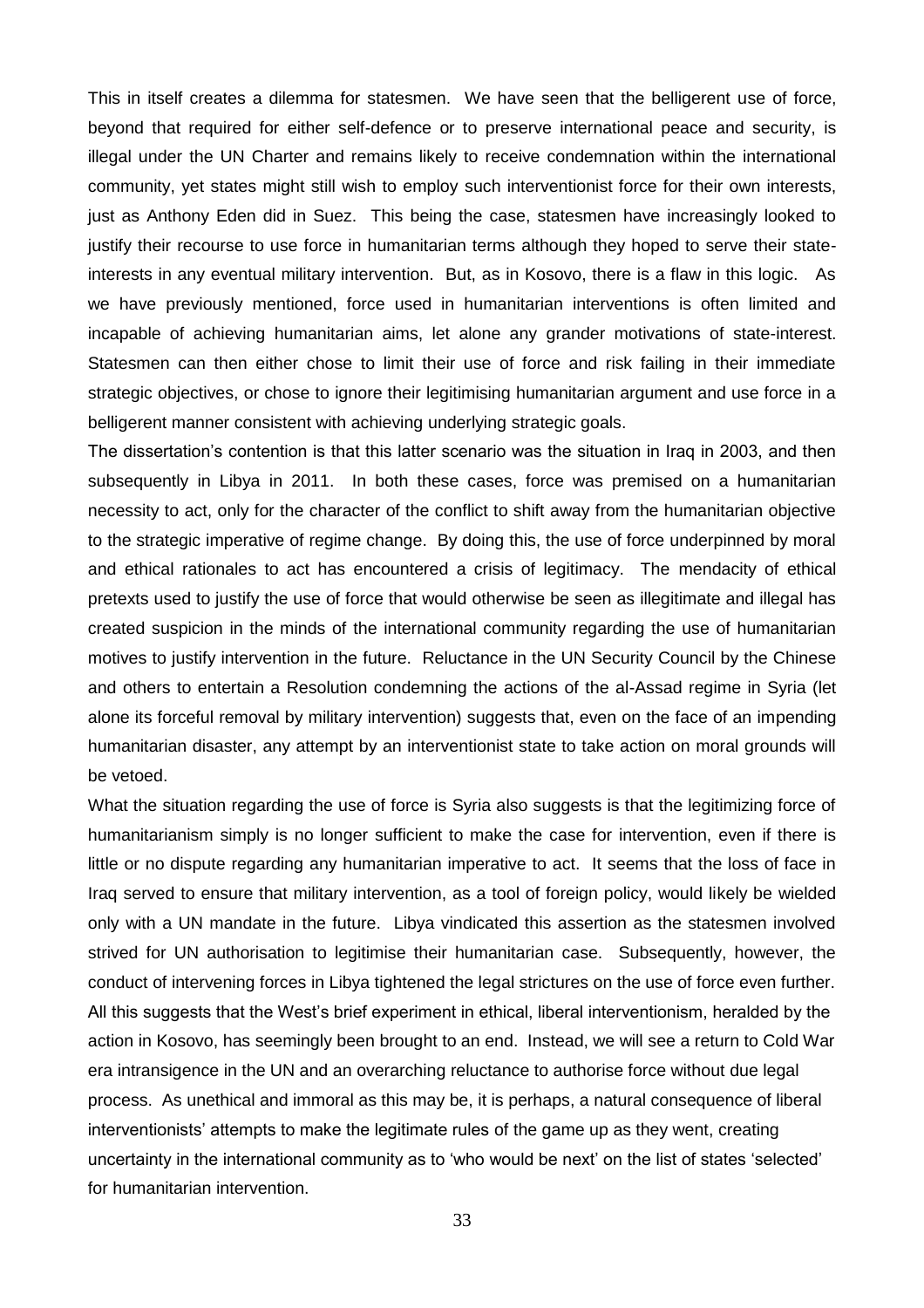#### **Bibliography**

Ashdown, Paddy. *Swords and Ploughshares: Bringing Peace to the 21st Century.* London: Weidenfeld and Nicholson, 2007.

Baylis, John, James J. Wurtz and Colin S. Gray (eds.), *Strategy in the Contemporary World*  (3rd ed.). Oxford: Oxford University Press, 2010.

Bellamy, Alex, J. *Just Wars: From Cicero to Iraq.* Cambridge: Polity Press, 2006.

Blair, Tony. *A Journe.,* London: Hutchinson, 2010.

Bull, Hedley. *The Anarchical Society* (3rd ed.)*.* London: Palgrave Macmillan, 2002.

Clark, Ian. *Legitimacy in International Society.* Oxford: Oxford University Press, 2005.

Clark, Wesley, K. *Winning Modern Wars: Iraq, Terrorism and the American Empire.* New York: Public Affairs, 2003.

Finnemore, Martha. *The Purpose of Intervention.* Itahca: Cornell University Press, 2003.

Foreign and Commonwealth Office. *Saddam Hussein: Crimes and Human Rights Abuses.*  London: BfS, 2002,

Foucault, Michel. *Power/Knowledge: Selected Interviews and Other Writings by Michel Foucault, 1972-1977.* New York: Pantheon Books, 1980.

Frankel, Joseph. *British Foreign Policy, 1945-1973.* London: Oxford University Press, 1975.

Guthrie, Charles and Michael Quinlan. *Just War.* London: Bloomsbury, 2007.

Independent International Commission on Kosovo. *Kosovo Report.* Oxford: Oxford University Press, 2002.

International Commission on the Intervention and State Sovereignty. *The Responsibility to Protect.* Ottowa: International Development Research Centre, 2001.

Kampfner, John. *Blair's Wars.* London: Free Press, 2004.

Kissinger, Henry. *Diplomacy.* New York: Simon and Schuster, 1994.

Lee, Peter. *Blair's Just Wars: Iraq and the Illusion of Morality.* London: Palgrave Macmillan, 2012.

Mearsheimer, John, J. *The Tragedy of Great Power Politics.* London: W.W. Norton & Co., 2001.

Martel, William, C. *Victory In War.* New York: Cambridge University Press, 2007.

Murray, Douglas. *Neo-conservatism: Why We Need It.* New York: Encounter Books, 2006.

Palonen, Kari. *Quentin Skinner: History, Politics, Rhetoric.* Cambridge: Polity Press, 2003.

Self, Robert. *British Foreign and Defence Policy since 1945.* London: Palgrave Macmillan, 2010.

Stewart, Rory and Gerald Knaus. *Can Intervention Work?* London: Norton Books, 2011.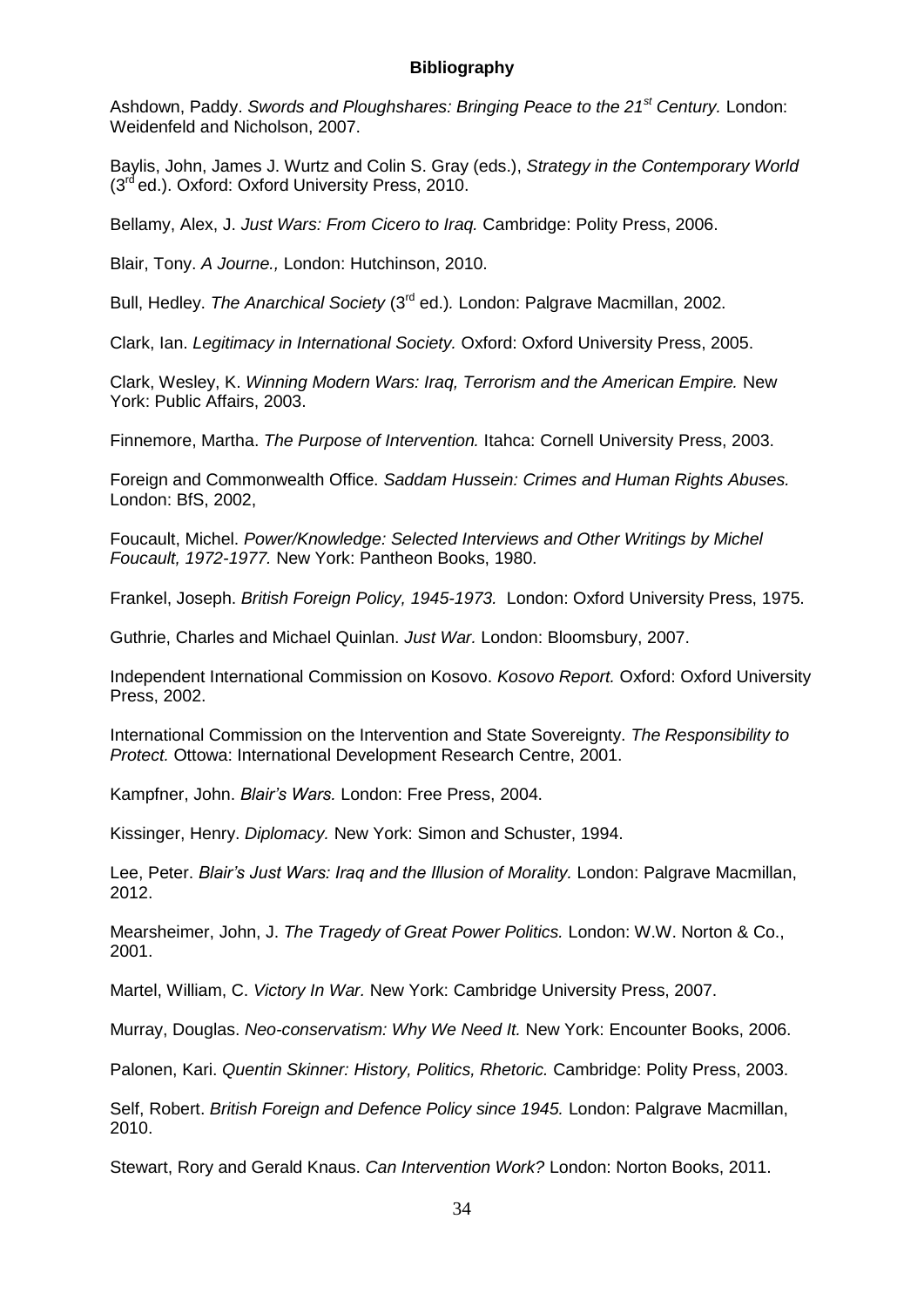Stothard, Peter. *30 Days: A Month at the Heart of Blair's War.* London: Harper Collins, 2003.

Tully, James. (ed.) *Meaning and Context: Quentin Skinner and His Critics.* Cambridge: Polity Press, 1988.

Walzer, Michael. *Just and Unjust Wars* (4<sup>th</sup> ed.). New York: Basic Books 2006.

Walzer, Michael. *Arguing About War.* New Haven: Yale University Press, 2004.

Wendt, Alexander. *Social Theory of International Politics.* Cambridge: Cambridge University Press, 1999.

Wheeler, Nicholas, J. *Saving Strangers: Humanitarian Intervention in International Society.*  Oxford: Oxford University Press, 2000.

Whetham, David, (ed.). *Ethics, Law and Military Operations.* London: Palgrave Macmillan 2011.

Wolff, Jonathan. *An Introduction to Political Philosophy.* Oxford: Oxford University Press, 1996.

Wyllie, James, H. *The Influence of British Arms.* London: George Allen & Unwin, 1984.

#### **Journal Articles**

Ayoob, Mohammed. "Humanitarian Intervention and State Sovereignty." *International Journal of Human Rights* 6, no.1 (2002), 81-102.

Daddow, Oliver. "'Tony's War?' Blair, Kosovo and the Interventionist Impulse in British Foreign Policy." *International Affairs* 83, no.3 (2009), 547-560.

Frank, Thomas, M. "The Power of Legitimacy and the Legitimacy of Power: International Law in an Age of Power Disequilibrium." *American Journal of International Law* 100, no.88 (2006), 88-106.

Goodman, Ryan. "Humanitarian Intervention and Pretexts for War." *American Journal of International Law* 100, no.107 (2006),107-141.

Hehir, Aidan. "The Responsibility to Protect: 'Sound and Fury Signifying Nothing'?" *International Relations* 24, no.2 (2010), 218-239.

Hurd, Ian. "Legitimacy and Authority in International Politics." *International Organization* 53, no.2. (Spring 1999), 379-408.

Jones, Bruce, D. "Libya and the Responsibilities of Power." *Survival* 53, no.5 (2011), 51-60.

Kuperman, Alan, J. "Mitigating the Moral Hazard of Humanitarian Intervention: Lessons from Economics." *Global Governance* no.14, (2008), 219-240.

Legault, Albert. "NATO Intervention In Kosovo: The Legal Context." *The Canadian Military Journal,* (Spring 2000), 63 – 66.

Morgenthau, Hans, J. "To Intervene or Not To Intervene." *Foreign Affairs* 45, no.3, (1967), 425-436.

Rosenau, James, N. "Intervention as a Scientific Concept." *The Journal Of Conflict Resolution* 13, no.2 (1969), 149-171.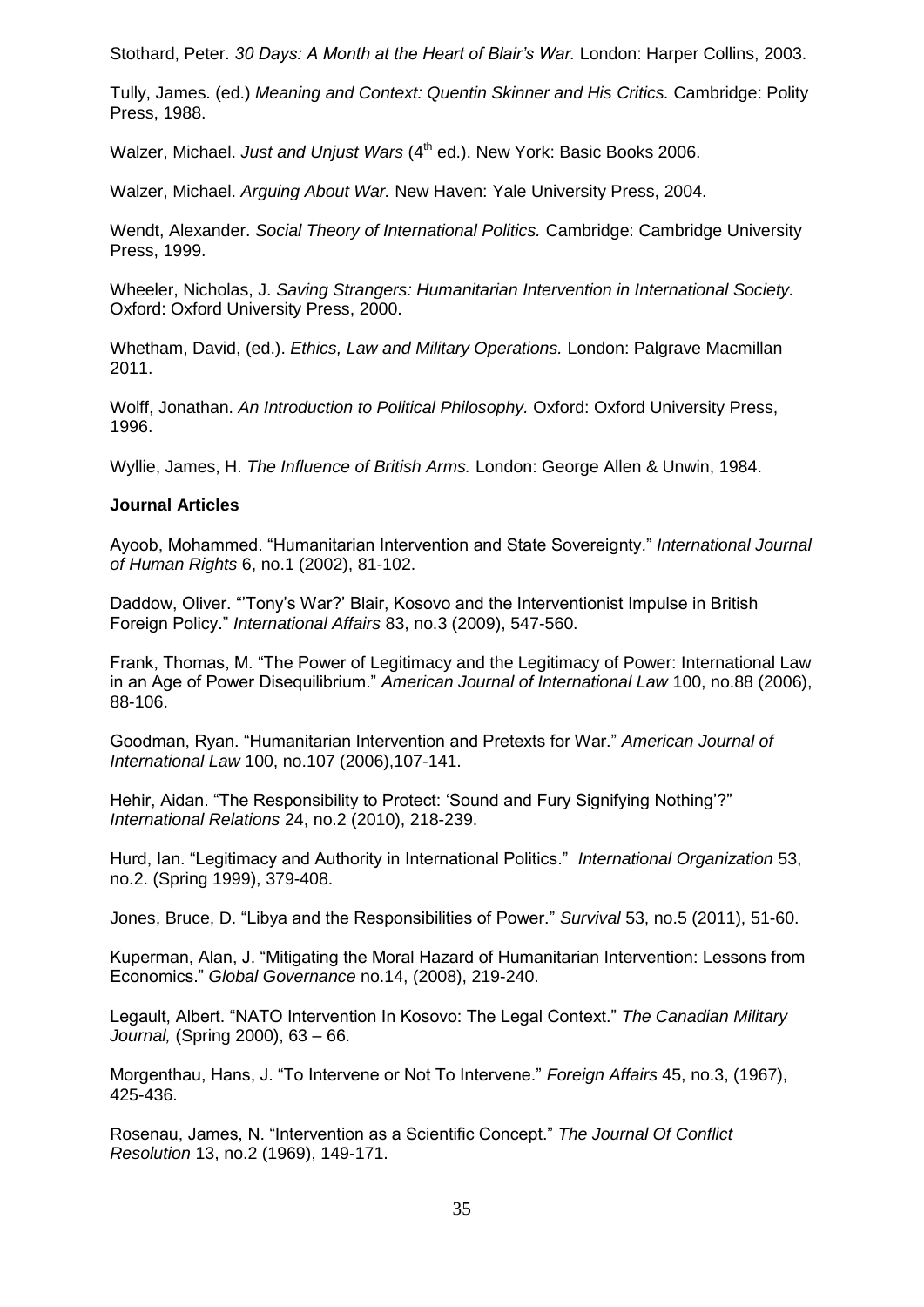Sofaer, Abraham. "The Best Defense: Preventative Force and International Society." *Foreign Affairs* 89, no.1 (January / February 2010), 109-118.

Suchman, Mark C. "Managing Legitimacy: Strategic and Institutional Approaches*.*" *Academy of Management Review* 20, no.3 (1995), 571-610.

Wendt, Alexander. "On Constitution and Causation in International Relations." *Review of International Studies* 24, no.5 (1998), 101-118.

#### **Parliamentary Speeches / Reports**

Blair, Tony. "Doctrine of the International Community speech at the Economic Club Chicago, 24 April 1999. Full transcript available at <http://www.guardian.co.uk/politics/2004/mar/05/iraq.iraq> accessed 13 April 2012.

Blair, Tony. "Statement Opening the Iraq Debate." *Hansard,* 18 March 2003, [http://www.publications.parliament.uk/pa/cm200203/cmhansrd/vo030318/debtext/30318-](http://www.publications.parliament.uk/pa/cm200203/cmhansrd/vo030318/debtext/30318-06.htm#30318-06_spmin2) [06.htm#30318-06\\_spmin2](http://www.publications.parliament.uk/pa/cm200203/cmhansrd/vo030318/debtext/30318-06.htm#30318-06_spmin2) accessed 15 April 2012.

Cameron, David. "Report on UN Security Council (Libya) to the House of Commons." *Hansard,* 18 March 2011,

[http://www.publications.parliament.uk/pa/cm201011/cmhansrd/cm110318/debtext/110318-](http://www.publications.parliament.uk/pa/cm201011/cmhansrd/cm110318/debtext/110318-0001.htm) [0001.htm](http://www.publications.parliament.uk/pa/cm201011/cmhansrd/cm110318/debtext/110318-0001.htm) accessed 1 April 2012.

Cameron, David. "Report on Libya to the House of Commons." *Hansard,* 5 September 2011, [http://www.publications.parliament.uk/pa/cm201011/cmhansrd/cm110905/debtext/110905-](http://www.publications.parliament.uk/pa/cm201011/cmhansrd/cm110905/debtext/110905-0001.htm) [0001.htm](http://www.publications.parliament.uk/pa/cm201011/cmhansrd/cm110905/debtext/110905-0001.htm) accessed 1 April 2012.

Cook, Robin. "Statement by the Foreign Secretary to the House of Commons on Kosovo" *Hansard*, 25 March 1999,

http://www.publications.parliament.uk/pa/cm199899/cmhansrd/vo990325/debtext/90325- 09.htm#90325-09\_spmin0 accessed 13 April 2012.

Cook, Robin. Resignation Speech to the House of Commons, 18 March 2003. <http://news.bbc.co.uk/1/hi/2859431.stm> accessed 18 April 2012.

Rumsfeld, Donald. Speech to the United States Senate Armed Forces Committee, 9 July 2003. Transcript at http://news.bbc.co.uk/1/hi/world/americas/3054423.stm accessed 16 May 2012.

#### **Evidence Given to the Investigation Into the Circumstances Surrounding the Death of Dr David Kelly (***The Hutton Inquiry***)**

Dearlove, Richard. 15 September 2003. Transcript at [http://www.the-hutton](http://www.the-hutton-inquiry.org.uk/content/transcripts/hearing-trans32.htm)[inquiry.org.uk/content/transcripts/hearing-trans32.htm](http://www.the-hutton-inquiry.org.uk/content/transcripts/hearing-trans32.htm) accessed 9 April 2012.

#### **Evidence Given to the UK Government's** *Iraq Inquiry*

Brown, Gordon. Oral evidence, 5 March 2010. Transcript at [http://www.iraqinquiry.org.uk/media/45558/100305-brown-final.pdf accessed 12 May 2012.](http://www.iraqinquiry.org.uk/media/45558/100305-brown-final.pdf%20accessed%2012%20May%202012)

Goldsmith, Peter. Oral evidence, 27 January 2010. Transcript at [http://www.iraqinquiry.org.uk/media/45317/20100127goldsmith-final.pdf accessed 1 May](http://www.iraqinquiry.org.uk/media/45317/20100127goldsmith-final.pdf%20accessed%201%20May%202012)  [2012.](http://www.iraqinquiry.org.uk/media/45317/20100127goldsmith-final.pdf%20accessed%201%20May%202012)

Goldsmith, Peter. Written evidence submitted 27 January 2012. Draft letter to Prime Minister Tony Blair advising on illegal status of regime change in Iraq, [http://www.iraqinquiry.org.uk/media/46490/Goldsmith-draft-advice-12February2003.pdf](http://www.iraqinquiry.org.uk/media/46490/Goldsmith-draft-advice-12February2003.pdf%20accessed%201%20May%202012)  [accessed 1 May 2012.](http://www.iraqinquiry.org.uk/media/46490/Goldsmith-draft-advice-12February2003.pdf%20accessed%201%20May%202012)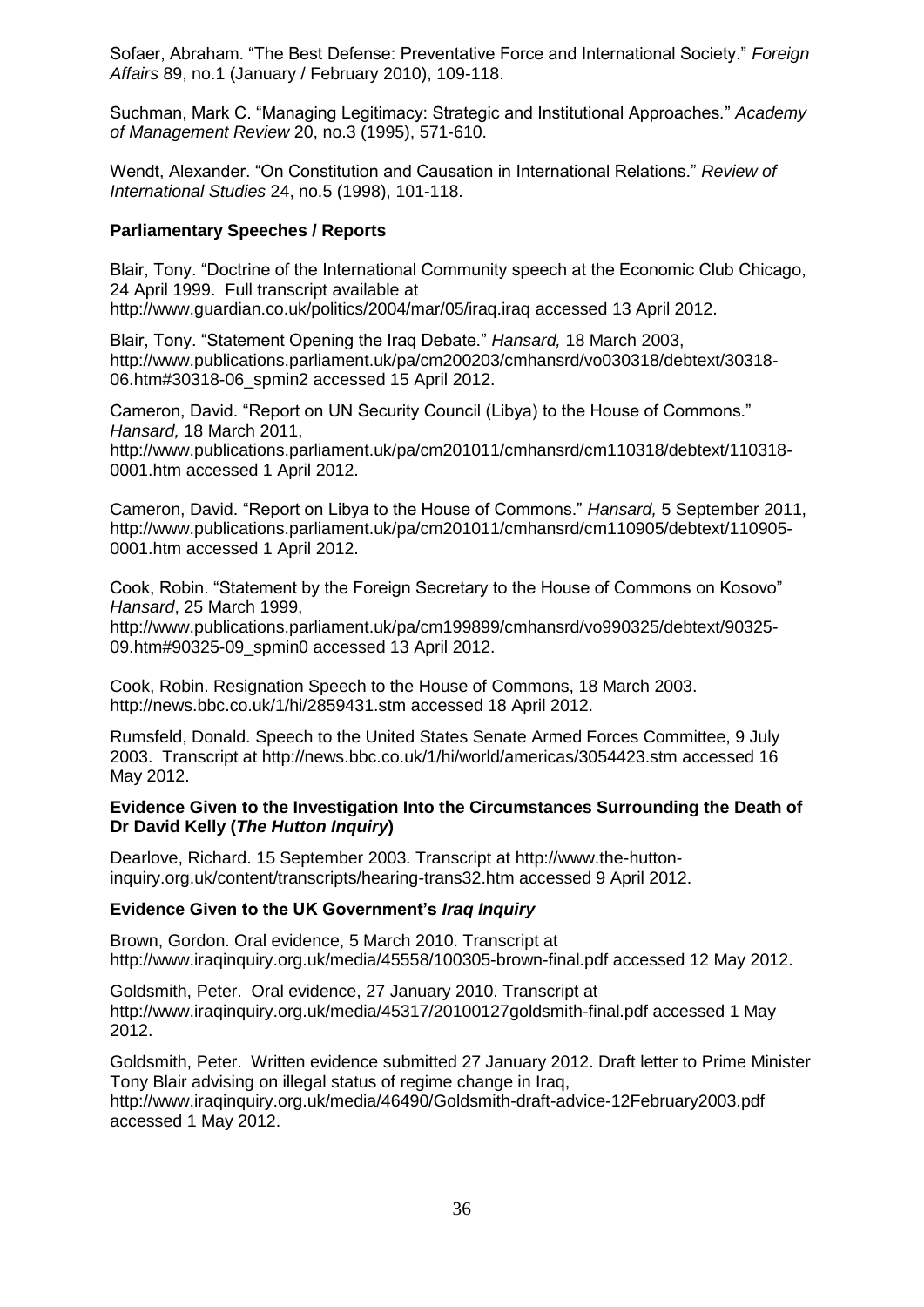Manningham-Buller, Elizabeth L. Oral evidence, 20 July 2010*.* Transcript at <http://www.iraqinquiry.org.uk/media/48331/20100720am-manningham-buller.pdf> accessed 29 April 2012.

#### **United Nations Charter / Treaties / Reports**

2005 World Summit Outcome, *United Nations General Assembly, Sixtieth Session, items 48 and 121 of the provisional agenda,* A/60/L.1, para. 139.

S/PV 3937, 24 October 1998, [http://www.securitycouncilreport.org/atf/cf/%7B65BFCF9B-](http://www.securitycouncilreport.org/atf/cf/%7B65BFCF9B-6D27-4E9C-8CD3-CF6E4FF96FF9%7D/kos%20SPV%203937.pdf)[6D27-4E9C-8CD3-CF6E4FF96FF9%7D/kos%20SPV%203937.pdf](http://www.securitycouncilreport.org/atf/cf/%7B65BFCF9B-6D27-4E9C-8CD3-CF6E4FF96FF9%7D/kos%20SPV%203937.pdf) accessed 1 May 2012.

S/RES/1973, 17 March 2011.

UN Charter, Preamble,<http://www.un.org/en/documents/charter/preamble.shtml> accessed 1 April 2012,

UN Charter, Chapter I, Article 2(4), [http://www.un.org/en/documents/charter/chapter1.shtml,](http://www.un.org/en/documents/charter/chapter1.shtml) accessed 1 April 2012.

UN Charter, Chapter VII, Article 42, <http://www.un.org/en/documents/charter/chapter7.shtml> accessed 1 Aril 2012.

UN Charter, Chapter VII, Article 51. <http://www.un.org/en/documents/charter/chapter7.shtml> accessed 1 April 2012.

Vienna Convention on Treaties Article 53. 1969, 18. [http://untreaty.un.org/ilc/texts/instruments/english/conventions/1\\_1\\_1969.pdf.](http://untreaty.un.org/ilc/texts/instruments/english/conventions/1_1_1969.pdf)

#### **Media reports**

"Anger after Russia, China block U.N. action on Syria." *Reuters,* 5 February 2012, <http://www.reuters.com/article/2012/02/05/us-syria-idUSTRE80S08620120205> accessed 23 May 2012.

"Another Horrific Year Ends Century of Blood." *The Observer,* 24 October 1999. <http://www.guardian.co.uk/world/1999/oct/24/humanrights.theobserver2> accessed 24 April 2012.

Colonel Gaddafi a 'legitimate target' says Defence Secretary Liam Fox as bombers smash tyrant's forces." *The Mirror,* 21 March 2011, [http://www.mirror.co.uk/news/uk-news/colonel](http://www.mirror.co.uk/news/uk-news/colonel-gaddafi-a-legitimate-target-says-177056)[gaddafi-a-legitimate-target-says-177056](http://www.mirror.co.uk/news/uk-news/colonel-gaddafi-a-legitimate-target-says-177056) accessed 1 May 2012.

"Iraq inquiry: war 'not legitimate', Sir Jeremy Greenstock tells inquiry." *The Telegraph.* 27 November 2009, [http://www.telegraph.co.uk/news/worldnews/middleeast/iraq/6669634/Iraq](http://www.telegraph.co.uk/news/worldnews/middleeast/iraq/6669634/Iraq-inquiry-war-not-legitimate-Sir-Jeremy-Greenstock-tells-inquiry.html)[inquiry-war-not-legitimate-Sir-Jeremy-Greenstock-tells-inquiry.html](http://www.telegraph.co.uk/news/worldnews/middleeast/iraq/6669634/Iraq-inquiry-war-not-legitimate-Sir-Jeremy-Greenstock-tells-inquiry.html) accessed 14 March 2012.

"Houla: How a massacre unfolded." *The BBC,* 28 May 2012, <http://www.bbc.co.uk/news/world-middle-east-18233934> accessed 28 May 2012.

"Liam Fox says targeting Gaddafi 'would potentially be a possibility'." *The BBC,* 21 March 2011,<http://www.bbc.co.uk/news/uk-politics-12805378> accessed 10 May 2012.

"Libya Crisis: UK in Talks over 'Dire' Humanitarian Need." *The BBC,* 17 April 2011, <http://www.bbc.co.uk/news/uk-13110606> accessed 11 May 2012.

"Libya: ministers contradict Chief of the Defence Staff over the legality of targeted strike on Col Gaddafi." *The Telegraph,* 21 March 2011, [http://www.telegraph.co.uk/news/worldnews/africaand indianocean/libya/8395808/ Libya-](http://www.telegraph.co.uk/news/worldnews/africaand%20indianocean/libya/8395808/%20Libya-minsiters-contradict-Chief-of-the-Defence-Staff-over-legality-of-targeted-strike-on-Col-Gaddafi.html)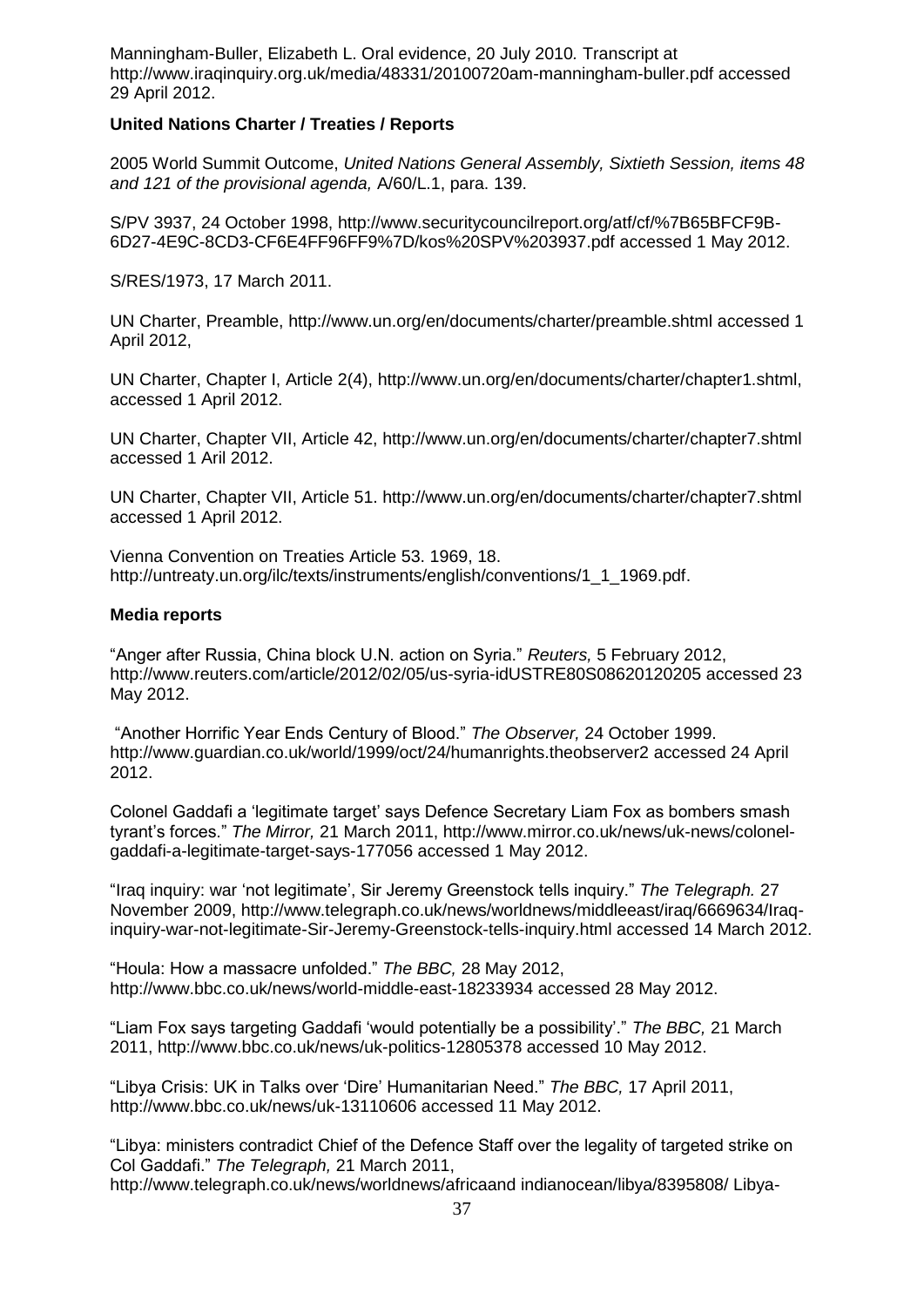[minsiters-contradict-Chief-of-the-Defence-Staff-over-legality-of-targeted-strike-on-Col-](http://www.telegraph.co.uk/news/worldnews/africaand%20indianocean/libya/8395808/%20Libya-minsiters-contradict-Chief-of-the-Defence-Staff-over-legality-of-targeted-strike-on-Col-Gaddafi.html)[Gaddafi.html](http://www.telegraph.co.uk/news/worldnews/africaand%20indianocean/libya/8395808/%20Libya-minsiters-contradict-Chief-of-the-Defence-Staff-over-legality-of-targeted-strike-on-Col-Gaddafi.html) accessed 30 April 2012.

"Russia and China block British attempts at UN to end Syria bloodshed." *The Telegraph,* 12 March 2012, [http://www.telegraph.co.uk/news/worldnews/middleeast/syria/9139210/Russia](http://www.telegraph.co.uk/news/worldnews/middleeast/syria/9139210/Russia-and-China-block-British-attempts-at-UN-to-end-Syria-bloodshed.html)[and-China-block-British-attempts-at-UN-to-end-Syria-bloodshed.html,](http://www.telegraph.co.uk/news/worldnews/middleeast/syria/9139210/Russia-and-China-block-British-attempts-at-UN-to-end-Syria-bloodshed.html) accessed 19 April 2012

#### **Interviews**

Albright, Madeline. 25 March 2009, available at [http://www.youtube.com/watch?v=Osd-](http://www.youtube.com/watch?v=Osd-JyzvJns)[JyzvJns](http://www.youtube.com/watch?v=Osd-JyzvJns) accessed 17 April 2012.

#### **Internet Sources**

[www.casualty-monitor.org/p/iraq.html](http://www.casualty-monitor.org/p/iraq.html) accessed 16 April 2012.

[www.yougov.co.uk/extranets/ygarchives/content /pdf/trackerIraqtrends\\_060403.pdf](http://www.yougov.co.uk/extranets/ygarchives/content%20/pdf/trackerIraqtrends_060403.pdf) accessed 23 May 2012.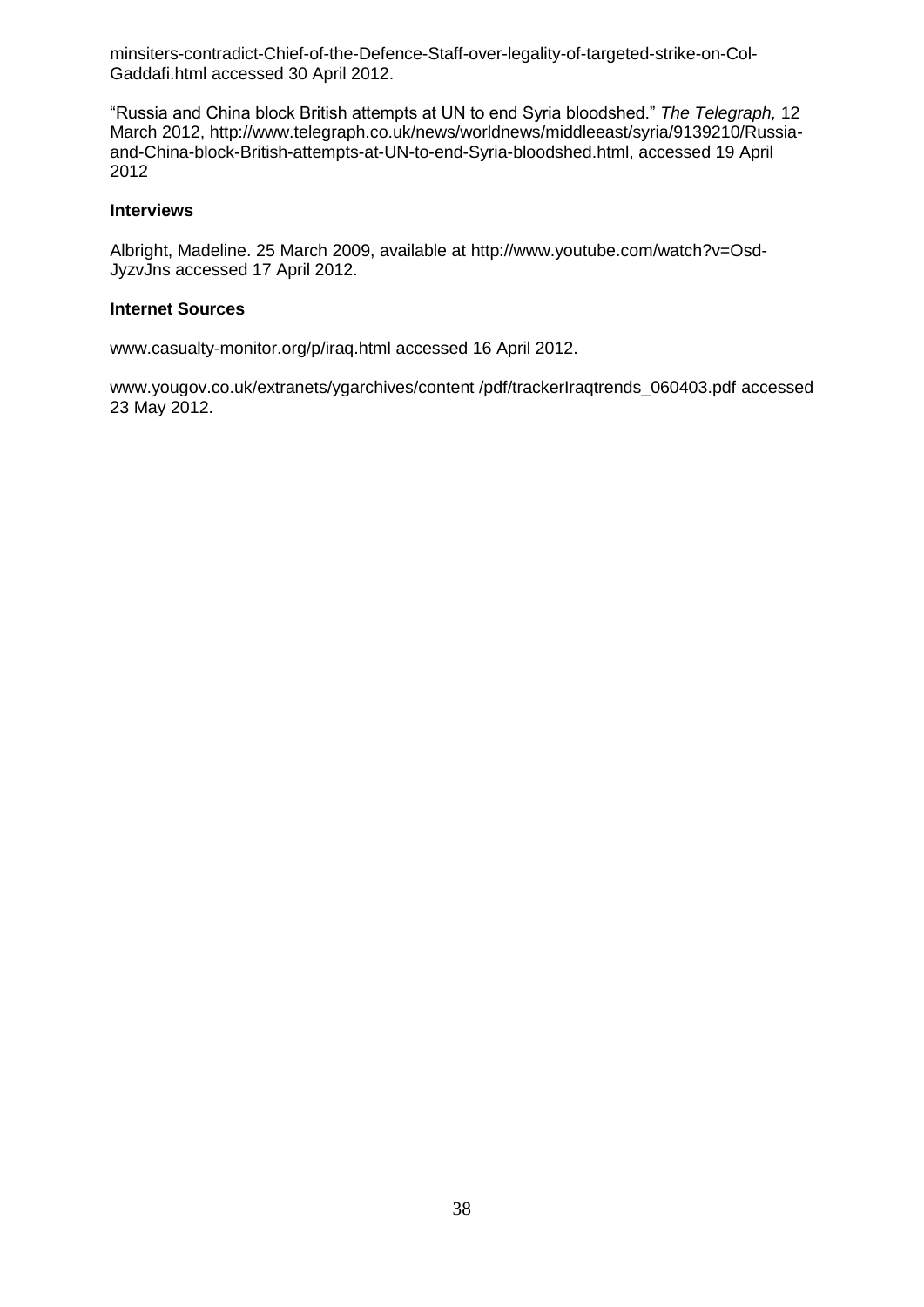## **Disclaimer**

The views expressed in this paper are entirely and solely those of the author and do not necessarily reflect official thinking and policy either of Her Majesty's Government or of the Ministry of Defence.